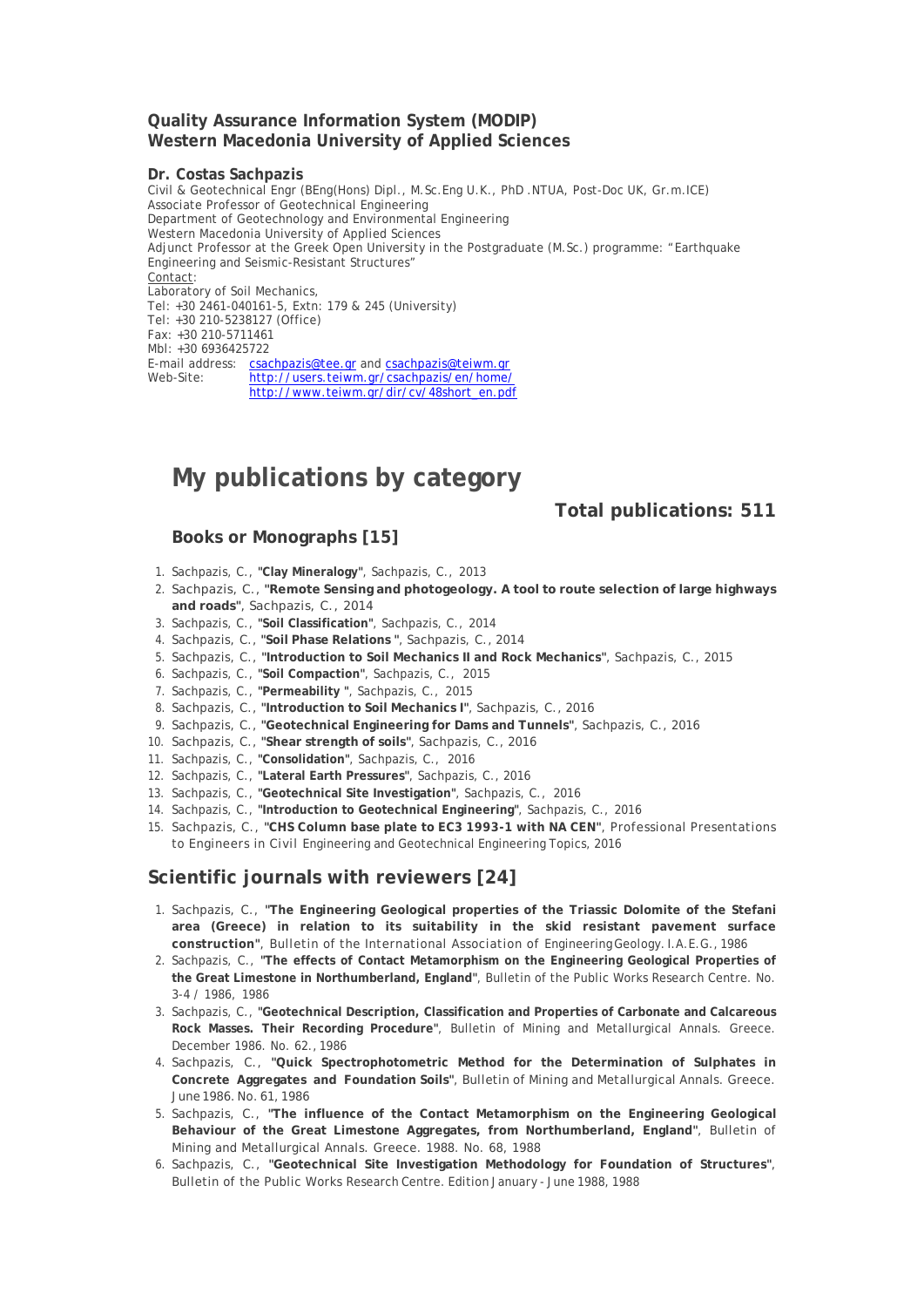- 7. Sachpazis, C., **"Engineering Geological Properties of Prasinite Rock from Daskalio (Lavrium Attiki). Suitability as Skid - Resistant Road Aggregate"**, Technical Annals. Greece, 1988
- 8. Sachpazis, C., **"Engineering geological properties of the "Mornos" and "Ska" river natural aggregates, at sites Kastraki and Skala. Their suitability as concrete aggregates"**, Bulletin of Public Works Research Centre. Greece. Vol. 101-102, January - June 1989, 1989
- 9. Sachpazis, C., **"Correlating Schmidt hardness with Compressive Strength and Young's Modulus of Carbonate Rocks"**, Bulletin of the International Association of Engineering Geology, No 42 Paris. October 1990., 1990
- 10. Sachpazis, C., **"Engineering Geological mapping methodology for underground excavations"**, Bulletin of Mining and Metallurgical Annals, No 75. Greece. 1991, 1991
- 11. Sachpazis, C., **"Liquefaction analysis of Kifisos River Sandy Alluvial deposits. PC software Development"**, bulletin of Engineering Geological Scientific Issues 1992, 1992
- 12. Sachpazis, C., **"Geotechnical and Engineering Geological Conditions of the foundation area of the building offices of the Holly Metropolis of Megara and Salamina. Cause of damage of the building"**, Bulletin of Engineering Geological Scientific Issues. 1993, 1993
- 13. Sachpazis, C., Cooperation with A. Livaditi and G. Livaditis, **"Geomorphological investigation of the drainage network and calculation of the peak storm runoff (Qp) and sediment yield of Sarantopotamos and Katsimidi streams"**, Published and Presented in the Symposium of the International Association of Engineering Geology, on 23 to 27 June 1997, 1997
- 14. Sachpazis, C., Cooperation with O. G. Manoliadis., **"Geomorphological investigation of the drainage networks and calculation of the peak storm runoff of Skarmaga and Agia Triada streams, Attiki - Greece"**, Volume 5 - 2000 of the Electronic Journal of Geotechnical Engineering (E.J.G.E.)., 2000
- 15. Sachpazis, C., Cooperation with O. G. Manoliadis., **"Geotechnical Aspects of a Landfill Site Selection Study in North Evia - Greece"**, Published in Volume 6 - 2001 of the Electronic Journal of Geotechnical Engineering (E.J.G.E.)., 2001
- 16. Sachpazis, C., Cooperation with O. G. Manoliadis., **"The Role of Terrain Characteristics in Flood Management, Attica, Greece"**, Published in Volume 11 - Paper 13, Posted October 28, 2003, of the Electronic Journal of the International Association for Environmental Hydrology - ISSN 1058-3912., 2003
- 17. Sachpazis, C., **"Monitoring and Correlating geotechnical Engineering Properties and Degree of Metamorphism in a four-stage alteration process passing from pure Limestone to pure Marble"**, Published in Volume 9, Bundle B - 2004 of the Electronic Journal of Geotechnical Engineering (E.J.G.E.)., 2004
- 18. Sachpazis, C., **"Soil liquefaction potential assessment of a coastal foundation ground and its suitability for a CCGT Power Plant construction in Greece"**, Published in Volume 16 – 2011, Bund. G of the Electronic Journal of Geotechnical Engineering (E.J.G.E.)., 2011
- 19. Sachpazis, C., **"Detailed Slope Stability Analysis and Assessment of the Original Carsington Earth Embankment Dam Failure in the UK"**, Published in Volume 18 – 2013, Bund. Z of the Electronic Journal of Geotechnical Engineering (E.J.G.E.)., 2013
- 20. Sachpazis, C., **"Experimental Conceptualisation of the Flow Net system construction inside the body of homogeneous Earth Embankment Dams"**, Published in Volume 19 – 2014, Bund. J of the Electronic Journal of Geotechnical Engineering (E.J.G.E.)., 2014
- 21. Sachpazis, C., Cooperation with Anastasiadis A., Voghiatzis T.., **"Trends and needs for the prediction of the inelastic capacity of steel members considering the differences in seismic loading conditions"**, Published in 8th National Conference of Steel Structures. Tripoli, 3-5 October, Greece. CD, Paper 021, 2014
- 22. Sachpazis, C., Co-Authored with: Eleyas Assefa, Dr. Li Jian Lin, Dr. Deng Hua Feng, Dr. Sun Xu Shu, Dr. Anthimos S. Anastasiadis., **"Probabilistic Slope Stability Evaluation for the New Railway Embankment in Ethiopia"**, Published in Volume Vol. 21 [2016], Bund. 11, pp 4247-4272, of the Electronic Journal of Geotechnical Engineering (E.J.G.E.)., 2016
- 23. Sachpazis, C., Co-Authored with: Eleyas Assefa, Dr. Li Jian Lin, Dr. Deng Hua Feng, Dr. Sun Xu Shu, Dr. Anthimos S. Anastasiadis., **"Discussion on the Analysis, Prevention and Mitigation Measures of Slope Instability Problems: A case of Ethiopian Railways"**, Published in Volume Vol. 21 [2016], Bund. 12, pp 4531-4547, of the Electronic Journal of Geotechnical Engineering (E.J.G.E.)., 2016
- 24. Sachpazis, C., Co-Authored with: Eleyas Assefa, Li Jian Lin, Deng Hua Feng, Sun Xu Shu, **"Slope Stability Evaluation for the New Railway Embankment using Stochastic Finite Element and Finite Difference Methods"**, Published in Volume Vol. 22 [2017], Bund. 01, pp 51-79, of the Electronic Journal of Geotechnical Engineering (E.J.G.E.), 2017

## **Conference Proceedings with reviewers [5]**

1. Sachpazis, C., Cooperation with Dermetzopoulos, Davi, Mimidis, Perraki, Kazas, **"Building Stones of**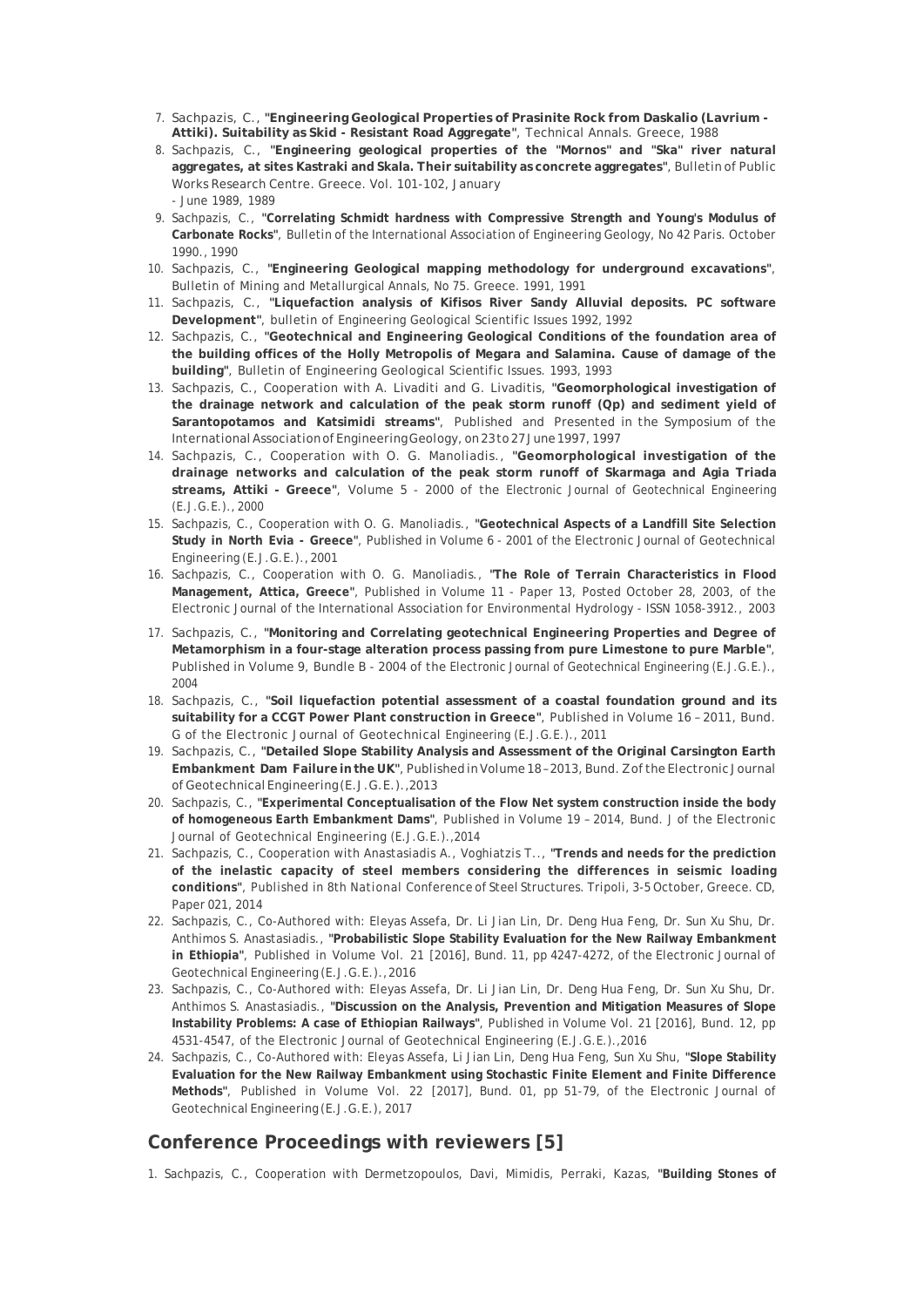**Ancient Monuments in Attika. Greece. An outline"**, Symposium of the International Association of Engineering Geology, held in Athens, Greece, 19 - 23 September 1988. Published in the Proceedings of the 1988 International Symposium of I.A.E.G, 1988

- 2. Sachpazis, C., Alexouli, A., **"Slope Stability Problems in Messochori, Karpathos island"**, Proceedings of 2nd Conference of the Bulletin of Hellenic Geographical Society. 1989, 1989
- 3. Sachpazis, C., **"Physico-mechanical properties of Kalamata quarries crushed aggregates. Investigation on their suitability as Portland cement concrete aggregates"**, 9th Hellenic Concrete Symposium in Kalamata, held on 14 -16 February 1990, 1990
- 4. Sachpazis, C., Alexouli, A., **"Investigation of the slope stability of the wider area of Almiri (Katakali). Methods of preventing and restraining the failures"**, Presented in the 3rd Conference of the Hellenic Geographical Association, 1993, 1993
- 5. Sachpazis, C., Cooperation with Manoliadis Odysseus, Baronos Athina, and Tsapraili Chrysanthy, **"A Hydrogeotechnical Integrated System for Water Resources Management of Attica – Greece"**, Presented in the 6th International Conference of the European Water Resources Association (EWRA2005), held in Menton (France)., 2005

# **Other publications/engineering reports [234]**

- 1. Sachpazis, C., **"Geotechnical site investigation & characterisation and Soil Mechanics Study for the safe & economic design of the foundation of the indoor Swimming Pool in the Municipal Gym - Sports Center, in Chalandri Municipality, Attica Prefecture."**, Application Project Study in the Civil Engineering Works Industry, 1984
- 2. Sachpazis C., **"Preliminary Reconnaissance Hydrogeological Investigation and Study within a private forest area in Georgitsi location, Prefecture of Grevena, for localisation / delineation of exploitable Groundwater Recourses and production Water Borehole Design and Co"**, Implementation Design Study in the Civil & Geotechnical Engineering Industry, 1984
- 3. Sachpazis C., **"Preliminary Reconnaissance Hydrogeological Investigation and Study within a private plot in Porto- Fino location, Kaki Vigla, Salamina Island, for localisation / delineation of exploitable Groundwater Recourses and production Water Borehole Design and Co"**, Implementation Design Study in the Civil & Geotechnical Engineering Industry, 1984
- 4. Sachpazis C., **"Geotechnical Engineering Study of suitability of aggregates from Dolomite Rock of "Stefani" Quarry in Mandra Municipality, Prefecture of Attica, for skid resistant road aggregates production."**, Implementation Design Study in the Civil & Geotechnical Engineering Industry, 1984
- 5. Sachpazis, C., **"Geotechnical site investigation & characterisation and Soil Mechanics Study for the Phase II safe & economic final design of utilizing the hydrologic basin of Feneow river, in Corinth Prefecture."**, Application Project Study in the Civil Engineering Works Industry, 1985
- 6. Sachpazis, C., **"Geotechnical site investigation & characterisation and Soil Mechanics Study for the safe & economic design of the foundation of the indoor Swimming Pool in the Municipal Gym - Sports Center, in Eleusina Municipality, Attica Prefecture."**, Application Project Study in the Civil Engineering Works Industry, 1985
- 7. Sachpazis, C., **"Preliminary Reconnaissance Hydrogeological Study of the wider area of Krieza Community, Prefecture of Evia."**, Implementation Design Study in the Civil & Geotechnical Engineering Industry, 1985
- 8. Sachpazis, C., Cooperation with National Technical University of Athens (Research programme), **"Hydrogeological Study in the wider area of the Community of Perahora, Prefecture of Corinth. Remark: Participation in the Research Program without fee."**, Implementation Design Study in the Civil & Geotechnical Engineering Industry, 1985
- 9. Sachpazis, C., **"Geotechnical site investigation & characterisation and Soil Mechanics Study for the safe & economic design of the foundation of the high Rise building for the Health Sciences Library housing, at Palaio Faliro Municipality, Attica Prefecture."**, Application Project Study in the Civil Engineering Works Industry, 1986
- 10. Sachpazis, C., **"Geotechnical site investigation & characterisation and Soil Mechanics Study for the safe & economic design of the foundation of the female School, at Palaio Faliro Municipality, Attica Prefecture."**, Application Project Study in the Civil Engineering Works Industry, 1986
- 11. Sachpazis, C., **"Nafpaktos Bypass Road Project."**, Application Project Study in the Civil Engineering Works Industry, 1986
- 12. Sachpazis, C., Cooperation with National Technical University of Athens (Research programme), **"Hydrogeological Study on the existing situation of groundwater exploitation in the Community of Peramos, Prefecture of Kavala, in relation to their quality degradation. Remark: Participation in the Research Program."**, Implementation Design Study in the Civil & Geotechnical Engineering Industry, 1986
- 13. Sachpazis, C., Cooperation with NTUA (Research programs), **"Ground Water Hydrology Investigation of the city of Kalamata, Prefecture of Messinia. Remark: Participation in the Research Program**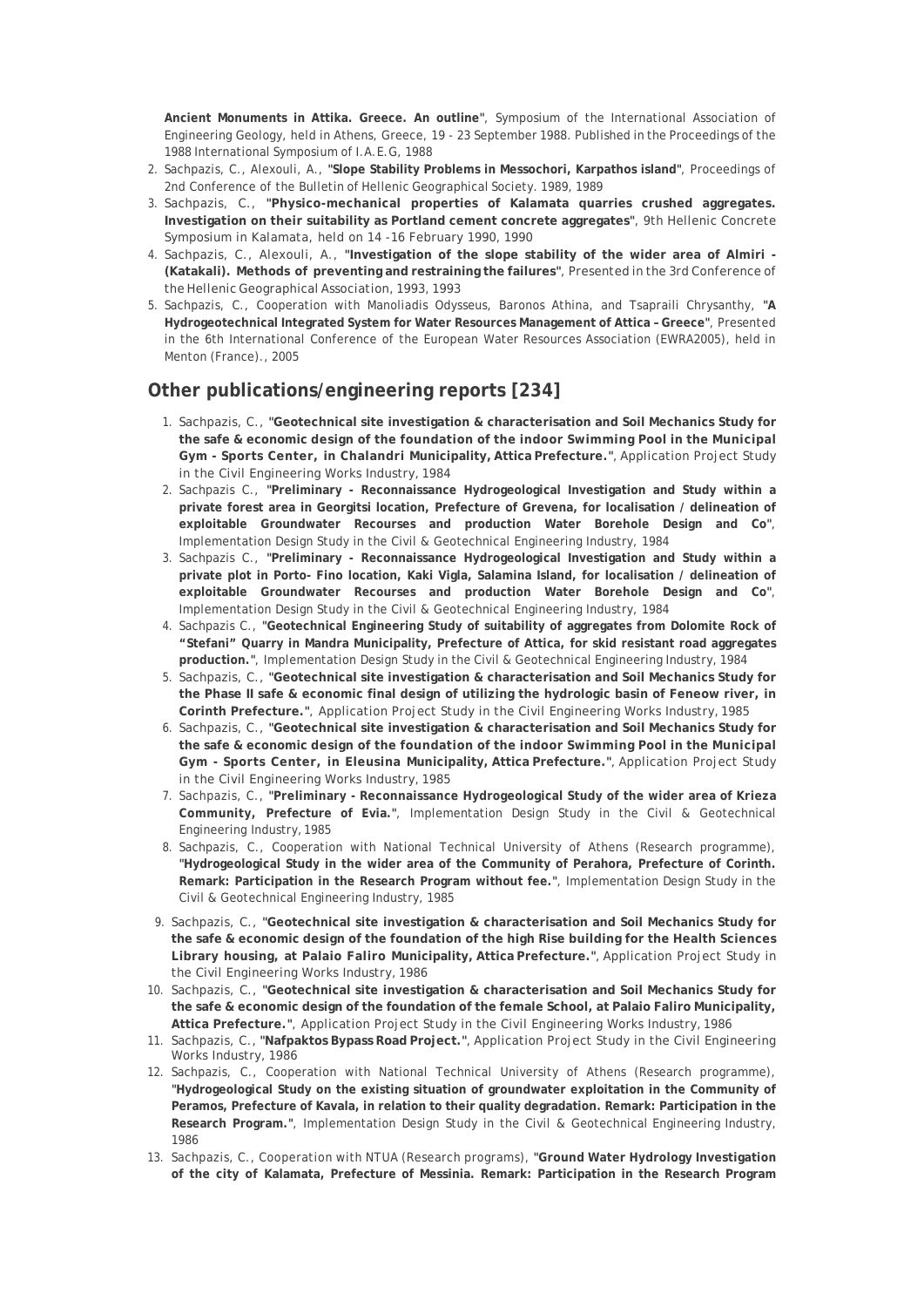**without fee."**, Implementation Design Study in the Civil & Geotechnical Engineering Industry, 1986

- 14. Sachpazis, C., Cooperation with the contractor P. Melissaris., **"Nafpaktos Bypass Road Project."**, Implementation Design Study in the Civil & Geotechnical Engineering Industry, 1986
- 15. Sachpazis, C., Cooperation with X. Stavropoulos, **"Study of Physical and Mechanical Geotechnical properties of Marbles Quarries in the areas: a) Droutsoula b) Kampos and c) Ai Stathis of Ikaria Island. Remark: Social Offer. Participation without fee."**, Implementation Design Study in the Civil & Geotechnical Engineering Industry, 1986
- 16. C. Sachpazis & Prof. N.T.U.A. I. Papageorgakis, **"Geotechnical Engineering Study of suitability of aggregates from natural river aggregates of "Mornos" and "Skala" rivers, in Region of Central Mainland Greece, for concrete aggregates production."**, Implementation Design Study in the Civil & Geotechnical Engineering Industry, 1986
- 17. Sachpazis C. & Prof. N.T.U.A. I. Papageorgakis, **"Engineering Geological Study for localisation / delineation of exploitable Marble Rock Mass in the area of North East Thassos Island, Greece."**, Implementation Design Study in the Civil & Geotechnical Engineering Industry, 1986
- 18. Sachpazis C. & Prof. N.T.U.A. I. Papageorgakis, **"Geotechnical Engineering Study of suitability of aggregates from Prasinite Rock of "Daskaleio" Quarry in Lavrion Municipality, Prefecture of Attica, for skid resistant road aggregates production."**, Implementation Design Study in the Civil & Geotechnical Engineering Industry, 1986
- 19. Sachpazis C. & Prof. N.T.U.A. I. Papageorgakis, **"Study of Physical and Mechanical Geotechnical properties of Marble Quarry in the area of Tisaio Mount, Community of Trikeri, Prefecture of Magnesia."**, Implementation Design Study in the Civil & Geotechnical Engineering Industry, 1986
- 20. Sachpazis, C., **"Geotechnical site investigation & characterisation and Soil Mechanics Study for the safe & economic design of the foundation of the multi-storey warehouse building, located in Athens Municipality, Attica Prefecture."**, Application Project Study in the Civil Engineering Works Industry, 1987
- 21. Sachpazis, C., **"Geotechnical site investigation & characterisation and Soil Mechanics Study for the safe & economic design of the foundation of a private high Rise building, located on the beach of Volos Municipality, Magnesia Prefecture."**, Application Project Study in the Civil Engineering Works Industry, 1987
- 22. Sachpazis, C., **"Geotechnical site investigation & characterisation and Soil Mechanics Study for the safe & economic design of the foundation of the factory building of "Antibiotic SA" company, in Palini Municipality, Attica Prefecture."**, Application Project Study in the Civil Engineering Works Industry, 1987
- 23. Sachpazis, C., **"Preliminary Reconnaissance Study of Geotechnical & Geological Suitability for Urbanisation / Development of A' and B' Residential Area in Municipality of Markopoulo - Attica Prefecture (Neighborhoods 1 to 5), 7,600 acres."**, Application Project Study in the Civil Engineering Works Industry, 1987
- 24. Sachpazis, C., **"Geotechnical Engineering Study for Improvement of the National Road Lamia-Karpenissio. Section: Pyrgos -Karpenissio and Karpenissio bypass."**, Application Project Study in the Civil Engineering Works Industry, 1987
- 25. Sachpazis, C., Cooperation with the contractor P. Melissaris., **"Engineering Geological and Geotechnical Study for the Improvement of the National Road Lamia-Karpenission. Section: Pyrgos-Karpenission and Karpenission city bypass."**, Implementation Design Study in the Civil & Geotechnical Engineering Industry, 1987
- 26. Sachpazis, C., **"Study of Physical and Mechanical Geotechnical properties and suitability for various structural purposes of Marble Quarry in the area of Grammatiko, Community of Agia Marina, Prefecture of Attica."**, Implementation Design Study in the Civil & Geotechnical Engineering Industry, 1987
- 27. Sachpazis, C., **"Additional Geotechnical site investigations & characterisations in the auctioned sections of the national highway ATHENS - KATERINI at KASTRO TARAGANAS - ARKITSAS road junction."**, Application Project Study in the Civil Engineering Works Industry, 1988
- 28. Sachpazis, C., **"Geotechnical site investigations & characterisations in marine areas for the design of RIO - ANTIRIO BRIDGE - Laboratory tests and interpretation report."**, Application Project Study in the Civil Engineering Works Industry, 1988
- 29. Sachpazis, C., Cooperation with National Technical University of Athens (Research programme), **"Ground Water Hydrology Investigation for exploitabel aquifers in the Island of Cephalonia. Prefecture of Cephalonia. Remark: Participation in the Research Program."**, Implementation Design Study in the Civil & Geotechnical Engineering Industry, 1988
- 30. Sachpazis, C., **"Geotechnical site investigation & characterisation and Soil / Rock Mechanics Study for the safe & economic design of the stabilisation measures and interventions of the Holy Monestry of Saint Meletios at Kitheronas mountain, Attica Prefecture."**, Application Project Study in the Civil Engineering Works Industry, 1989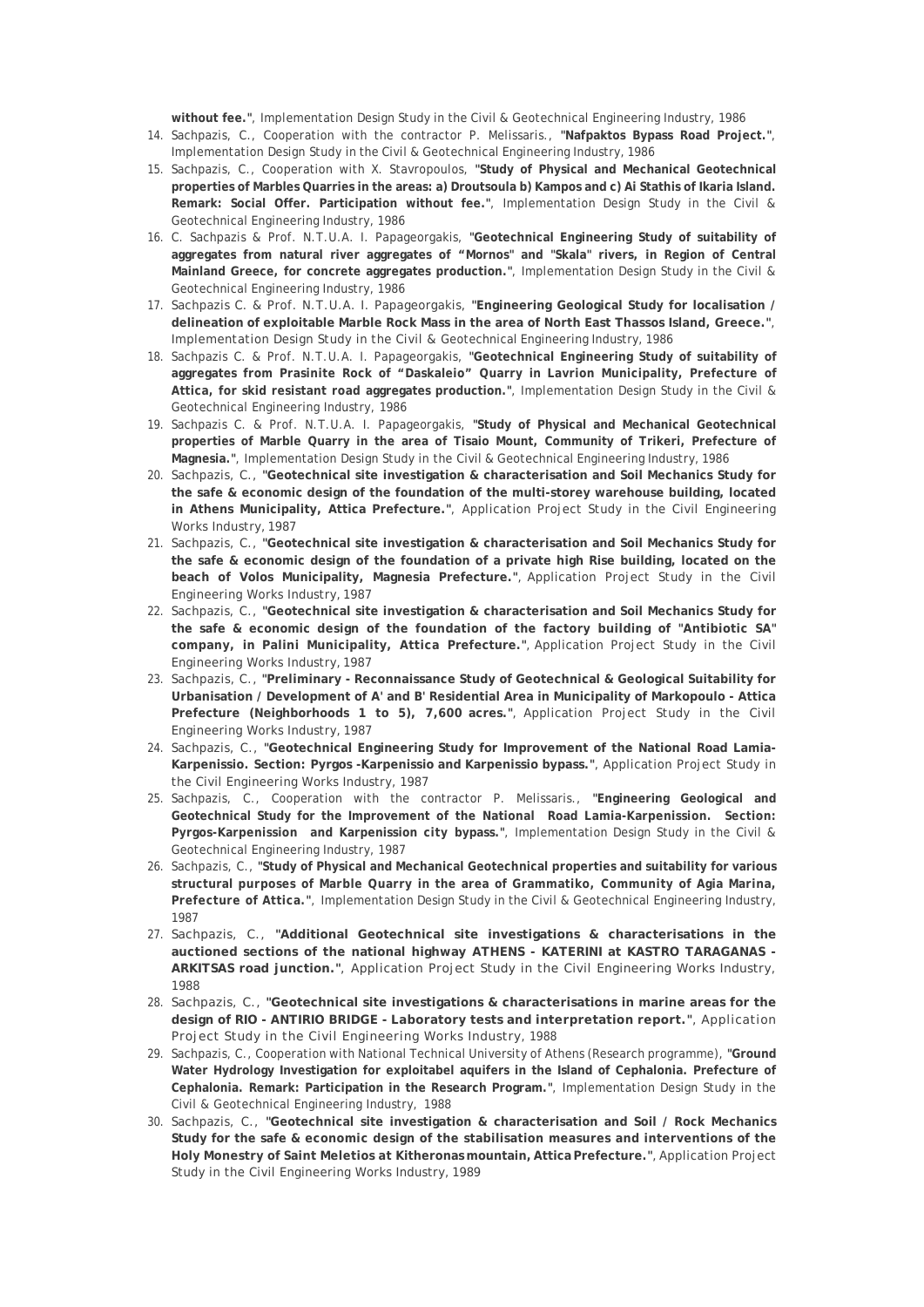- 31. Sachpazis, C., **"Evaluation of existing Geotechnical site investigation & characterisation Factual Report and compilation of Soil Mechanics Study for the safe & economic Foundation design of a buildings / cooler, located in Volos Municipality - Magnesia Prefecture."**, Application Project Study in the Civil Engineering Works Industry, 1989
- 32. Sachpazis, C., **"Geotechnical site investigation & characterisation and Soil Mechanics Study for the safe & economic design of the foundation of the State Buildings for housing the Central Authorities of the Ministry of Agriculture, located in Agia Paraskevi Municipality,"**, Application Project Study in the Civil Engineering Works Industry, 1989
- 33. Sachpazis, C., **"Geological, Hydrogeological, and Geotechnical Study in the Foundation Zone and the Reservoir Catchment of Symvola Dam in the Municipality of Symvola, Prefecture of Rodopi. Phase A'."**, Application Project Study in the Civil Engineering Works Industry, 1989
- 34. Sachpazis, C., Cooperation with the contractor P. Melissaris., **"Indexing and assessment of existing Studies and Projects related to water resources in the country. Water District: Thessaly."**, Implementation Design Study in the Civil & Geotechnical Engineering Industry, 1989
- 35. Sachpazis, C., Cooperation with the contractor P. Melissaris., **"Geological, Hydrogeological, and Geotechnical Study in the Foundation Zone and the Reservoir Catchment of Symvola Dam in the Municipality of Symvola, Prefecture of Rodopi. Phase A'."**, Implementation Design Study in the Civil & Geotechnical Engineering Industry, 1989
- 36. Sachpazis, C., **"Geotechnical Engineering Study of suitability of aggregates from Limestone Rock of "Baka" Quarry, in Kalamata Municipality, Prefecture of Messinia, for concrete aggregates production."**, Implementation Design Study in the Civil & Geotechnical Engineering Industry, 1989
- 37. Sachpazis, C., **"Geotechnical site investigation & characterisation and Soil Mechanics Study for the safe & economic design of the foundation of the Agricultural Bank Building, located in Krestena Municipality, Helias Prefecture."**, Application Project Study in the Civil Engineering Works Industry, 1990
- 38. Sachpazis, C., **"Laboratry testing results interpretation report from borehole drilling samples for the project: "Limassol Port - Cyprous". In collaboration with the consulting company "HYDROTECHNICS ATEAI CYPRUS"."**, Application Project Study in the Civil Engineering Works Industry, 1990
- 39. Sachpazis, C., **"Geotechnical Geological Hydrogeological Study for Urbanisation / Development Suitability of Nea Daphne suburb, in NW area of Megara Municipality."**, Application Project Study in the Civil Engineering Works Industry, 1990
- 40. Sachpazis, C., **"Geological, Hydrogeological, and Geotechnical Study of ten (10) small Reservoirs in the Island of Evia. Preliminary - Reconnaissance Study."**, Application Project Study in the Civil Engineering Works Industry, 1990
- 41. Sachpazis, C., **"Waste Disposal Management of the Landfills in the islands of Mykonos and Paros, Prefecture of the Cyclades."**, Implementation Design Study in the Civil & Geotechnical Engineering Industry, 1990
- 42. Sachpazis, C, **"Geophysical Investigation and Hydrogeological Study in the area of three private plots in Leontio location, Municipality of Nemea, Prefecture of Corinth, for localisation / delineation of exploitable Groundwater Recourses and production Water Borehole Des"**, Implementation Design Study in the Civil & Geotechnical Engineering Industry, 1990
- 43. Sachpazis, C., **"Determination of hydraulic parameters of a perched aquifer in Sepolia location, Municipality of Peristeri, Prefecture of Attica."**, Implementation Design Study in the Civil & Geotechnical Engineering Industry, 1990
- 44. Sachpazis, C., **"Geotechnical site investigation & characterisation and Soil Mechanics Study for the safe & economic design of the foundation of Wind Farms Turbines, located in the islands of Samos, Chios, Lesvos, Psara and Andros."**, Application Project Study in the Civil Engineering Works Industry, 1991
- 45. Sachpazis, C., **"Building materials testing for the construction of the Kythira River Bridge."**, Application Project Study in the Civil Engineering Works Industry, 1991
- 46. Sachpazis, C., **"Building materials testing for the construction of the MESOCHORA dam. In collaboration with the general contracting company "AEGEK"."**, Application Project Study in the Civil Engineering Works Industry, 1991
- 47. Sachpazis, C., **"Laboratry testing results interpretation report from borehole drilling samples for the project: "Larnaca Port - Cyprous". In collaboration with the consulting company "HYDROTECHNICS ATEAI CYPRUS"."**, Application Project Study in the Civil Engineering Works Industry, 1991
- 48. Sachpazis, C., **"Study of Geotechnical & Geological Suitability for Urbanisation / Development of Vistritsa Residential Area in Istiea Municipality, Evia Prefecture."**, Application Project Study in the Civil Engineering Works Industry, 1991
- 49. Sachpazis, C., **"Geological, Hydrogeological, and Geotechnical Study in the Foundation**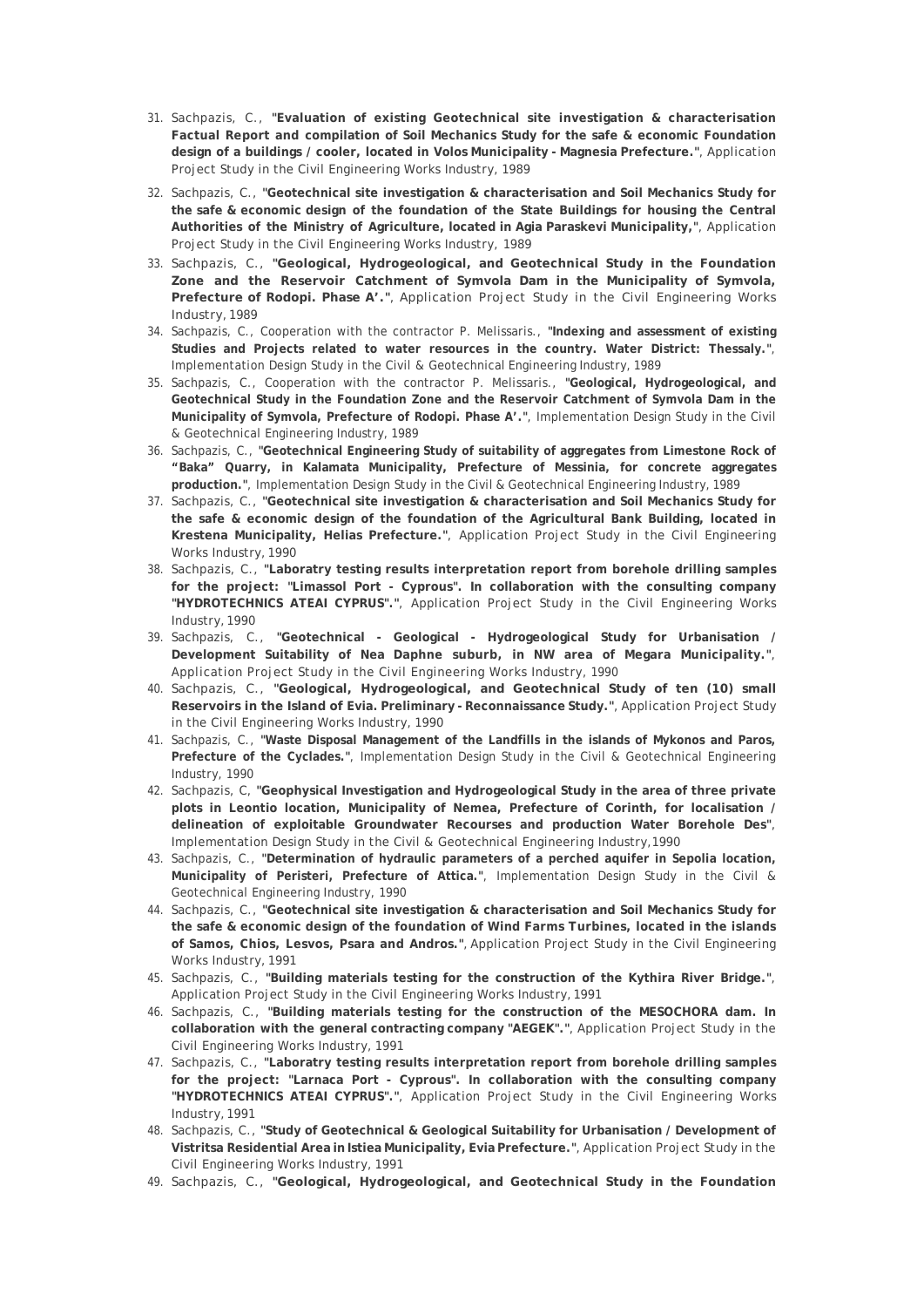**Zone and the Reservoir Catchment of Symvola Dam in the Municipality of Symvola, Prefecture of Rodopi. Phase B'."**, Application Project Study in the Civil Engineering Works Industry, 1991

- 50. Sachpazis, C., **"Hydrogeological Reconnaissance Study in the wider area of the Community of Analipsis, Prefecture of Boeotia."**, Implementation Design Study in the Civil & Geotechnical Engineering Industry, 1991
- **51.** Sachpazis, C., Cooperation with the contractor G. Kalianidis., **"Geological, Hydrogeological, and Geotechnical Study of ten (10) small Reservoirs in the Island of Evia. Preliminary - Reconnaissance Study."**, Implementation Design Study in the Civil & Geotechnical Engineering Industry, 1991
- 52. Sachpazis, C., Cooperation with the contractor P. Melissaris., **"Geological, Hydrogeological, and Geotechnical Study in the Foundation Zone and the Reservoir Catchment of Symvola Dam in the Municipality of Symvola, Prefecture of Rodopi. Phase B'."**, Implementation Design Study in the Civil & Geotechnical Engineering Industry, 1991
- 53. Sachpazis, C., **"Geotechnical site investigation & characterisation for the construction of the surrounding area in the Industrial Park, located in Volos Municipality - Magnesia Prefecture."**, Application Project Study in the Civil Engineering Works Industry, 1992
- 54. Sachpazis, C., **"Hydrogeological Study of Kalymnos Island."**, Application Project Study in the Civil Engineering Works Industry, 1992
- 55. Sachpazis, C., **"Hydrogeological / Hydrological and Geophysical Investigation and Study in the Community of Kalithea, Prefecture of Messinia, for localisation / delineation of exploitable Groundwater Recourses and production Water Borehole Design and Construction."**, Implementation Design Study in the Civil & Geotechnical Engineering Industry, 1992
- 56. Sachpazis, C., **"Hydrogeological / Hydrological and Geophysical Investigation and Study in the Community of Cephalinou, Prefecture of Messinia, for localisation / delineation of exploitable Groundwater Recourses and production Water Borehole Design and Construction."**, Implementation Design Study in the Civil & Geotechnical Engineering Industry, 1992
- **57.** Sachpazis, C., **"Hydrogeological / Hydrological and Geophysical Investigation and Study in the Community of Chandrinou, Prefecture of Messinia, for localisation / delineation of exploitable Groundwater Recourses and production Water Borehole Design and Construction."**, Implementation Design Study in the Civil & Geotechnical Engineering Industry, 1992
- 58. Sachpazis, C., **"Hydrogeological / Hydrological and Geophysical Investigation and preliminary Study in "Diskouria" location of Hermione Community, Prefecture of Argolida, for localisation / delineation of exploitable Groundwater Recourses and production Water Borehole Des"**, Implementation Design Study in the Civil & Geotechnical Engineering Industry, 1992
- 59. Sachpazis, C., Cooperation with the contractor N. Papadopoulos., **"Geological, Hydrogeological, and Geotechnical Study of small Reservoirs in the Islands of Northern Dodecanese. Series A'."**, Implementation Design Study in the Civil & Geotechnical Engineering Industry, 1992
- 60. Sachpazis, C., Cooperation with the contractor N. Papadopoulos., **"Hydrogeological Study of Kalymnos Island."**, Implementation Design Study in the Civil & Geotechnical Engineering Industry, 1992
- 61. Sachpazis, C., **"Geophysical Investigation and Hydrogeological Study in the premises of Mental Hospital "Athena" Vrilission Ltd company, Municipality of Vrilissia, Prefecture of Attica, for localisation / delineation of exploitable Groundwater Recourses and production Wat"**, Implementation Design Study in the Civil & Geotechnical Engineering Industry , 1992
- 62. Sachpazis, C., **"Geophysical Investigation and Hydrogeological Study in the industrial premises of the "Kontekakis Bros SA" company, Municipality of Metamorphosis, Prefecture of Attica, for localisation / delineation of exploitable Groundwater Recourses and producti"**, Implementation Design Study in the Civil & Geotechnical Engineering Industry, 1992
- 63. Sachpazis, C., **"Geophysical Investigation and Hydrogeological Study in the industrial premises of the "Distillery Kalogianni" company, Municipality of Kifissia, Prefecture of Attica, for localisation / delineation of exploitable Groundwater Recourses and production"**, Implementation Design Study in the Civil & Geotechnical Engineering Industry, 1992
- 64. Sachpazis, C., **"Geophysical Investigation and Hydrogeological Study in the industrial premises of the "Distillery Kalogianni" company, Municipality of Kifissia, Prefecture of Attica, for localisation / delineation of exploitable Groundwater Recourses and production"**, Implementation Design Study in the Civil & Geotechnical Engineering Industry, 1992
- 65. Sachpazis, C., **"Geophysical Investigation and Hydrogeological Study within a 1,500 acres property of the "Domaniale Du Bassin Mediterane SA" Company, in the area of Saladio bay of Didima Municipality, Prefecture of Argolida, for localisation / delineation of exp"**, Implementation Design Study in the Civil & Geotechnical Engineering Industry, 1992
- 66. Sachpazis, C., **"Geophysical Investigation and Hydrogeological Study in the industrial premises of the Jacobs Suchard Pavlidis company, in Athens, 135 Piraeus str., for localisation / delineation of exploitable Groundwater Recourses and production Water Borehole Des"**, Implementation Design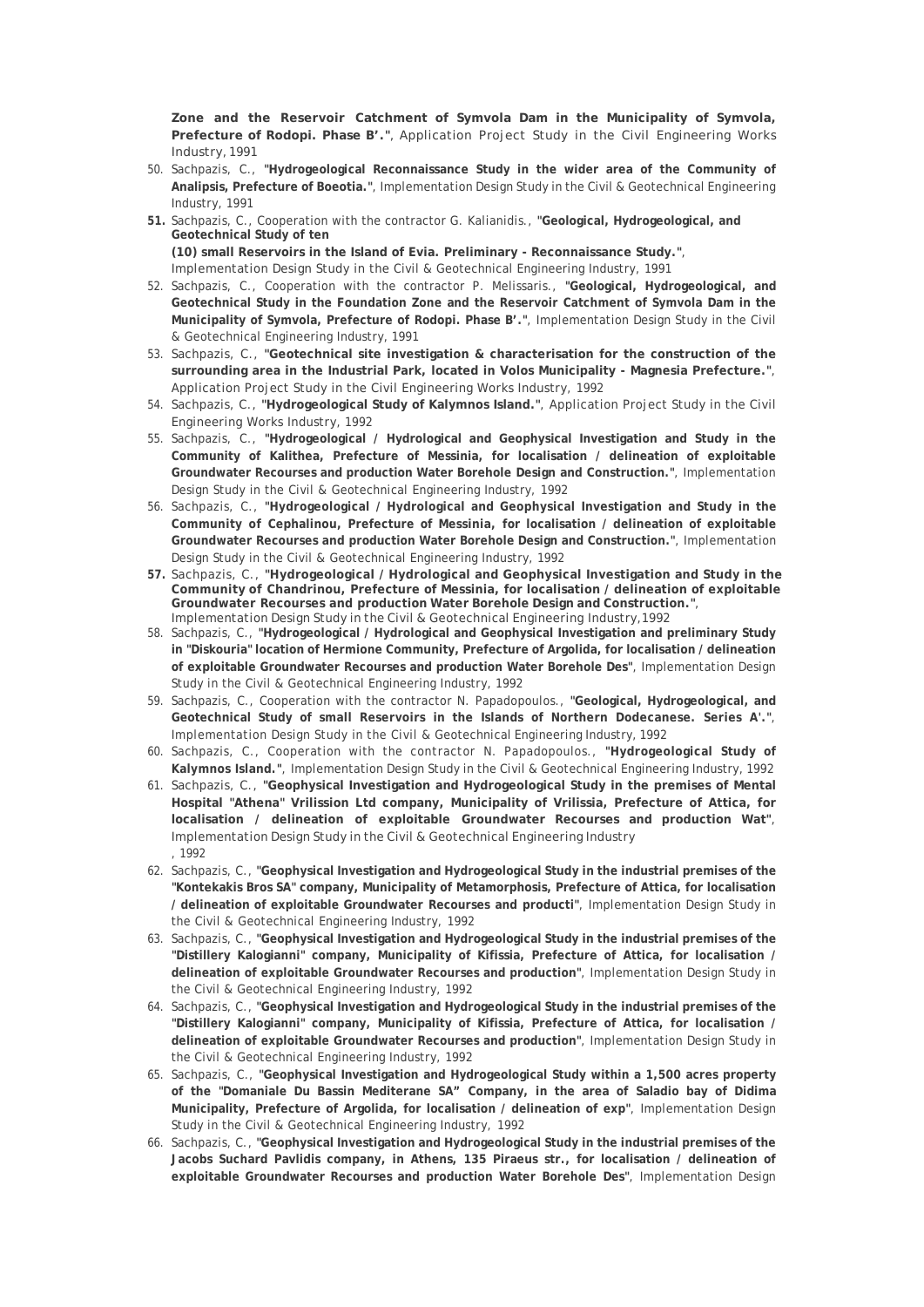Study in the Civil & Geotechnical Engineering Industry, 1992

- 67. Sachpazis, C., **"Hydrogeological and Geological Study of the Archaeological site of Olympia in Prefecture of Elia."**, Implementation Design Study in the Civil & Geotechnical Engineering Industry, 1993
- 68. Sachpazis, C., Cooperation with the contractor N. Papadopoulos., **"Geological Study of the Egnatia Highway. Section: Aspra Chomata to Asproremma, Municipality of Nea Karvali."**, Implementation Design Study in the Civil & Geotechnical Engineering Industry, 1993
- 69. Sachpazis, C., **"Engineering Geological Study for evaluation of mixed sulphide ores concentration in the Municipality of Lavrion, Prefecture of Attica."**, Implementation Design Study in the Civil & Geotechnical Engineering Industry, 1993
- 70. Sachpazis, C., **"Geophysical Investigation and Hydrogeological Study in the private premises of the "Urban Housing Association of "Actaeon" Ltd.", Municipality of Saronida, Prefecture of Attica, for localisation / delineation of exploitable Groundwater Recourses and prod"**, Implementation Design Study in the Civil & Geotechnical Engineering Industry , 1993
- 71. Sachpazis, C., **"Geophysical Investigation and Hydrogeological Study in the industrial premises of the "Kraft General Foods Hellas SA" company, Municipality of Aspropyrgos, Prefecture of Attica, for localisation / delineation of exploitable Groundwater Recourses and"**, Implementation Design Study in the Civil & Geotechnical Engineering Industry, 1993
- 72. Sachpazis, C., **"Study of Geotechnical & Geological Suitability for Urbanisation / Development of a 1400 acre Private Area at Pylokampos location, Municipality of Pylos, Messinia Prefecture. Property of PYLOS TOURISM SA."**, Application Project Study in the Civil Engineering Works Industry, 1994
- 73. Sachpazis, C., **"Study of Geotechnical & Geological Suitability for Urbanisation / Development of a 62.3 acre Private Area at St. Elias - Livadi location, Municipality of Arachova, Boeotia Prefecture. Property of DOKAT SA."**, Application Project Study in the Civil Engineering Works Industry, 1994
- 74. Sachpazis, C., **"Study of Geotechnical & Geological Suitability for Urbanisation / Development of a 310 acre Private Area at Skalistra location, Community of Chrysampelon, Province of Aigealia - Achaia Prefecture."**, Application Project Study in the Civil Engineering Works Industry, 1994
- 75. Sachpazis, C., **"Study of Geotechnical & Geological Suitability for Urbanisation / Development of a Private Area at Punta Saliza location, Community of Vitale, Andros Island - Cyclades Prefecture."**, Application Project Study in the Civil Engineering Works Industry, 1994
- 76. Sachpazis, C., **"Study of Geotechnical & Geological Suitability for Urbanisation / Development of a Private Area at Orkos location, Community of Vivlos, Naxos Island - Cyclades Prefecture. B' Phase."**, Application Project Study in the Civil Engineering Works Industry, 1994
- 77. Sachpazis, C., **"Study of Geotechnical & Geological Suitability for Urbanisation / Development of a Private Area at Orkos location, Community of Vivlos, Naxos Island - Cyclades Prefecture. A' Phase."**, Application Project Study in the Civil Engineering Works Industry, 1994
	- 78. Sachpazis, C., **"Study of Geotechnical & Geological Suitability for Urbanisation / Development of a Private Area at Kouckos – Monolithi location, Community of Mitika, Preveza Prefecture."**, Application Project Study in the Civil Engineering Works Industry, 1994
- 79. Sachpazis, C., **"Integrated Computerised System for Water Resources Management of Attica Prefecture – Greece, using Geographical Information System."**, Implementation Design Study in the Civil & Geotechnical Engineering Industry, 1994
- 80. Sachpazis, C., **"Geophysical Investigation and Hydrogeological Study in the area of a private plot in Trachili - Lithio location, Municipality of Chios, Chios Island, for localisation / delineation of exploitable Groundwater Recourses and production Water Borehole Design "**, Implementation Design Study in the Civil & Geotechnical Engineering Industry, 1994
- 81. Sachpazis, C., **"Hydrogeological Pumping Tests and water quality analysis tests in the Borehole of the premises of "Mallias - Candia Hotels SA" in Athens, Prefecture of Attica, for determination of the hydraulic and hydrogeological parameters and the water quality of "**, Implementation Design Study in the Civil & Geotechnical Engineering Industry, 1994
- 82. Sachpazis, C., **"Geophysical Investigation and Hydrogeological Study in the premises of the "Super Markets Veropoulos SA", Municipality of Perahora-Loutraki, Prefecture of Attica, for localisation / delineation of exploitable Groundwater Recourses and production Water Bo"**, Implementation Design Study in the Civil & Geotechnical Engineering Industry, 1994
- 83. Sachpazis, C., **"Study of Geotechnical & Geological Suitability for Urbanisation / Development of a 1400 acres Private Area at Pylokampos location, Municipality of Pylos, Messinia Prefecture. Property of PYLOS TOURISTIC SA."**, Implementation Design Study in the Civil & Geotechnical Engineering Industry, 1994
- 84. Sachpazis, C., **"Study of Geotechnical & Geological Suitability for Urbanisation / Development of a 62.3 acres Private Area at St. Elias - Livadi location, Municipality of Arachova, Boeotia Prefecture. Property of DOKAT SA."**, Implementation Design Study in the Civil & Geotechnical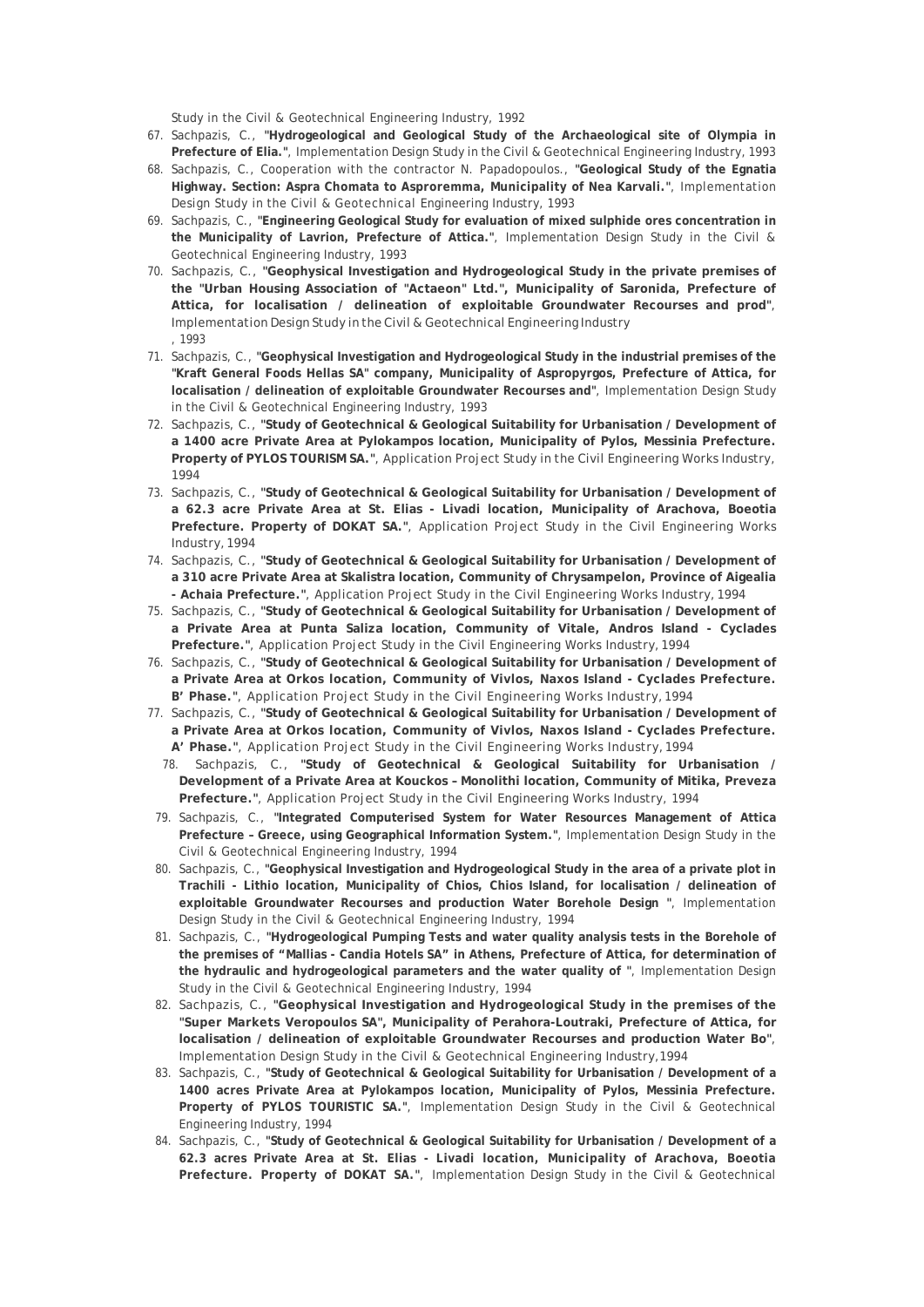Engineering Industry, 1994

- 85. Sachpazis, C., **"Study of Geotechnical & Geological Suitability for Urbanisation / Development of a 310 acres Private Area at Skalistra location, Community of Chrysampelon, Province of Aigealia - Achaia Prefecture."**, Implementation Design Study in the Civil & Geotechnical Engineering Industry, 1994
- 86. Sachpazis, C., **"Study of Geotechnical & Geological Suitability for Urbanisation / Development of a Private Area at Punta Saliza location, Community of Vitale, Andros Island - Cyclades Prefecture."**, Implementation Design Study in the Civil & Geotechnical Engineering Industry, 1994
- 87. Sachpazis, C., **"Study of Geotechnical & Geological Suitability for Urbanisation / Development of a Private Area at Orkos location, Community of Vivlos, Naxos Island - Cyclades Prefecture. A' % B' Phases."**, Implementation Design Study in the Civil & Geotechnical Engineering Industry, 1994
- 88. Sachpazis, C., **"Study of Geotechnical & Geological Suitability for Urbanisation / Development of a Private Area at Kouckos – Monolithi location, Community of Mitika, Preveza Prefecture."**, Implementation Design Study in the Civil & Geotechnical Engineering Industry, 1994
- 89. Sachpazis, C., **"Engineering Geological, Hydrogeological and Geotechnical Study in the Foundation Zone of St. George Dam, Community of Dafnona, Prefecture of Xanthi."**, Application Project Study in the Civil Engineering Works Industry, 1995
- 90. Sachpazis, C., **"Engineering Geological, Hydrogeological and Geotechnical Study in the Foundation Zone of Myrtofyto Dam, Prefecture of Kavala."**, Application Project Study in the Civil Engineering Works Industry, 1995
- 91. Sachpazis, C., **"Study of Hydrogeological conditions in the region of Sanitary Landfill situated at "Elitsa", in the Municipality of Istiea, Prefecture of Evia."**, Implementation Design Study in the Civil & Geotechnical Engineering Industry, 1995
- 92. Sachpazis, C., Cooperation with the contractor A. Palazis., **"Engineering Geological, Hydrogeological and Geotechnical Study in the Foundation Zone of Myrtofyto Dam, Prefecture of Kavala."**, Implementation Design Study in the Civil & Geotechnical Engineering Industry, 1995
- 93. Sachpazis, C., **"Geophysical Investigation and Hydrogeological Study in the industrial premises of the "Chr. Terzopoulos-Ionia SA" company, Municipality of Maroussi, Prefecture of Attica, for localisation / delineation of exploitable Groundwater Recourses and produ"**, Implementation Design Study in the Civil & Geotechnical Engineering Industry, 1995
- 94. Sachpazis, C., **"Geophysical Investigation and Hydrogeological Study in the area of a private plot in Nerotrivia location, Evia Island, for localisation / delineation of exploitable Groundwater Recourses and production Water Borehole Design and Construction."**, Implementation Design Study in the Civil & Geotechnical Engineering Industry, 1995
- 95. Sachpazis, C., **"Study of Geotechnical & Geological Suitability for Urbanisation Expansion of the approved town planning at Town Planning Unities: P.U.6, 7 & 8, of the Municipality of Peania, Attica Prefecture. Total area of about 3,500 acres."**, Application Project Study in the Civil Engineering Works Industry, 1996
- 96. Sachpazis, C., **"Study of Geotechnical & Geological Suitability for Urbanisation / Development of a Private farm at Varvara location, Municipality of Istiea, Evia Prefecture, for its inclusion in the private urbanization plan."**, Application Project Study in the Civil Engineering Works Industry, 1996
- 97. Sachpazis, C., **"Study of Geotechnical & Geological Suitability for Urbanisation Expansion of the approved town planning of the Municipality of Avlona, Attica Prefecture. Total area of about 800 acres."**, Application Project Study in the Civil Engineering Works Industry, 1996
- 98. Sachpazis, C., **"Study of Geotechnical & Geological Suitability for Urbanisation Expansion / Revision of the approved town planning and Implementation Act of the Municipality of Agios Stefanos, Attica Prefecture."**, Application Project Study in the Civil Engineering Works Industry, 1996
- 99. Sachpazis, C., **"Study of Geotechnical & Geological Suitability for Urbanisation / Development of a 231 acre Private Area at Tris (Casa Nteipini) location, Community of Ixia, Rhodes Island, Dodecanese Prefecture. Property of Urban Housing Association of Egyptians of Rhod"**, Application Project Study in the Civil Engineering Works Industry, 1996
- 100. Sachpazis, C., **"Engineering Geological, Hydrogeological and Geotechnical Study in the Foundation Zone of Mavroremma-Ionico Dam, Community of Neochorio, Prefecture of Xanthi."**, Application Project Study in the Civil Engineering Works Industry, 1996
- 101. Sachpazis, C., **"Hydrological, Hydrogeological and Hydraulic Study & Design of upstream and internal catchment hydrologic basins of the Town Planning Unities: P.U.4,5,6,7 & 8, for the Urbanisation Expansion for of the Municipality of Peania, Attica Prefecture, for the cal"**, Implementation Design Study in the Civil & Geotechnical Engineering Industry, 1996
- 102. Sachpazis, C., **"Hydrological, Hydrogeological and Hydraulic Study & Design of upstream and internal catchment hydrologic basins of the property of Pamvourliotiki Urban Housing Association, in the Municipality of Eretria, Evia Prefecture, for the calculation of Flood Peak"**,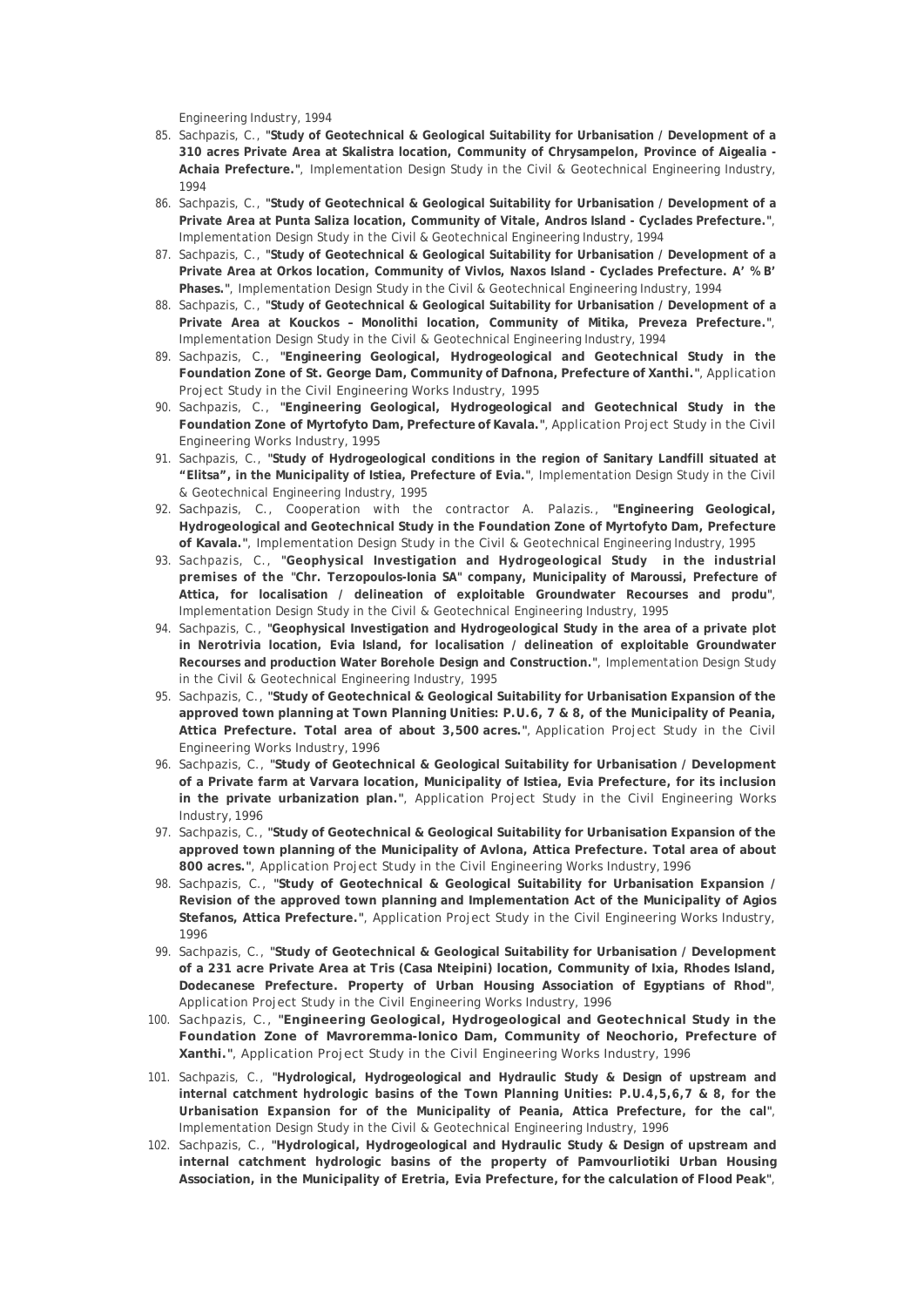Implementation Design Study in the Civil & Geotechnical Engineering Industry , 1996

- 103. Sachpazis, C., **"Hydrological, Hydrogeological and Hydraulic Study & Design of upstream and internal catchment hydrologic basins of the Urbanisation and Expansion area of the Town Planning of the Municipality of Avlona, Attica Prefecture, for the calculation of Flood Peak"**, Implementation Design Study in the Civil & Geotechnical Engineering Industry , 1996
- 104. Sachpazis, C., Cooperation with the contractor K. Dimitriadis., **"Engineering Geological, Hydrogeological and Geotechnical Study in the Foundation Zone of Mavroremma-Ionico Dam, Community of Neochorio, Prefecture of Xanthi."**, Implementation Design Study in the Civil & Geotechnical Engineering Industry, 1996
- 105. Sachpazis, C., Cooperation with the contractor E. Sarrikostis., **"Engineering Geological, Hydrogeological and Geotechnical Study in the Foundation Zone of St. George Dam, Community of Dafnona, Prefecture of Xanthi."**, Implementation Design Study in the Civil & Geotechnical Engineering Industry, 1996
- 106. Sachpazis, C., **"Geophysical Investigation and Hydrogeological Study in the premises of the quarry owned company ARCO-G A.V.E.T.T.E., in Zemeno location, Municipality of Arachova, Prefecture of Voiotia, for localisation / delineation of exploitable Groundwater Reco"**, Implementation Design Study in the Civil & Geotechnical Engineering Industry , 1996
- 107. Sachpazis, C., **"Geophysical Investigation and Hydrogeological Study in the area of a private plot in Agia Triada location, Municipality of Karpenisio, Prefecture of Evritania, for localisation / delineation of exploitable Groundwater Recourses and production Water Boreho"**, Implementation Design Study in the Civil & Geotechnical Engineering Industry, 1996
- 108. Sachpazis, C., **"Geophysical Investigation and Hydrogeological Study in the industrial premises of the "Premix Concrete SA" company, Municipality of Agios Stefanos, Prefecture of Attica, for localisation / delineation of exploitable Groundwater Recourses and product"**, Implementation Design Study in the Civil & Geotechnical Engineering Industry, 1996
- 109. Sachpazis, C., **"Geophysical Investigation and Hydrogeological Study in the area of a private plot in New Voutsas location, Municipality of Rafina, Prefecture of Attica, for localisation / delineation of exploitable Groundwater Recourses and production Water Borehole Desi"**, Implementation Design Study in the Civil & Geotechnical Engineering Industry, 1996
- 110. Sachpazis, C., **"Study of Geotechnical & Geological Suitability for Urbanisation Expansion of the approved town planning at Boura location, of the Municipality of Spata, Attica Prefecture, of a total area of about 250 acres, and Hydrogeological and Hydrological Stud"**, Application Project Study in the Civil Engineering Works Industry, 1997
- 111. Sachpazis, C., **"Hydrological, Hydrogeological and Hydraulic Study & Design of upstream catchment hydrologic basins of the property to be to rehabilitated, owned by the Holy Synod of the Church of Greece, in the Municipality of Schisto – Perama, Prefecture of Attica, fo"**, Implementation Design Study in the Civil & Geotechnical Engineering Industry, 1997
- 112. Sachpazis, C., **"Study of Environmental Assessment and Restoration for a Section of Ecclesiastical area 70.5 acres in Schisto - Perama - Attica Prefecture, belonging to the Holy Synod of the Church of Greece."**, Implementation Design Study in the Civil & Geotechnical Engineering Industry, 1997
- 113. Sachpazis, C., **"Hydrological, Hydrogeological and Hydraulic Study & Design of upstream and internal catchment hydrologic basins of a 231 acre Private Area at Tris (Casa Nteipini) location, Community of Ixia, Rhodes Island, Dodecanese Prefecture, owned by the Urban Housin"**, Implementation Design Study in the Civil & Geotechnical Engineering Industry, 1997
- 114. Sachpazis, C., **"Technical Report for the Project: "Landfill of District Istiaia Evia Island.""**, Implementation Design Study in the Civil & Geotechnical Engineering Industry, 1997
- 115. Sachpazis, C., **"Geophysical Investigation and Hydrogeological Study in the property of 20 acres owned by I. Papadopoulos, in "Skiadolakka" location, Municipality of Amfissa, Prefecture of Fokida, for localisation / delineation of exploitable Groundwater Reco"**, Implementation Design Study in the Civil & Geotechnical Engineering Industry, 1997
- 116. Sachpazis, C., **"Geophysical Investigation and Hydrogeological Study in the area of a private plot owned by S. Papageorgiou, in the Municipality of Kapandritio, Prefecture of Attica, for localisation / delineation of exploitable Groundwater Recourses and production Water "**, Implementation Design Study in the Civil & Geotechnical Engineering Industry, 1997
- 117. Sachpazis, C., **"Geophysical Investigation and Hydrogeological Study in the area of a private plot owned by E. Sarlis, in the Municipality of Kifissia, Prefecture of Attica, for localisation / delineation of exploitable Groundwater Recourses and production Water Borehole "**, Implementation Design Study in the Civil & Geotechnical Engineering Industry, 1997
- 118. Sachpazis, C., **"Geophysical Investigation and Hydrogeological Study in the area of two private plots owned by K. Nikolaidis, in Marathon Beach location, in the Municipality of Marathon, Prefecture of**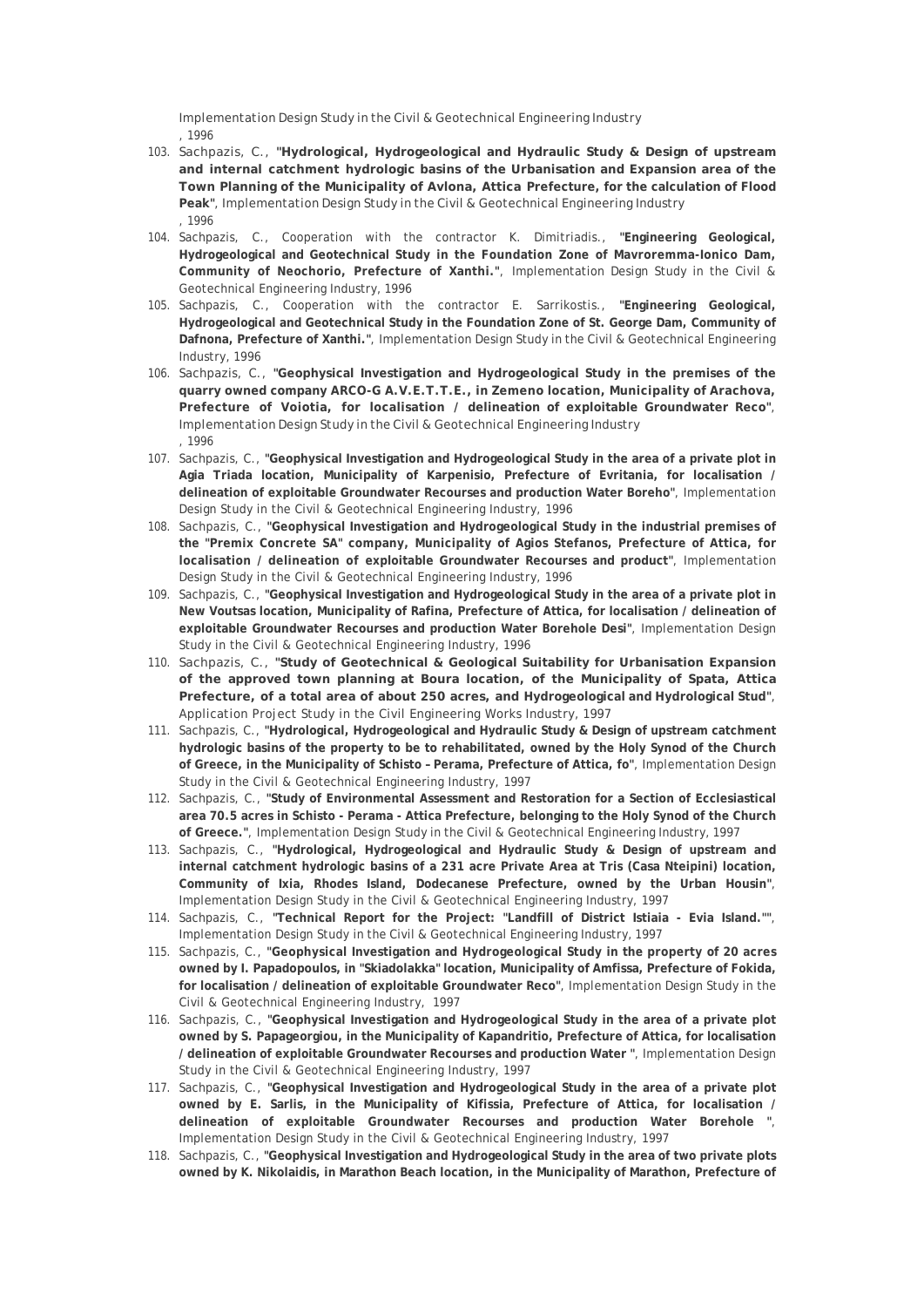**Attica, for localisation / delineation of exploitable Groundwater Recou"**, Implementation Design Study in the Civil & Geotechnical Engineering Industry, 1997

- 119. Sachpazis, C., **"Geophysical Investigation and Hydrogeological Study in the area of a private plot owned by Koronaios, in the Municipality of Kifissia, Prefecture of Attica, for localisation / delineation of exploitable Groundwater Recourses and production Water Borehole "**, Implementation Design Study in the Civil & Geotechnical Engineering Industry, 1997
- 120. Sachpazis, C., **"Geophysical Investigation and Hydrogeological Study in the property of 70.5 acres owned by the Holy Synod of the Church of Greece, and hired by G. Manos, in Schisto location, Municipality of Perama, Prefecture of Attica, for localisation / de"**, Implementation Design Study in the Civil & Geotechnical Engineering Industry, 1997
- 121. Sachpazis, C., **"Geophysical Investigation and Hydrogeological Study in the area of a private plots in "Koufi" & "Kaminaki" locations, Municipality of Chios, Chios Island, for localisation / delineation of exploitable Groundwater Recourses and production Water Borehole De"**, Implementation Design Study in the Civil & Geotechnical Engineering Industry, 1997
- 122. Sachpazis, C., **"Geophysical Investigation and Hydrogeological Study in the area of a private plot in the Municipality of Thrakomakedonon, Prefecture of Attica, for localisation / delineation of exploitable Groundwater Recourses and production Water Borehole Design and Co"**, Implementation Design Study in the Civil & Geotechnical Engineering Industry, 1997
- 123. Sachpazis, C., **"Geotechnical engineering and Rock Mechanics Study for the estimation of the nailing parameters for the stabilisation of the unstable part (Rock Wedges and Blocks) between points S.8 and S.10 on the roof of the cave "Sykia", located in the Community of Oly"**, Application Project Study in the Civil Engineering Works Industry, 1998
- 124. Sachpazis, C., **"Study of Geotechnical & Geological Suitability for Urbanisation Expansion of the approved town planning at Town Planning Unities: P.U.11 & 14, of the Municipality of Pallini, Attica Prefecture. Total area of about 730 acres."**, Application Project Study in the Civil Engineering Works Industry, 1998
- 125. Sachpazis, C., **"Study of Geotechnical & Geological Suitability in the framework of the Urbanisation / Town Planning of the Markopoulos – Oropos Beach Settlement, which belong in the approved Urbanisation Control Zone (ZOE) of second residence of the Community of Markop"**, Application Project Study in the Civil Engineering Works Industry, 1998
- 126. Sachpazis, C., Cooperation with the contractor E. Sarrikostis., **"Geological and Hydrogeological Studies of the Waste Disposal Site (Landfill) at "Velouchia", Community of Vytina, Prefecture of Arcadia."**, Implementation Design Study in the Civil & Geotechnical Engineering Industry, 1998
- **127.** Sachpazis, C., Cooperation with the contractor E. Sarrikostis., **"Final stage of Geological Study of the national road Maniaki**

**- Koromilia (Ch. 0 +00.00 to Ch. 8 +063.38)."**, Implementation Design Study in the Civil & Geotechnical Engineering Industry, 1998

- 128. Sachpazis, C., **"Geophysical Investigation and Hydrogeological Study in the property of 20 acres owned by the Holy Monastery of Saint John Kareas, in Kareas location, Municipality of Vyronas, Prefecture of Attica, for localisation / delineation of exploitable"**, Implementation Design Study in the Civil & Geotechnical Engineering Industry, 1998
- 129. Sachpazis, C., **"Hydrogeological Arbitration and Expert Witnesses regarding the manner and process of creation and maintenance (Hydrogeological recharge) of Lake "Zaravina" or "Nezeros" in the Community of Limni - Pogonio, Prefecture of Ioannina."**, Implementation Design Study in the Civil & Geotechnical Engineering Industry, 1999
- 130. Sachpazis, C., **"Study of Geotechnical & Geological Suitability in the framework of Modification of the General Town Plan of the Municipality of Aigion - Prefecture of Achaia."**, Application Project Study in the Civil Engineering Works Industry, 2000
- 131. Sachpazis, C., **"Study of Geotechnical & Geological Suitability in the framework of Modification of the General Town Plan of the Chios - Vrontados area, Municipalities of Chios - Omiroupolis - Prefecture of Chios."**, Application Project Study in the Civil Engineering Works Industry, 2000
- 132. Sachpazis, C., **"Hydrogeological Geophysical Investigations and Study on a 1500 acres land owned by the Real Estate Company "AKOUMIA SA", situated in the "Saint Vasilios" area, Municipality of Acoumia, Rethymno Prefecture, Crete Island, for localisation / delineatio"**, Implementation Design Study in the Civil & Geotechnical Engineering Industry, 2001
- 133. Sachpazis, C., **"Hydrological and Hydrogeological Investigation and Study in the region of Naoussa in Paros Island, in order to select the optimum location for installing a Wastewater Treatment and surface water or groundwater Desalination Plant with the method of Reverse"**, Implementation Design Study in the Civil & Geotechnical Engineering Industry, 2001
- 134. Sachpazis, C., **"Geophysical Investigation and Hydrogeological Study in the premises of the "Sports SA", in "Skarpeza" location, Municipality of Koropion, Prefecture of Attica, for localisation / delineation of exploitable Groundwater Recourses and production Water Boreh"**, Implementation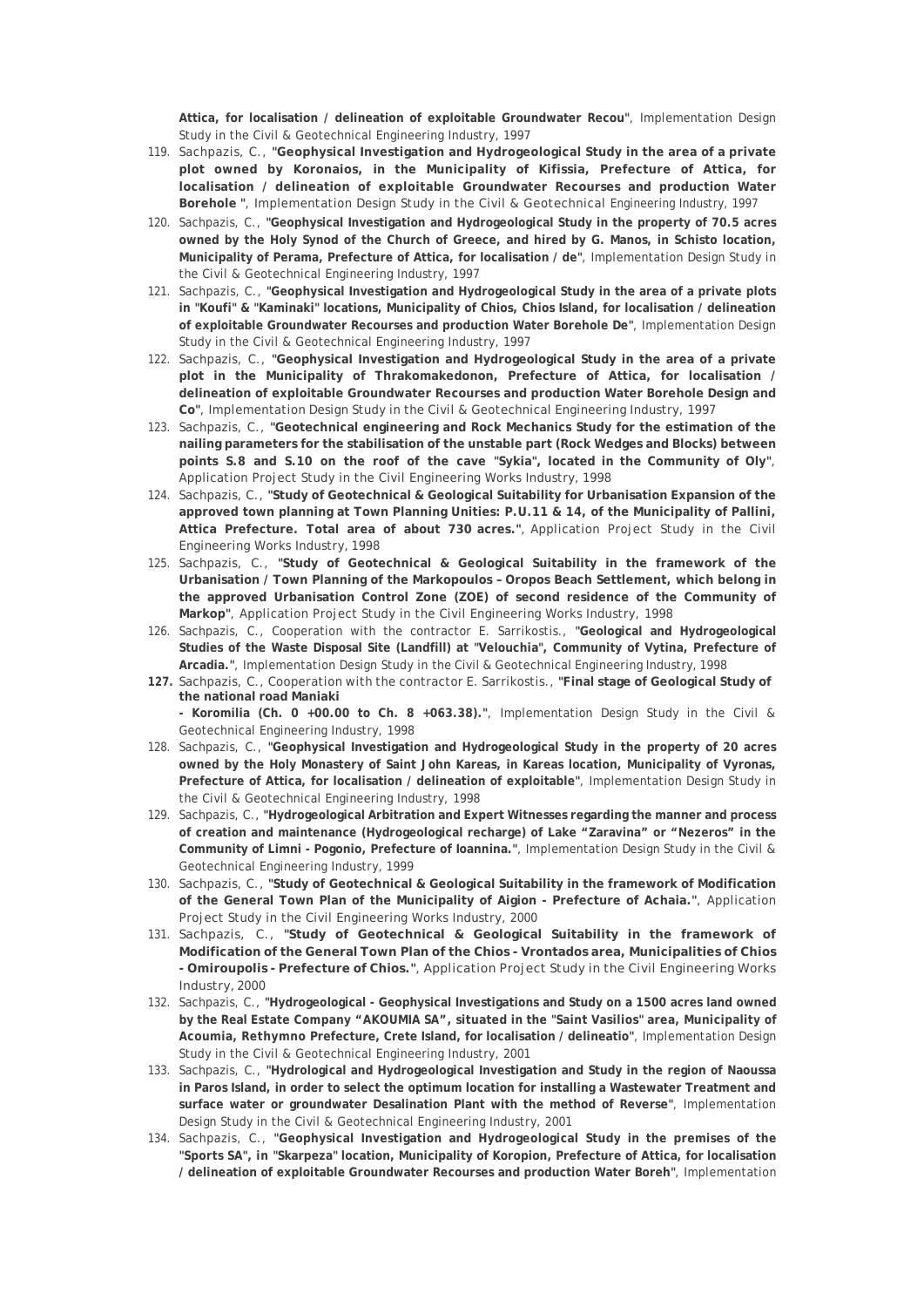Design Study in the Civil & Geotechnical Engineering Industry, 2001

**135.** Sachpazis, C., **"Geophysical Investigation and Hydrogeological Study in the area of three private plots owned by D. &**

**S. Farraos Bros Co., in "Karakitsou - Fytorio", "Agia Marina - Eleonas" and "Lagkaros - Abelonas" locations respectively, Community of Agios Kyrikos, Isla"**, Implementation Design Study in the Civil & Geotechnical Engineering Industry, 2001

- **136.** Sachpazis, C., **"Geophysical Investigation and Hydrogeological Study in the area of two private plots owned by I. Protopappas, in "Pigadi - Agrilio" and "Asprokampos" locations respectively, Municipality of Perahora, Prefecture of Corinth, for localisation / delineation "**, Implementation Design Study in the
- Civil & Geotechnical Engineering Industry, 2001 137. Sachpazis, C., **"Hydrological, Hydrogeological and Hydraulic Study & Design of upstream catchment hydrologic basins of the abandoned Quarry to be to restored, owned by Hellenic Public Real Estate Corporation (HPREC), in the Municipality of Schisto – Perama, for the calc"**, Implementation Design Study in the Civil & Geotechnical Engineering Industry , 2003
- 138. Sachpazis, C., **"Geophysical Investigation and Hydrogeological Study in the area of a 5 acres private plot owned by Th. Argyropoulos, in "Agrilia" location, Municipality of Tenea, Prefecture of Corinth, for localisation / delineation of exploitable Groundwater Recourses a"**, Implementation Design Study in the Civil & Geotechnical Engineering Industry, 2003
- **139.** Sachpazis, C., **"Study of Geotechnical & Geological Suitability for Urbanisation of the Residential Block 287 in the Planning Unity of Paradisos, of the Municipality of Eleusis, Attica Prefecture. Total area of 9.5 acres."**, Application Project Study in the Civil Engineering Works Industry, 2005
- 140. Sachpazis, C., **"Evaluation of existing Geotechnical site investigation & characterisation Factual Report and compilation of Soil Mechanics Study for the safe & economic design of Anchored Piled Retaining Walls for Shoring, Retaining and Securing of the Excavation slope f"**, Implementation Design Study in the Civil & Geotechnical Engineering Industry, 2008
- 141. Sachpazis, C., **"Hydrogeological / hydrological and Geophysical Investigation and preliminary Study of localisation / delineation of exploitable Groundwater Recourses for filling of the three (3) small reservoirs of the Hybrid Hydro- Wind Power Systems in the area of Rhode"**, Implementation Design Study in the Civil & Geotechnical Engineering Industry, 2008
- 142. Sachpazis, C., **"Hydrogeological / hydrological and Geophysical Investigation and preliminary Study of localisation / delineation of exploitable Groundwater Recourses for filling of the eight (8) small reservoirs of the Hybrid Hydro- Wind Power Systems in the region of the"**, Implementation Design Study in the Civil & Geotechnical Engineering Industry, 2008
- 143. Sachpazis, C., **"Hydrogeological / hydrological and Geophysical Investigation and preliminary Study of localisation / delineation of exploitable Groundwater Recourses for filling of the six (6) small reservoirs of the Hybrid Hydro-Wind Power Systems in the region of the P"**, Implementation Design Study in the Civil & Geotechnical Engineering Industry, 2008
- 144. Sachpazis, C., **"Geotechnical Engineering Site Investigation / Characterization and Soil / Rock Mechanics Study for the safe and economic Foundation of the biggest Greek natural gas fired Combined Cycle Power Plant (CCGT) Project "Halivourgiki CCGT Project" in a 100.0"**, Implementation Design Study in the Civil & Geotechnical Engineering Industry, 2009
- 145. Sachpazis, C., **"Geotechnical site investigation & characterisation and Soil Mechanics Study for the safe & economic design of the foundation of two new planned two-storey buildings, with two-underground basement floors, and design of Anchored Piled Retaining Walls for Sh"**, Application Project Study in the Civil Engineering Works Industry, 2009
- 146. Sachpazis, C., **"Geotechnical site investigation & characterisation and Soil / Rock Mechanics Study for the safe & economic design of the proposed raft foundations of four (4) turbine slabs marked A/G3, A/G4, A/G5 and A/G6, and the proposed Control Room (C/R) building of "**, Application Project Study in the Civil Engineering Works Industry, 2009
- 147. Sachpazis, C., **"Geotechnical site investigation & characterisation and Soil / Rock Mechanics Study for the safe & economic design of the foundations of the proposed Control Room (C/R) building and the five (5) Transformers / Inverters building of the "Xirokampi" Solar Pa"**, Implementation Design Study in the Civil & Geotechnical Engineering Industry, 2009
- 148. Sachpazis, C., **"Geotechnical site investigation & characterisation and Soil / Rock Mechanics Study for the safe & economic design of the foundations of the proposed Sub-Station (S/S) building, the Transformer / Inverter building and the High Voltage Transmission Tower / "**, Implementation Design Study in the Civil & Geotechnical Engineering Industry, 2009
- 149. Sachpazis, C., **"Geophysical Survey and Geotechnical / Rock Mechanics preliminary foundation engineering Study in each particular proposed location of raft foundations of the planned turbine slabs and the proposed Control Room (C/R) building of the "Trokorfo" Wind Farm, l"**, Implementation Design Study in the Civil & Geotechnical Engineering Industry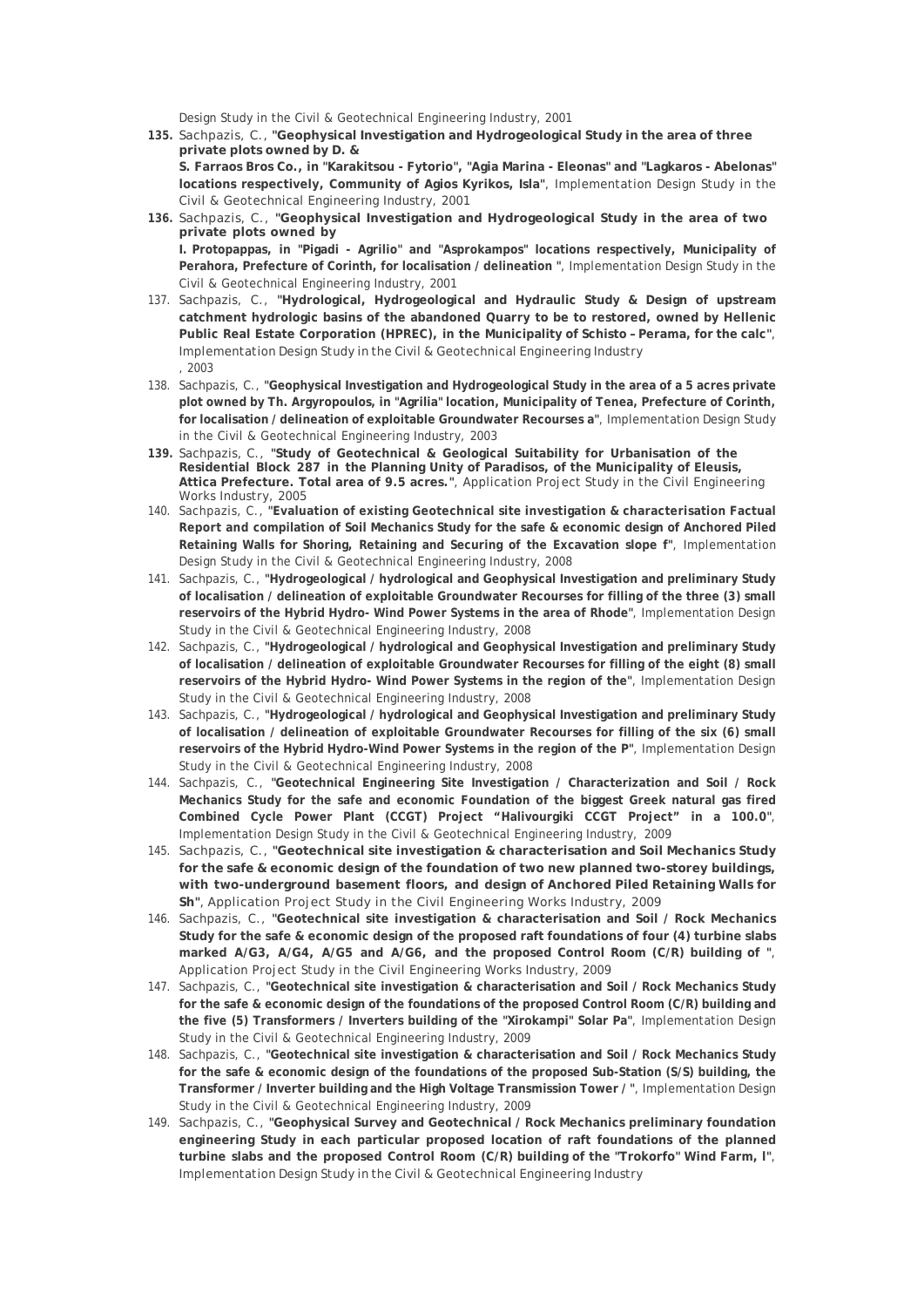, 2009

- 150. Sachpazis, C., **"Geophysical Survey and Geotechnical / Rock Mechanics preliminary foundation engineering Study in each particular proposed location of raft foundations of the planned turbine slabs marked A/G1, A/G3, A/G4, A/G5, A/G6 and A/G7 of the "Prophet Elias Papoura""**, Implementation Design Study in the Civil & Geotechnical Engineering Industry, 2009
- 151. Sachpazis, C., **"Rock Mechanics Analysis and Study for investigating and checking the adequacy of the foundation conditions of the proposed raft foundation of the turbine slab marked A/G2 and Rock Mechanics Study on the Slope Stability Adequacy and Safety of the high rise"**, Implementation Design Study in the Civil & Geotechnical Engineering Industry, 2009
- 152. Sachpazis, C., **"Geophysical Survey and Geotechnical / Rock Mechanics preliminary foundation engineering Study in each particular proposed location of raft foundations of the planned turbine slabs of the "Terpsichore" Wind Farm, situated in Kechros Community - Rodopi Pref"**, Implementation Design Study in the Civil & Geotechnical Engineering Industry , 2009
- 153. Sachpazis, C., **"Geotechnical site investigation & characterisation and Soil / Rock Mechanics Slope Stability Analysis Study in the area of the existing failures of slopes along the provincial Road at "Skoutaris" position of Marathokampos Municipality - Samos Island Prefe"**, Implementation Design Study in the Civil & Geotechnical Engineering Industry, 2009
- 154. Sachpazis, C., **"Hydrogeological / hydrological and Geophysical Investigation and preliminary Study of localisation / delineation of exploitable Groundwater Recourses for filling of the reservoir of the Hybrid Hydro-Wind Power System at "Tali Korfi" location situated in M"**, Implementation Design Study in the Civil & Geotechnical Engineering Industry, 2009
- 155. Sachpazis, C., **"Hydrogeological / hydrological and Geophysical Investigation and preliminary Study of localisation / delineation of exploitable Groundwater Recourses for filling of the reservoir of the Hybrid Hydro-Wind Power System at "Tali Korfi" location situated in M"**, Implementation Design Study in the Civil & Geotechnical Engineering Industry, 2009
- 156. Sachpazis, C., **"Geotechnical site investigation & characterisation and Soil / Rock Mechanics Study for the safe & economic design of the proposed raft foundations of twelve (12) turbine slabs, and the proposed Control Room (C/R) building of the 16 MW, 8 MW and 9 MW Wind "**, Implementation Design Study in the Civil & Geotechnical Engineering Industry, 2010
- **157.** Sachpazis, C., **"Engineering Geological and Geotechnical / Geophysical investigation and Soil / Rock Mechanics Studyalong the access road of 7.7 kilometers in length to "Megali Loutsa" 24 MW Power Wind Farm, situated in Levadia Municipality / Kyriaki Community - Boeotia "**, Implementation Design Study in the Civil & Geotechnical Engineering Industry, 2010
- 158. Sachpazis, C., **"Geophysical Survey and Geotechnical / Rock Mechanics preliminary foundation engineering Study in each particular proposed location of raft foundations of the planned turbine slabs of the "Psili Korifi" Wind Farm, situated in Galaxidio Municipality - Fokid"**, Implementation Design Study in the Civil & Geotechnical Engineering Industry, 2010
- 159. Sachpazis, C., **"Geophysical Survey and Geotechnical / Rock Mechanics preliminary foundation engineering Study in each particular proposed location of raft foundations of the planned turbine slabs of the "Prionia" Wind Farm, situated in Distomo Municipality - Boeotia Pref"**, Implementation Design Study in the Civil & Geotechnical Engineering Industry, 2010
- 160. Sachpazis, C., **"Evaluation of existing Geotechnical site investigation & characterisation Factual Report and compilation of Soil Mechanics Study for the safe & economic design of complementary Anchored combined Steel (Berlinoise) and Reinforced Concrete Piled Retaining W"**, Implementation Design Study in the Civil & Geotechnical Engineering Industry, 2010
- 161. Sachpazis, C., **"Geophysical Survey and Geotechnical / Soil Mechanics / Hydrogeological Study at the foundation area of the panels of the photovoltaic units of the planned 3,15 MW Photovoltaic Park located in "Kanata" position, of Thestieon Municipality, Prefecture of Aet"**, Implementation Design Study in the Civil & Geotechnical Engineering Industry, 2010
- 162. Sachpazis, C., **"Geophysical Survey and Geotechnical / Rock Mechanics preliminary foundation engineering Study in each particular proposed location of raft foundations of the four (4) planned complementary turbine slabs of the "Asprochomata" Wind Farm, situated in Distomo"**, Implementation Design Study in the Civil & Geotechnical Engineering Industry, 2010
- 163. Sachpazis, C., **"Geophysical Survey and Geotechnical / Rock Mechanics preliminary foundation engineering Study in each particular proposed location of raft foundations of the twelve (12) planned turbine slabs marked A/G1 to A/G12, of the proposed Sub Station (S/S) buildin"**, Implementation Design Study in the Civil & Geotechnical Engineering Industry, 2010
- 164. Sachpazis, C., **"Geotechnical site investigation & characterisation and Soil / Rock Mechanics Study for the safe & economic design of the proposed raft foundations of four (4) turbine slabs marked A/G1, A/G4, A/G5 and A/G6, of the "Terpsichore" Wind Farm, situated in Kech"**, Implementation Design Study in the Civil & Geotechnical Engineering Industry, 2010
- 165. Sachpazis, C., **"Geotechnical site investigation & characterisation and Soil Mechanics Study for the safe & economic design of Anchored combined Steel (Berlinoise) and Reinforced Concrete Piled**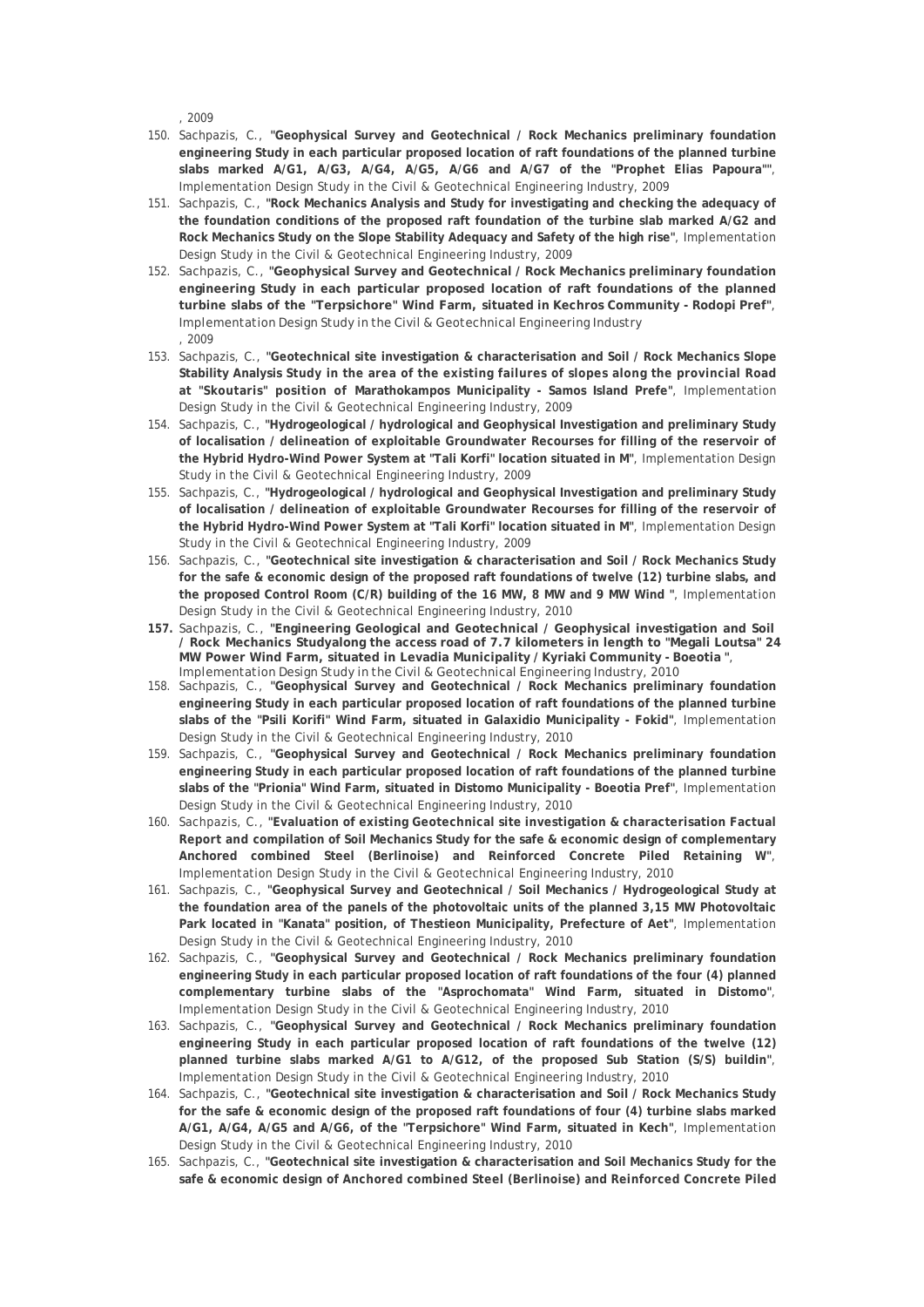**Retaining Walls for Shoring, Retaining and Securing of the Excavation slope fa"**, Implementation Design Study in the Civil & Geotechnical Engineering Industry, 2010

- **166.** Sachpazis C., **"Geophysical Investigations and Hydrogeological Studies in various locations of Greece, for localisation / delineation of exploitable Groundwater Recourses and production Water Borehole Design and Construction."**, Implementation Design Study in the Civil & Geotechnical Engineering Industry, 2010
- 167. Sachpazis, C., **"Rock Mechanics Analysis and Study for investigating, monitoring and checking the long term Slope Stability Adequacy and Safety of the high rise inclined rock slope faces situated adjacent and upstream to the Sub- Station (S/S) building, of the "Iliokastro "**, Implementation Design Study in the Civil & Geotechnical Engineering Industry, 2011
- 168. Sachpazis, C., **"Geotechnical site investigation & characterisation and Rock Mechanics Analysis and Study for investigating, monitoring and checking the long term Slope Stability Adequacy and Safety of the high rise inclined natutal rock slope faces situated inside the tw"**, Implementation Design Study in the Civil & Geotechnical Engineering Industry, 2011
- 169. Sachpazis, C., **"Geotechnical site investigation & characterisation and Soil / Rock Mechanics Study for the safe & economic design of the foundation of Sub-Station (S/S) building, and Rock Mechanics Analysis and Study for investigating and checking the long term Slope Stability"**, Implementation Design Study in the Civil & Geotechnical Engineering Industry, 2011
- 170. Sachpazis, C., **"Geotechnical / Geophysical site investigation & characterisation, Soil Mechanics Study and Hydrogeological investigation in the foundation area of a two-storey existing industrial building with a basement, located at "PLot no. 721 Diavata Plain", of "Eche"**, Implementation Design Study in the Civil & Geotechnical Engineering Industry, 2011
- 171. Sachpazis, C., **"Hydrological and Hydrogeological Study of upstream catchment hydrologic basins of the production boreholes in the facilities iron Halyvourgiki SA (Steel Production Incorporated Company) at the 20th km of the National Road Athens - Corinth of the Municipal"**, Implementation Design Study in the Civil & Geotechnical Engineering Industry, 2011
- 172. Sachpazis, C., **"Hydrological and Hydrogeological Study of upstream catchment hydrologic basins of the production boreholes in the facilities iron Halyvourgiki SA (Steel Production Incorporated Company) at the 20th km of the National Road Athens - Corinth of the Municipal"**, Implementation Design Study in the Civil & Geotechnical Engineering Industry, 2011
- 173. Sachpazis, C., **"Rock Mechanics Analysis and Study for investigating, monitoring and checking the long term Slope Stability Adequacy and Safety of the high rise inclined rock slope faces situated adjacent and upstream to the Sub-Station (S/S) building, of the "Iliokastro"**, Implementation Design Study in the Civil & Geotechnical Engineering Industry, 2012
- **174.** Sachpazis, C., **"Geotechnical Engineering inspection and check for the Slope Stability Conditions and Safety of the high rise inclined rock slope faces situated adjacent and upstream to the Power Sub-Station (S/S) building, of the "Iliokastro II - Part A" Wind Farm, located in Pelonisse"**, Implementation Design Study in the Civil & Geotechnical Engineering Industry, 2012
- 175. Sachpazis, C., **"Retaining wall Analysis & Design (EN1997-1:2004 incorporating Corrigendum dated February2009)"**, Professional Presentations to Engineers in Civil Engineering and Geotechnical Engineering Topics, 2013
- 176. Sachpazis, C., **"Sloped rear face retaining wall example"**, Professional Presentations to Engineers in Civil Engineering and Geotechnical Engineering Topics, 2013
- 177. Sachpazis, C., **"Flat slab design to bs8110 part 1-1997"**, Professional Presentations to Engineers in Civil Engineering and Geotechnical Engineering Topics, 2013
- 178. Sachpazis, C., **"4 rc piles cap design with eccentricity example (bs8110 part1-1997)"**, Professional Presentations to Engineers in Civil Engineering and Geotechnical Engineering Topics, 2013
- 179. Sachpazis, C., **"Geotechnical site investigation & characterisation and Soil Mechanics Study as well as Analysis, Design and stability Calculations of Anchored piled Retaining Walls of the Sewage Pumping Stations and Treatment Plants, in the framework of the project: "Top"**, Implementation Design Study in the Civil & Geotechnical Engineering Industry, 2013
- 180. Sachpazis, C., **«Anchored Retaining Structures and Reinforcements» Procedure for the Construction Stages and Specifications of Anchored Retaining Systems (in Greek Language)"**, Professional Presentations to Engineers in Civil Engineering and Geotechnical Engineering Topics, 2014
- 181. Sachpazis, C., **"Deep Excavation supported by Anchored Reinforced Pile Retaining Wall in Aigiptou Square, Alexandras Avenue, Athens, Greece (in English Language)"**, Professional Presentations to Engineers in Civil Engineering and Geotechnical Engineering Topics, 2014
- 182. Sachpazis, C., **" Cantilever Earth Retaining Wall of 8 m High with Water Pressure & Earthquake Actions "**, Professional Presentations to Engineers in Civil Engineering and Geotechnical Engineering Topics, 2014
- 183. Sachpazis, C., **"Pile Bearing Capacity Analysis"**, Professional Presentations to Engineers in Civil Engineering and Geotechnical Engineering Topics, 2014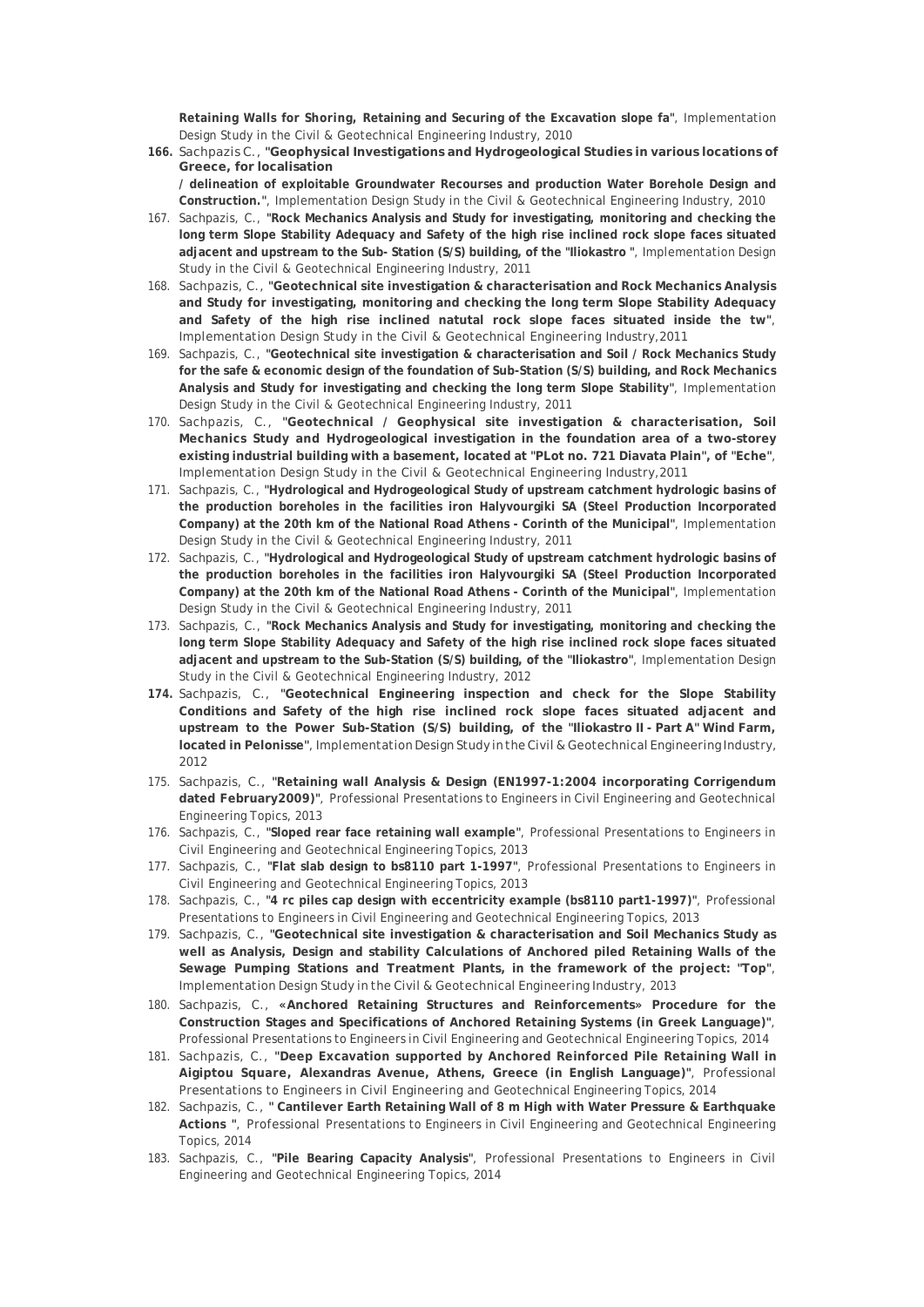- 184. Sachpazis, C., **"Design of a surface water drain"**, Professional Presentations to Engineers in Civil Engineering and Geotechnical Engineering Topics, 2014
- 185. Sachpazis, C., **"Reinforced Concrete Beam Analysis & Design Example (EN1992-1-3)"**, Professional Presentations to Engineers in Civil Engineering and Geotechnical Engineering Topics, 2014
- 186. Sachpazis, C., **"Strip Foundation Analysis and Design example (EN1997-1:2004)"**, Professional Presentations to Engineers in Civil Engineering and Geotechnical Engineering Topics, 2014
- 187. Sachpazis, C., **"Masonry wall panel design example (EN1996 1-1-2005)"**, Professional Presentations to Engineers in Civil Engineering and Geotechnical Engineering Topics, 2014
- 188. Sachpazis, C., **"Two-way RC Slab Slab Analysis & Design (EN1992-1-1:2004) example"**, Professional Presentations to Engineers in Civil Engineering and Geotechnical Engineering Topics, 2014
- 189. Sachpazis, C., **"Wind loading to EN 1991 1-4- for a hipped roof example"**, Professional Presentations to Engineers in Civil Engineering and Geotechnical Engineering Topics, 2014
- 190. Sachpazis, C., **"Geotechnical site investigation & characterisation and Soil Mechanics Study for the safe & economic design of Anchored Reinforced Concrete Piled Retaining Walls for Shoring, Retaining and Securing of the Excavation sidewalls, of the planned A1 Pump Statio"**, Implementation Design Study in the Civil & Geotechnical Engineering Industry, 2014
- 191. Sachpazis, C., **"Hydrogeological / hydrological and Geophysical Investigation and Study of localisation / delineation of exploitable Groundwater Recourses for irrigation purposes of the property estate "Family Farm S.A." of approximately 200 acres at "Kalimpantzaki" locat"**, Implementation Design Study in the Civil & Geotechnical Engineering Industry, 2014
- 192. Sachpazis, C., **"Lateral Earth Pressures (in Greek Language)"**, Professional Presentations to Engineers in Civil Engineering and Geotechnical Engineering Topics, 2015
- 193. Sachpazis, C., **" Stability Investigation Methodology and Stabilization Techniques for Slopes and Unstable Uncontrolled Waste Disposal Sites (UWDS) ",** Professional Presentations to Engineers in Civil Engineering and Geotechnical Engineering Topics, 2015
- 194. Sachpazis, C., **" Technical Note on Application of Ground Penetrating Radar (GPR) to Archaeological Sites"**, Professional Presentations to Engineers in Civil Engineering and Geotechnical Engineering Topics, 2015
- 195. Sachpazis, C., **" Foundation Pile Bearing Capacity Analysis / Verification (in English Language)"**, Professional Presentations to Engineers in Civil Engineering and Geotechnical Engineering Topics, 2015
- 196. Sachpazis, C., **"Which areas in Attica district, Greece are in the dyne of floods (in Greek Language)"**, Professional Presentations to Engineers in Civil Engineering and Geotechnical Engineering Topics, 2015
- 197. Sachpazis, C., **"Geotechnical Engineering Site Investigations and Characterisations (in Greek Language)"**, Professional Presentations to Engineers in Civil Engineering and Geotechnical Engineering Topics, 2015
- 198. Sachpazis, C., **"Steel member design in biaxial bending and axial compression example EN 1993 1-1-2005\_"**, Professional Presentations to Engineers in Civil Engineering and Geotechnical Engineering Topics, 2015
- 199. Sachpazis, C., **"Raft Foundation Analysis & Design BS8110:part 1-1997\_plain slab with edge wall load example"**, Professional Presentations to Engineers in Civil Engineering and Geotechnical Engineering Topics, 2015
- 200. Sachpazis, C., **"cantilever retaining wall analysis & design (en1997-1-2004)"**, Professional Presentations to Engineers in Civil Engineering and Geotechnical Engineering Topics, 2015
- 201. Sachpazis, C., **"Pad Footing Analysis & Design (EN1997-1-2004)"**, Professional Presentations to Engineers in Civil Engineering and Geotechnical Engineering Topics, 2015
- 202. Sachpazis, C., **"gabion retaining wall analysis & design bs8002-1994"**, Professional Presentations to Engineers in Civil Engineering and Geotechnical Engineering Topics, 2015
- 203. Sachpazis, C., **"Pocket reinforced masonry retaining wall analysis exampleEN1997-1-2004"**, Professional Presentations to Engineers in Civil Engineering and Geotechnical Engineering Topics, 2015
- 204. Sachpazis, C., **"Masonry Column with eccentric vertical Loading Analysis & Design (EN1996-1-1- 2005)"**, Professional Presentations to Engineers in Civil Engineering and Geotechnical Engineering Topics, 2015
- 205. Sachpazis, C., **"Steel Member Analysis & Design (EN1993 1-1 2005)"**, Professional Presentations to Engineers in Civil Engineering and Geotechnical Engineering Topics, 2015
- 206. Sachpazis, C., **"RC Slab Analysis and Design in accordance with EN 1992 1-1 2004-Two-Way Slab"**, Professional Presentations to Engineers in Civil Engineering and Geotechnical Engineering Topics, 2015
- 207. Sachpazis, C., **"RC Slab Analysis and Design in accordance with EN 1992 1-1 2004-Two-Way Slab"**, Professional Presentations to Engineers in Civil Engineering and Geotechnical Engineering Topics, 2015
- 208. Sachpazis, C., **"masonry column with eccentric vertical and wind loading in accordance with en1996 1-1 2005"**, Professional Presentations to Engineers in Civil Engineering and Geotechnical Engineering Topics, 2015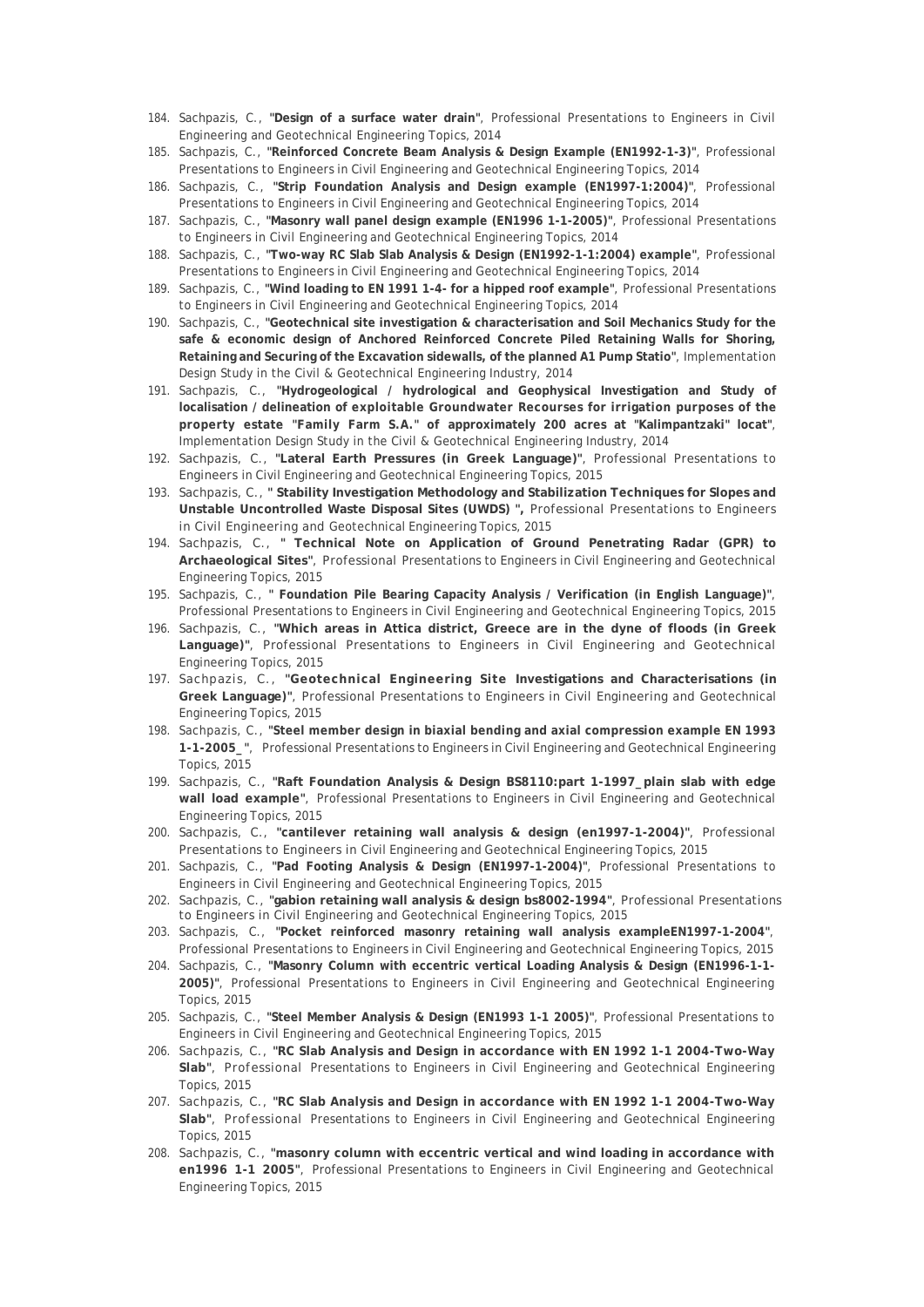- 209. Sachpazis, C., **"reinforced masonry retaining wall analysis & design, in accordance with en1997 12004"**, Professional Presentations to Engineers in Civil Engineering and Geotechnical Engineering Topics, 2015
- 210. Sachpazis, C., **"Steel Sheet Piling Analysis & Design, Free Earth Support In accordance with BS 8002-1994"**, Professional Presentations to Engineers in Civil Engineering and Geotechnical Engineering Topics, 2015
- 211. Sachpazis, C., **"steel sheet piling analysis & design, fixed earth support in accordance with bs 8002 1994"**, Professional Presentations to Engineers in Civil Engineering and Geotechnical Engineering Topics, 2015
- 212. Sachpazis, C., **"Pile analysis & design, in accordance with en 1997 1-2004"**, Professional Presentations to Engineers in Civil Engineering and Geotechnical Engineering Topics, 2015
- 213. Sachpazis, C., **"Concrete Specification \_BS 8500\_1-2006\_For Designed foundation example"**, Professional Presentations to Engineers in Civil Engineering and Geotechnical Engineering Topics, 2015
- 214. Sachpazis, C., **"Foundation Analysis & Design. Calculation according to EN 1997-1-2008"**, Professional Presentations to Engineers in Civil Engineering and Geotechnical Engineering Topics, 2015
- 215. Sachpazis, C., **"Trapezoid Foundation Analysis & Design. Calculation according to EN 1997-1- 2008"**, Professional Presentations to Engineers in Civil Engineering and Geotechnical Engineering Topics, 2015
- 216. Sachpazis, C., **"pile analysis & design. calculation according to en 1997 1-2004"**, Professional Presentations to Engineers in Civil Engineering and Geotechnical Engineering Topics, 2015
- 217. Sachpazis, C., **"Circular Section Column Design & Analysis, Calculations according to EC2 1992- 1-1-2004 with NA CEN"**, Professional Presentations to Engineers in Civil Engineering and Geotechnical Engineering Topics, 2015
- 218. Sachpazis, C., **"Verification of the ultimate punching shear resistance to ec2 1992 1-1-2004 with na cen"**, Professional Presentations to Engineers in Civil Engineering and Geotechnical Engineering Topics, 2015
- 219. Sachpazis, C., **"Geotechnical Site Investigation & Characterisation and Soil / Rock Mechanics Study for the safe & economic design of the proposed foundations of the planned hydroelectric power plant, 0.95 MW total power, at "Mandhili - Leukothea Farm, No. 2162b" location"**, Implementation Design Study in the Civil & Geotechnical Engineering Industry, 2015
- 220. Sachpazis, C., **"Technical Expertise report, for the investigation monitoring and checking the long term Slope Stability Adequacy and Safety of the high rise inclined rock slope faces situated adjacent and upstream to the Power Sub- Station (S/S) building, of the "Iliokastro"**, Implementation Design Study in the Civil & Geotechnical Engineering Industry, 2015
- 221. Sachpazis, C., **"Technical Expertise report, for the investigation monitoring and checking the long term Slope Stability Adequacy and Safety of the high rise inclined rock slope faces situated adjacent and upstream to the Power Sub- Station (S/S) building, of the "Iliokastro"**, Implementation Design Study in the Civil & Geotechnical Engineering Industry, 2015
- 222. Sachpazis, C., **" Capabilities and Qualifications Onshore Geophysical and Geological Engineering Investigation and Survey Services (in English Language)"**, Professional Presentations to Engineers in Civil Engineering and Geotechnical Engineering Topics, 2016
- 223. Sachpazis, C., **"Anchored pile retaining wall embedded"**, Professional Presentations in Civil Engineering and Geotechnical Engineering, 2016
- 224. Sachpazis, C., **"Masonary Wall Panel Analysis & Design, In accordance with EN1996-1-1:2005"**, Professional Presentations to Engineers in Civil Engineering and Geotechnical Engineering Topics, 2016
- 225. Sachpazis, C., **"Raft Foundation Analysis & Design BS8110:part 1-1997\_for MultiStorey Buildings"**, Professional Presentations to Engineers in Civil Engineering and Geotechnical Engineering Topics, 2016
- 226. Sachpazis, C., **"Cantilever Steel Shee tPile Retaining Wall Analysis & Design, Free Earth Support In accordance Eurocode 7"**, Professional Presentations to Engineers in Civil Engineering and Geotechnical Engineering Topics, 2016
- 227. Sachpazis, C., **"Cantilever Pile Retaining Wall Embedded, In accordance Eurocode 7"**, Professional Presentations to Engineers in Civil Engineering and Geotechnical Engineering Topics, 2016
- 228. Sachpazis, C., **"Cantilever Retaining Wall, In accordance to IBC 2012 and ASCE 7-10 (ASD)"**, Professional Presentations to Engineers in Civil Engineering and Geotechnical Engineering Topics, 2016
- 229. Sachpazis, C., **"Foundation Pad with Two Columns Analysis & Design According to EC2 1992-1- 1-2004 & EC7 with NA=CEN"**, Professional Presentations to Engineers in Civil Engineering and Geotechnical Engineering Topics, 2016
- 230. Sachpazis, C., **"Wind Loading Analysis & Design for a Hipped Roof Example According to EN1991 1-4-apr-2016"**, Professional Presentations to Engineers in Civil Engineering and Geotechnical Engineering Topics, 2016
- 231. Sachpazis, C., **"PILE Analysis Design to EC2"**, Professional Presentations to Engineers in Civil Engineering and Geotechnical Engineering Topics, 2016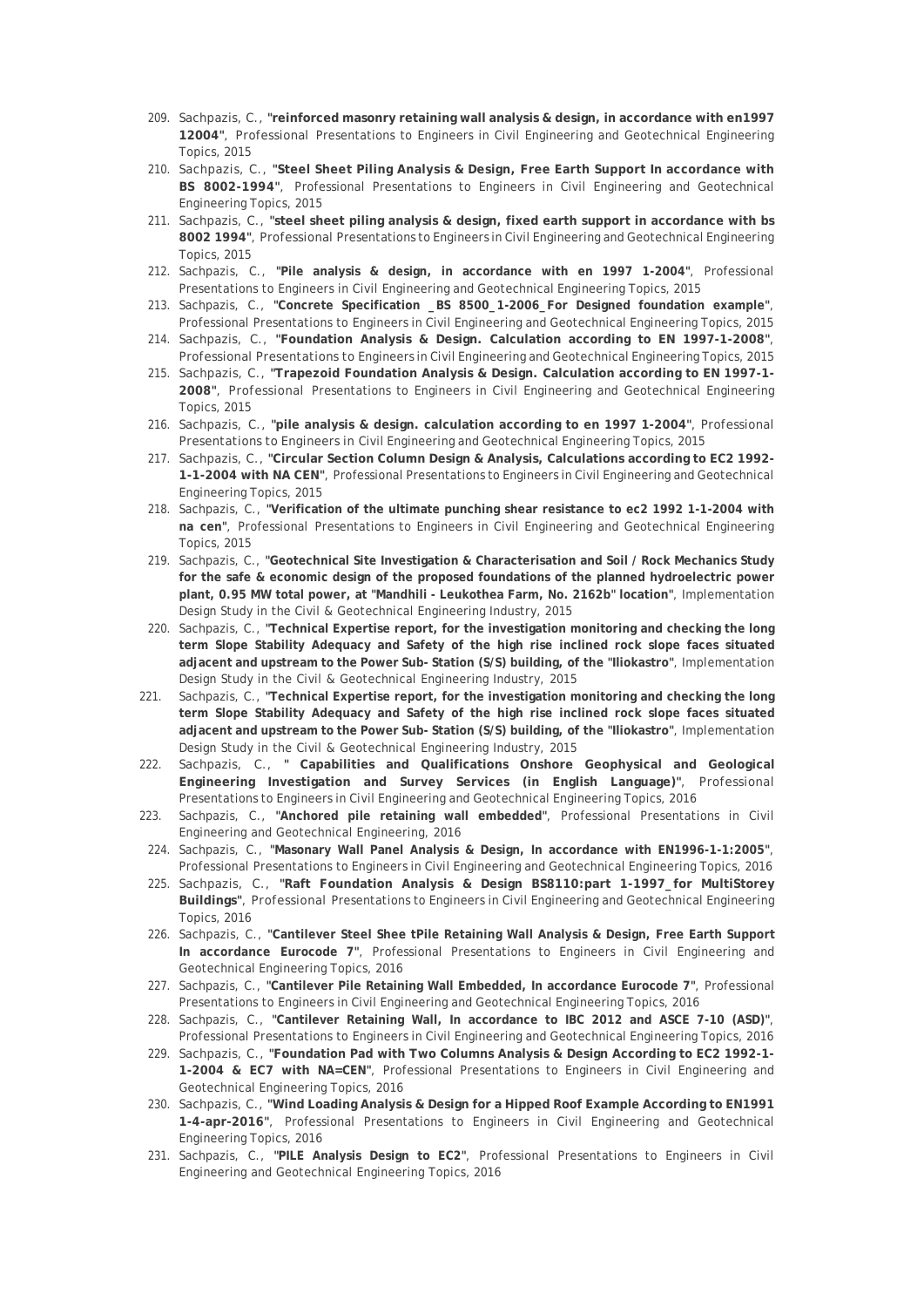- 232. Sachpazis, C., **"ANCHORED PILED RETAINING WALL to EC2"**, Professional Presentations in Civil Engineering and Geotechnical Engineering, 2016
- **233.** Sachpazis, C., **"Geotechnical and Structural Engineering Expertise / Forensic study for the investigation, recording and evaluation of geotechnical and structural damages on an area of 5,500 sq.m. and the founded constructions (three one-storey masonry buildings arou"**, Implementation Design Study in the Civil & Geotechnical Engineering Industry, 2016
- 234. Sachpazis, C., **"Geotechnical and Structural Engineering Expertise / Forensic study for the investigation, recording and evaluation of geotechnical and structural damages on an area of 5,500 sq.m. and the founded constructions (three one-storey masonry buildings arou"**, Implementation Design Study in the Civil & Geotechnical Engineering Industry, 2016

# **Announcements in scientific conferences (with reviewers) without minutes [0]**

#### $\alpha$

# **Announcements in scientific conferences (without reviewers) without minutes [1]**

1. Sachpazis, C., **"Aerial Photographs and Photogeology. Their contribution on Preliminary stage of Highway Design"**, Technical Board of Greece. 1990. Lecture, under the same topic, given to Surveyor Engineers, in T.B.G., on 03 - Dec - 1990, 1990

# **Other Articles/Publications [231]**

- 1. Sachpazis, C., **"Foundation design for the project: "A complex of three five-storey buildings with basements and Pilotis. 3, Pavlou Mela Street, Block 524, Kareas – Byron Municipality."**, Application Project Study in the Civil Engineering Works Industry, 1989
- 2. Sachpazis, C., **"Erection by height extension of the Metropolitan Holy Hall of Metropolis of Megara and Salamina / Attica. Geotechnical and Geological Engineering Subsurface Investigation."**, Application Project Study in the Civil Engineering Works Industry, 1989
- 3. Sachpazis, C., **"Rock Mechanics Geotechnical Engineering and Hydrogeological Study of the Alistratis Cave in Serres Prefecture."**, Application Project Study in the Civil Engineering Works Industry, 1990
- 4. Sachpazis, C., **"Geotechnical site investigation & characterisation Study on the alignment zone of the New Municipal road to Helicon Mountain."**, Application Project Study in the Civil Engineering Works Industry, 1991
- 5. Sachpazis, C., **"Geotechnical site investigation & characterisation at the foundation area of the first Primary School in Livadia Municipality, in order to stabilise the soil creeping phenomenon and propose slope retaining measures."**, Application Project Study in the Civil Engineering Works Industry, 1992
- 6. Sachpazis, C., **"Geotechnical engineering and foundation design (Bearing Capacity, settlement, seismicity) for the construction of the Geology Department building of Patras university."**, Application Project Study in the Civil Engineering Works Industry, 1992
- 7. Sachpazis, C., **"Ground water conditions and geotechnical site investigation & characterisation of the foundation area in the property of Monastery Prophet Elias in Villia City - Attica, for the foundation of a proposed retaining wall."**, Application Project Study in the Civil Engineering Works Industry, 1994
- 8. Sachpazis, C., **"Geotechnical site investigation & characterisation at the foundation location of Nursing buildings at Women's Monastery St. Patapios in Loutraki City, in order to stabilise the soil creeping phenomena and propose recovery and remedy measures."**, Application Project Study in the Civil Engineering Works Industry, 1994
- 9. Sachpazis, C., **"Geotechnical site investigation & characterisation in the plot of Agricultural Bank in Velestino City, Magnesia Prefecture."**, Application Project Study in the Civil Engineering Works Industry, 1994
- 10. Sachpazis, C., **"Geotechnical engineering and foundation design (Bearing Capacity, settlement, seismicity) of a swimming pool in villa AG Petzetakis in Kefalari - Kifissia, Attica Prefecture."**, Application Project Study in the Civil Engineering Works Industry, 1994
- 11. Sachpazis, C., **"Geotechnical site investigation & characterisation at the access road layout of the Monastery of Saint Patapios in Loutraki City, and Soil Mechanics Study in order to stabilise the creeping, settlements and landslides phenomena of road foundation ground, "**, Application Project Study in the Civil Engineering Works Industry, 1995
- 12. Sachpazis, C., **"Geotechnical site investigation & characterisation at the access road layout of**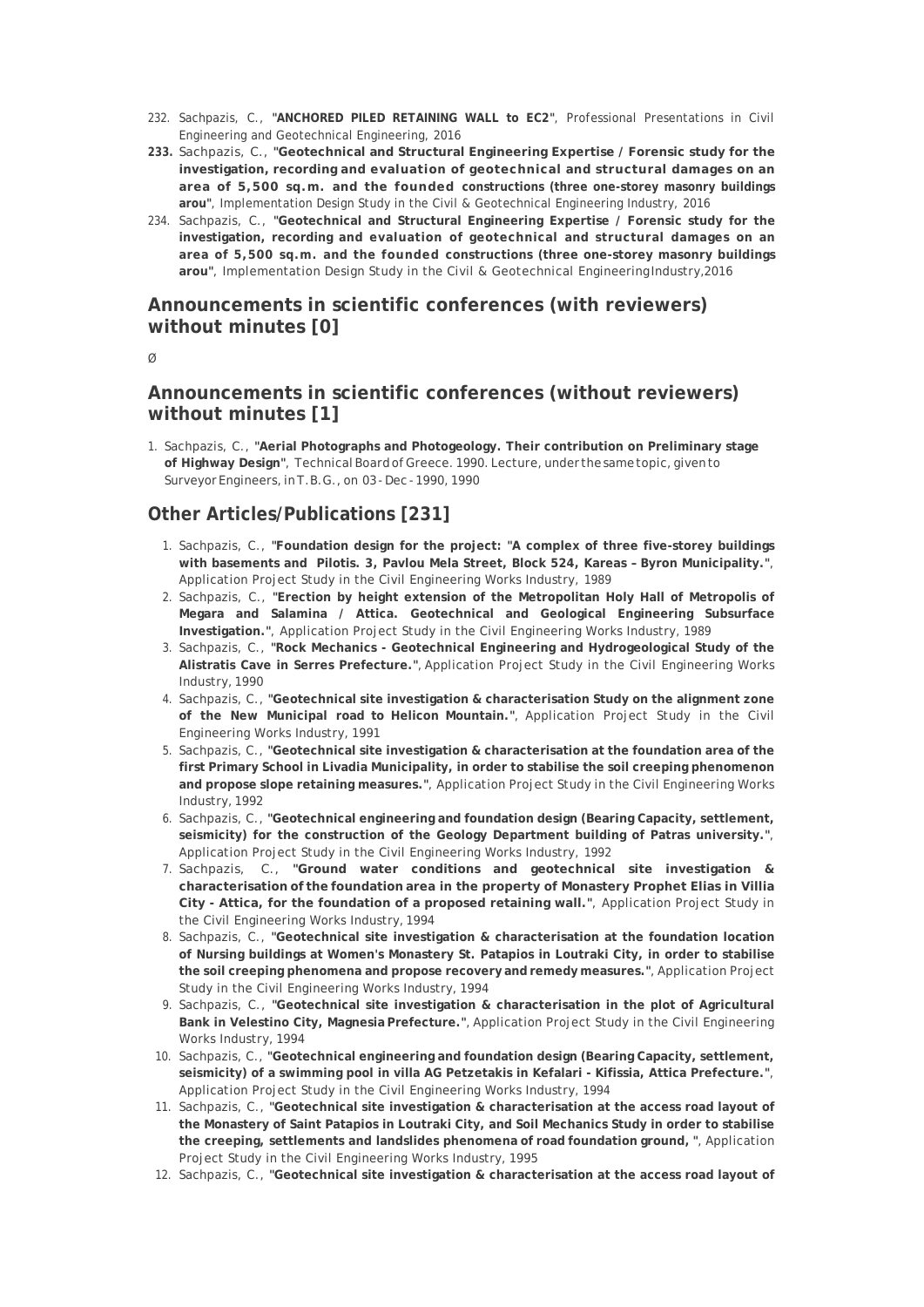**the Monastery of Saint Patapios in Loutraki City, and Soil Mechanics Study in order to stabilise the creeping, settlements and landslides phenomena of road foundation ground, "**, Application Project Study in the Civil Engineering Works Industry, 1995

- 13. Sachpazis, C., **"Geotechnical site investigation & characterisation, and soil mechanics Study in pre-selected areas in southern Greece, for the optimum selection of the Controlled Toxic Wastes and Sludges Disposal Sites (dumps) construction."**, Application Project Study in the Civil Engineering Works Industry, 1995
- 14. Sachpazis, C., **"Geotechnical site investigation & characterisation, and soil mechanics Study in pre-selected areas in southern Greece, for the optimum selection of the Controlled Toxic Wastes and Sludges Disposal Sites (dumps) construction."**, Application Project Study in the Civil Engineering Works Industry, 1995
- 15. Sachpazis, C., **"Geotechnical site investigation & characterisation, and soil mechanics Study for the safe and economic foundation design of Asopus River bridge, in Oropos community, Attica."**, Application Project Study in the Civil Engineering Works Industry, 1995
- 16. Sachpazis, C., **"Geotechnical site investigation & characterisation with in-situ and laboratory tests, of Monastery Prophet Elias surrounding slopes, slope stability analyses, and selection of best technical and economical solution for shoring and bracing them."**, Application Project Study in the Civil Engineering Works Industry, 1995
- 17. Sachpazis, C., **"Geotechnical site investigation & characterisation and Slope Stability Analysis Study in the area of the high seafront Slopes of the Municipality of Skiathos -Skiathos Island, Prefecture of Magnesia. Proposals for remedial measures, interventions and tech"**, Application Project Study in the Civil Engineering Works Industry, 1996
- **18.** Sachpazis, C., **"Geotechnical site investigation & characterisation at the foundation area of the 6th Primary School of Megara City - Prefecture of Attica, in order to stabilise the differential settlements of the foundation ground, and proposals on appropriate remedial m"**, Application Project Study in the Civil Engineering Works Industry, 1996
- 19. Sachpazis, C., **"Geotechnical site investigation of foundation soil, logging of damages and failures of the building, as well as identification of the causes of failure of the building situated on 5 Ithaca 5 road in Moschato City, Attica."**, Application Project Study in the Civil Engineering Works Industry, 1996
- 20. Sachpazis, C., **"Rock Mechanics stability analysis and control by using the Hoek & Bray Wedge or Plane Failure Analysis Technique of the artificial slope of the access road of the Monastery of Saint Patapios in Loutraki City, for the optimal technical and economical selec"**, Application Project Study in the Civil Engineering Works Industry, 1996
- 21. Sachpazis, C., **"Geotechnical site investigation & characterisation & Soil Mechanics Study for the optimal choice for Shoring the western artificial slope of the Prophet Elias Monastery in Villia City - Prefecture of Attica."**, Application Project Study in the Civil Engineering Works Industry, 1996
- 22. Sachpazis, C., **"Geotechnical Engineering and Rock Mechanics Study of foundation / seating zone of abutments and piers of the 5th Gorge-Bridge (Ch. 5 +784.50 to Ch. 6 +129.50) at Egnatia Odos section (II) of the Bypass KAVALA City."**, Application Project Study in the Civil Engineering Works Industry, 1997
- 23. Sachpazis, C., **"Geotechnical Engineering, Engineering Geological, Hydrogeological and Hydrological conditions Study of the areas of the two alternative candidate sites for construction and operation of the landfill in Isle of Lefkada - Greece."**, Application Project Study in the Civil Engineering Works Industry, 1997
- 24. Sachpazis, C., **"Geotechnical Engineering, Hydrogeological and Hydrological conditions Study of the region's landfill in the place Karydi-Petres", of Poligiros Municipality - Chalkidiki Prefecture."**, Application Project Study in the Civil Engineering Works Industry, 1997
- 25. Sachpazis, C., **"Utilization of geotechnical investigation & sampling boreholes for writing up a geotechnical engineering factual and interpretive report on the safe foundation design of the quay wall / platform of the wharf of Community Perama at Ioannina Prefecture.(Stu"**, Application Project Study in the Civil Engineering Works Industry, 1997
- 26. Sachpazis, C., **"Geotechnical Geophysical Survey and Study of safe and economic foundations and retaining walls of excavations in a plot located on 33 Dios and Ipsilantou street in Piraeus."**, Application Project Study in the Civil Engineering Works Industry, 1997
- 27. Sachpazis, C., **"Geotechnical site investigation and Soil Mechanics Study in the area of Environmental Awareness Park of Queen Tower / Pylon, as well as safe and economic foundation design of the planned construction works. (B' Phase - A' Stage)."**, Application Project Study in the Civil Engineering Works Industry, 1997
- 28. Sachpazis, C., **"Study of Environmental Assessment and Restoration for a Section of Ecclesiastical area 70.5 acres in Schisto - Perama - Attica Prefecture, belonging to the Holy Synod of the Church of Greece."**, Application Project Study in the Civil Engineering Works Industry,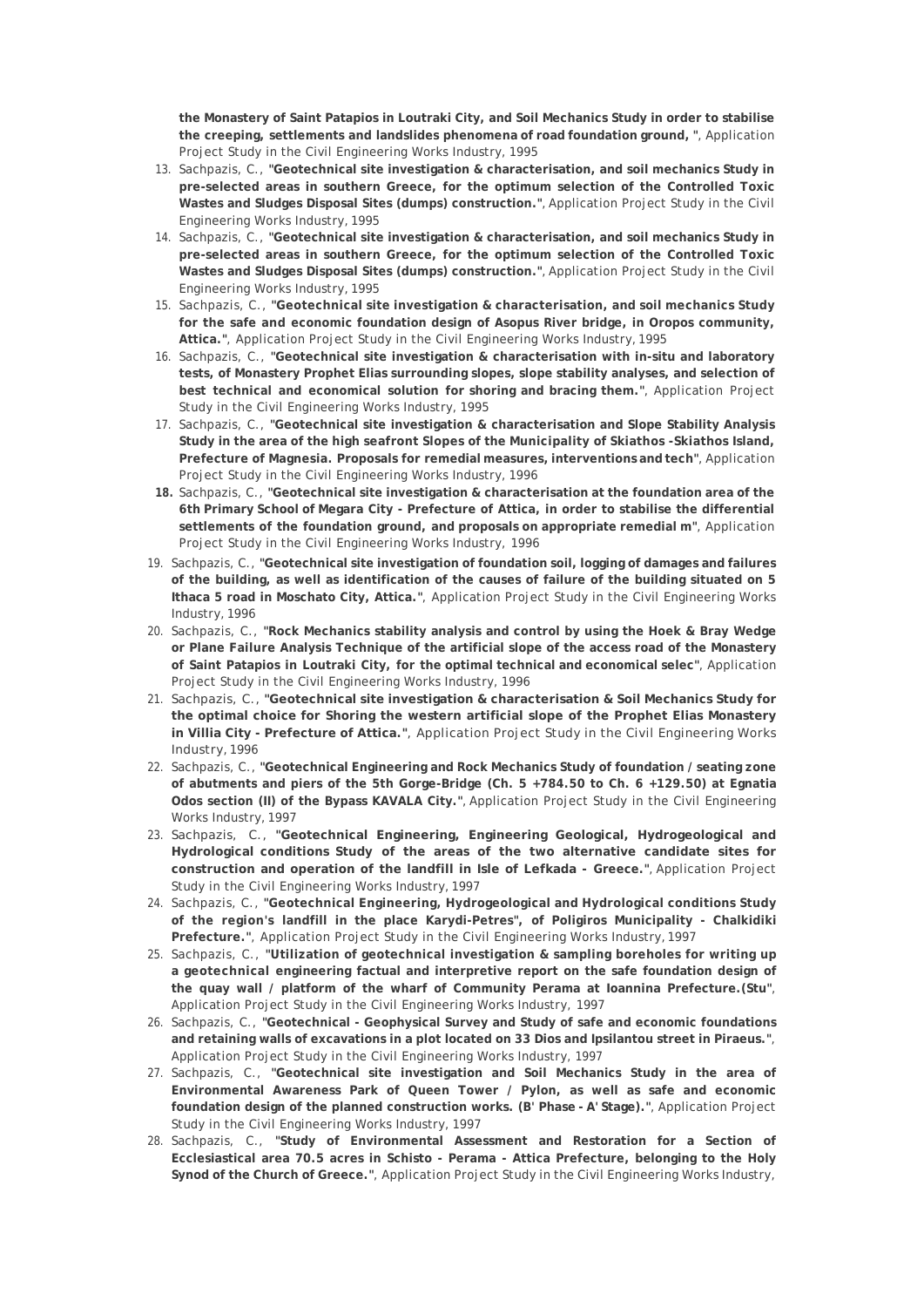1997

- 29. Sachpazis, C., **"Technical Report for the Project: "Landfill of District Istiaia Evia Island.""**, Application Project Study in the Civil Engineering Works Industry, 1997
- 30. Sachpazis, C., **"Geotechnical engineering and Soil Mechanics Study for the Bearing Capacity and Consolidation Settlements calculations on the 5 Ithakis street damaged building due to differential settlements in Moschato City - Prefecture of Attica, and proposals for its s"**, Application Project Study in the Civil Engineering Works Industry, 1998
- 31. Sachpazis, C., **"Geotechnical Engineering and Rock Mechanics slope stability analysis Study of the open pit excavation and estimation of the nailing / anchorage parameters of the precarious side wall near the point S2 and of the boulders on the floor of the Sykia cave, in"**, Application Project Study in the Civil Engineering Works Industry, 1998
- 32. Sachpazis, C., **"Geotechnical site investigation & characterisation and Soil Mechanics Study / design for the safe & economic Shoring, Retaining and Securing of the basement excavation slope faces and the foundation of a building in a plot on the 7 Dilaveri road in Piraeu"**, Application Project Study in the Civil Engineering Works Industry, 1998
- 33. Sachpazis, C., **""Rock Mechanics and Geotechnical Engineering Study of Limnes Cave, in Kastrion Community, Achaia Prefecture" for the project: "Extension - Modernization of Limnes Cave"."**, Application Project Study in the Civil Engineering Works Industry, 1998
- 34. Sachpazis, C., **"Geotechnical site investigation and Foundation Engineering design in the foundation area of the events building / hall of the women Nursing Home Premises of the Monastery of Saint Patapios in Loutraki City - Corinth Prefecture."**, Application Project Study in the Civil Engineering Works Industry, 1998
- 35. Sachpazis, C., **"Compilation of Tender Documents relating to: a) Geotechnical Engineering / Soil Mechanics works, b) Hydrogeological - Engineering Geological - Environmental & Groundwater Protection operations, c) Hydraulic- Electromechanical operations, as well as d) Land"**, Application Project Study in the Civil Engineering Works Industry, 1998
- 36. Sachpazis, C., **"Geotechnical Engineering and Soil Mechanics Study for the design and constuction of the airplane parking pavement made of Concrete Slabs in the Thessaloniki Airport "Macedonia"."**, Application Project Study in the Civil Engineering Works Industry, 1998
- 37. Sachpazis, C., **"Geotechnical engineering and Soil Mechanics Study for the alternative methods / solutions in order to improve the foundation soil characteristics and properties (Ground Improvement) of the parallel Aircraft Axle Corridor (Runway 10-28) of the Thessaloniki"**, Application Project Study in the Civil Engineering Works Industry, 1998
- 38. Sachpazis, C., **"Geotechnical site investigation & characterisation and Soil Mechanics Study for the safe & economic foundation design of the Municipal Bridge on Cinema - Sfageia Street of the Andros Municipality of Andros island."**, Application Project Study in the Civil Engineering Works Industry, 1999
- 39. Sachpazis, C., **"Geotechnical site investigation & characterisation and Soil Mechanics Study for the safe & economic foundation design for the buildings for housing the Thassos Isle Tax Authorities."**, Application Project Study in the Civil Engineering Works Industry, 1999
- **40.** Sachpazis, C., **"Assessment of Geotechnical site investigation data and Soil Mechanics / Geotechnical Interpretive Report for the safe and economic foundation of the leeward breakwater jetty / wharf of Oreos Evia Isle port, as well as for the stability of excavation slop"**, Application Project Study in the Civil Engineering Works Industry, 1999
- 41. Sachpazis, C., **"Soil Mechanics Slope Stability analysis using Bishop, Janbu, Morgenstern, Krey and Morgenstern-Price methods for checking the stability of the natural slope of a road in Larissa Prefecture under the embankment load surcharge at both full water saturation "**, Application Project Study in the Civil Engineering Works Industry, 1999
- 42. Sachpazis, C., **"Geotechnical Engineering Reconnaissance Report of the A. Apostolopoulos & E. Damaskou ownership plot, in the eastern-central part of the city Acharnon (Attica Prefecture) for safe & economic foundation of a six-storey building."**, Application Project Study in the Civil Engineering Works Industry, 1999
- 43. Sachpazis, C., **"Geotechnical Engineering Reconnaissance Report of the D. Stamou ownership plot, south of Peania city (Attica Prefecture) limits for safe & economic foundation of a four-storey building."**, Application Project Study in the Civil Engineering Works Industry, 1999
- 44. Sachpazis, C., **"Geotechnical Engineering Reconnaissance Report of the G. Tsingou ownership plot, south of Aspropyrgos city (Attica Prefecture) limits for safe & economic foundation of a three-storey building."**, Application Project Study in the Civil Engineering Works Industry, 1999
- 45. Sachpazis, C., **"Soil Mechanics report on the Bearing Capacity calculation of the foundation ground due to embankments surcharge and the additional loading of the river Loudias bridge**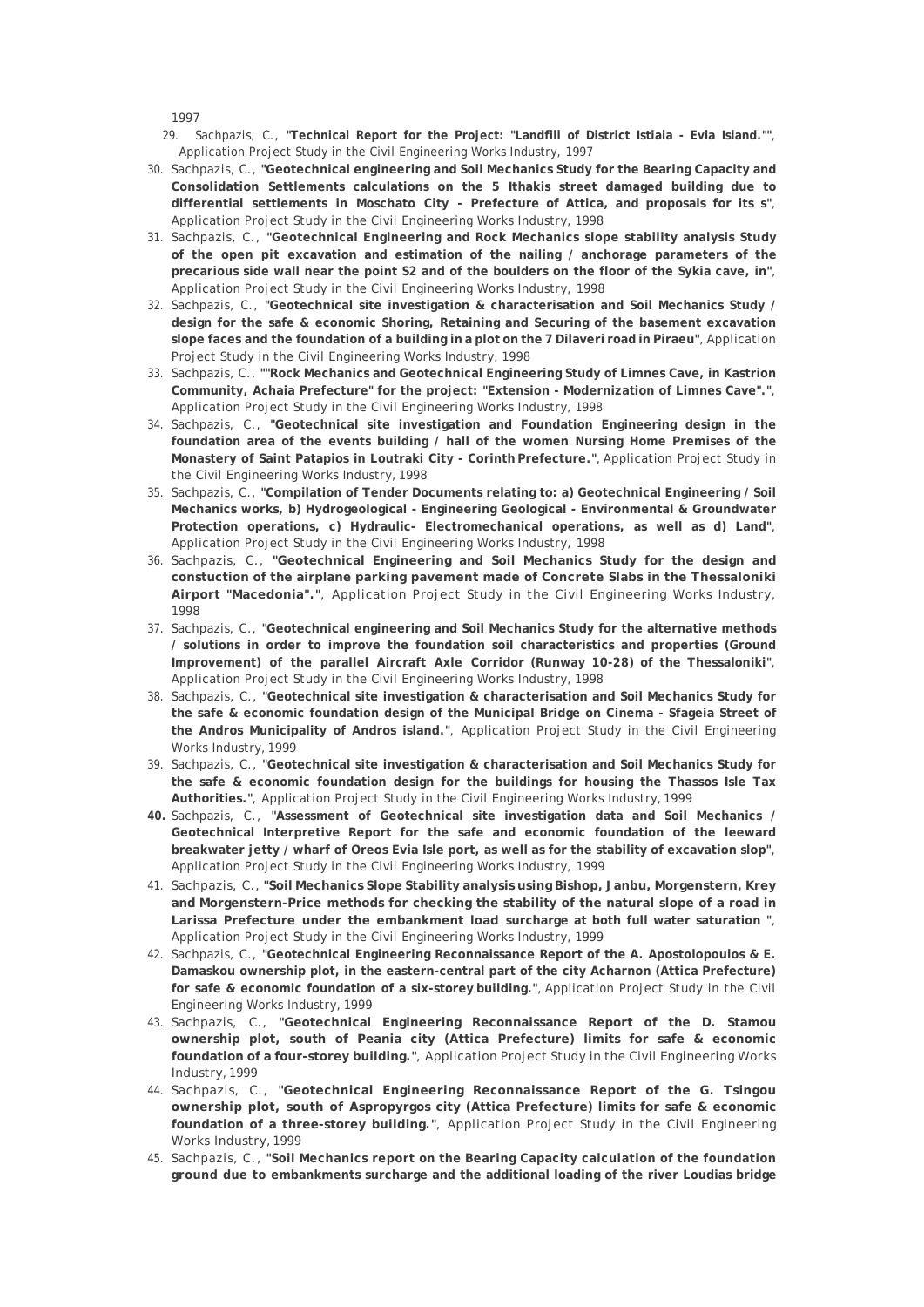**as well as calculation of total and differential settlements and time-dependent rate of "**, Application Project Study in the Civil Engineering Works Industry, 1999

- 46. Sachpazis, C., **"Geotechnical site investigation & characterisation and Soil Mechanics Study / design for the Bearing Capacity and Settlement calculations, as well as for the safe & economic Shoring, Retaining and Securing of the basement excavation slope faces and the fo"**, Application Project Study in the Civil Engineering Works Industry, 1999
- 47. Sachpazis, C., **"Geotechnical engineering investigation and Study within the framework of the project: stabilisation of the South Bridge abutment of Gorgopotamos gorge at Ch. 214 + 720 of the Railway Line P-P."**, Application Project Study in the Civil Engineering Works Industry, 1999
- **48.** Sachpazis, C., **"Geotechnical site investigation & characterisation and expert witness report at the foundation area of N. Xenakis property and of the neighboring building under construction of A. Mylonas property at: 12 N. Kolyva Street (B.B. 3 - Pr. No.15) in Zakyntho"**, Application Project Study in the Civil Engineering Works Industry, 1999
- 49. Sachpazis, C., **"Study of the Geotechnical Engineering, Hydrological and Hydrogeological conditions in the wider and immediate area "Babakia" of Lefkada Isle for the installation and operation of a sanitary landfill, in the framework of the Environmental Impact Study (E.I"**, Application Project Study in the Civil Engineering Works Industry, 1999
- 50. Sachpazis, C., **"Geotechnical site investigation & characterisation in Sections: 1 1.1.3 to 1.1.8. Neochori - Grika (Paramithia) and 14.1.1 - New Karvali - Chrisoupolis junction within the framework of the project: Consulting services for implementation of Geotechnical"**, Application Project Study in the Civil Engineering Works Industry, 1999
- 51. Sachpazis, C., **"Geotechnical site investigation & characterisation and Soil Mechanics Study / design of a railway bridge and two road bridges in Larissa Railway Station (Ch. 347+576) and of two road bridges in Katerini Railway Station (Ch. 434+280 and Ch. 435+565) of the"**, Application Project Study in the Civil Engineering Works Industry, 1999
- 52. Sachpazis, C., **"Geotechnical site investigation & characterisation and Soil Mechanics Study for the safe & economic design of the foundation of "Mpania" Bailey Bridge, located in Aetoloakarnania Prefecture."**, Application Project Study in the Civil Engineering Works Industry, 1999
- 53. Sachpazis, C., **"Geotechnical site investigation & characterisation and Soil Mechanics Study for the safe & economic design of the foundation of a building and design of Anchored Piled Retaining Walls for Shoring, Retaining and Securing of the Excavation slope faces on a "**, Application Project Study in the Civil Engineering Works Industry, 2000
- 54. Sachpazis, C., **"Geotechnical site investigation & characterisation in Sections: 4.1.5 / 6 Panagia-Grevena and junction Grevena. 4.2.4 - Grevena - Kozani (Industrial Area Kozani). 5.2. - Veria (Asomaton Detour). Work Order Numbers: 27a, 27b and 27c respectively, within"**, Application Project Study in the Civil Engineering Works Industry, 2000
- 55. Sachpazis, C., **"Geotechnical site investigation & characterisation and Soil Mechanics Study for the safe & economic design of the foundation of the Administration Building of the Air Force Training State Departmant - D.A.E. (MT 333E)."**, Application Project Study in the Civil Engineering Works Industry, 2000
- 56. Sachpazis, C., **"Geotechnical site investigation & characterisation and Soil Mechanics Study for the safe & economic design of the foundation of a building and design of Anchored Piled Retaining Walls for Shoring, Retaining and Securing of the Excavation slope faces on a "**, Application Project Study in the Civil Engineering Works Industry, 2000
- 57. Sachpazis, C., **"Geotechnical site investigation & characterisation and Soil Mechanics Study for the safe & economic design of the foundation of the construction of the government house building on a plot on Plastiras road in Amaliada City, Elias Prefecture."**, Application Project Study in the Civil Engineering Works Industry, 2000
- 58. Sachpazis, C., **"Geotechnical site investigation & characterisation and Soil Mechanics Study for the safe & economic design of the foundations for the construction of the New Museum of Ancient Ilida, Elias Prefecture."**, Application Project Study in the Civil Engineering Works Industry, 2000
- 59. Sachpazis, C., **"Geotechnical engineering inspection at the foundation area of the building K.ER.EF.Y.T. of Athens Water Supply and Sewerage Company (EYDAP SA) at Metaforfosi Municipality - Attica Prefecture, and Soil Mechanics report for the best appropriate interventio"**, Application Project Study in the Civil Engineering Works Industry, 2000
- 60. Sachpazis, C., **"Geological engineering / Geotechnical site investigation & characterisation and Study of the street Ag Nikolaos - Lassithi, in Crete Island."**, Application Project Study in the Civil Engineering Works Industry, 2000
- 61. Sachpazis, C., **"Evaluation of existing geotechnical site investigation factual reports and compilation of Soil Mechanics Study on the safe & economic design of the foundations for the municipal Sport Centre (Gym), in Kladissos location of Chania Municipality - Crete Isla"**,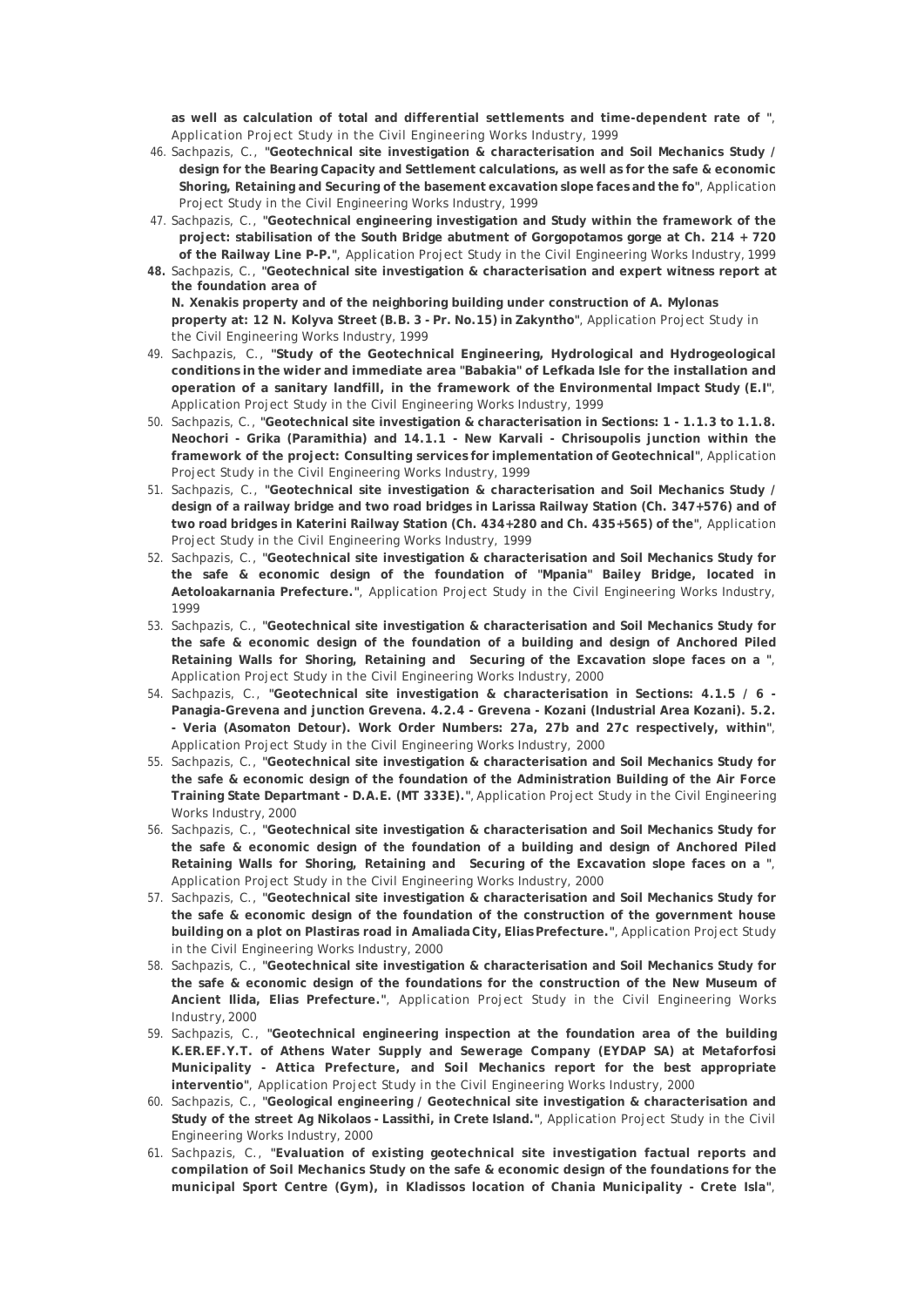Application Project Study in the Civil Engineering Works Industry, 2000

- 62. Sachpazis, C., **"Geotechnical site investigation & characterisation and Soil Mechanics Study for the safe & economic design of Anchored Piled Retaining Walls for Shoring, Retaining and Securing of the Excavation slope faces, as well as for the foundation design of the co"**, Application Project Study in the Civil Engineering Works Industry, 2000
- 63. Sachpazis, C., **"Geotechnical site investigation & characterisation and Soil Mechanics Study at the foundation area of a 5-storey buildings on the 54 Filotheis road in Neo Iraklio City - Prefecture of Attica, in order to stabilise the differential settlements of the found"**, Application Project Study in the Civil Engineering Works Industry, 2000
- 64. Sachpazis, C., **"Geotechnical engineering and Soil Mechanics Study for the Bearing Capacity and Consolidation Settlements calculations on the 13 Chrysostomos Smyrni road ten storey building in Moschato City - Prefecture of Attica, in order to determine the effects on the"**, Application Project Study in the Civil Engineering Works Industry, 2000
- 65. Sachpazis, C., **"Geotechnical engineering and Soil Mechanics Study for the Bearing Capacity and Consolidation Settlements calculations on the 13 Chrysostomos Smyrni road ten storey building in Moschato City - Prefecture of Attica, in order to determine the effects on the"**, Application Project Study in the Civil Engineering Works Industry, 2000
- 66. Sachpazis, C., **"Geotechnical site investigation & characterisation and Soil Mechanics Study / design for the safe & economic Shoring, Retaining and Securing of the basement excavation slope faces and for the foundation of a building in a plot between the streets 5 Cyprus"**, Application Project Study in the Civil Engineering Works Industry, 2000
- 67. Sachpazis, C., **"Geotechnical site investigation & characterisation and Soil Mechanics Study / design for the safe & economic foundation of a building in a plot on the corner of 478 Thevon and iris road in Ilion - Attica Prefecture."**, Application Project Study in the Civil Engineering Works Industry, 2000
- 68. Sachpazis, C., **"Geotechnical & Geophysical site investigation & characterisation and Soil Mechanics Study at the foundation area of a buildings on the 5 K. Palama & R. Golfi road in Psihiko City - Prefecture of Attica, in order to stabilise the differential settlements o"**, Application Project Study in the Civil Engineering Works Industry, 2000
- 69. Sachpazis, C., **"Study of the Geotechnical Engineering, Hydrological and Hydrogeological conditions of the estate property of Garden Beach SA in "Skaloma" location of Vlachaiika Community, Troizinia - Attica Prefecture, in order to identify a suitable location for irrigat"**, Application Project Study in the Civil Engineering Works Industry, 2000
- **70.** Sachpazis, C., **"Geotechnical site investigation & characterisation and Soil Mechanics Study for the 404**

**G.M.H.L. (General Military Hospital of Larissa)."**, Application Project Study in the Civil Engineering Works Industry, 2001

- 71. Sachpazis, C., **"General Study for Expansion, Rearrangement and Improvement of the administration offices and other premises of the terminal buildings of National Airport of Alexandroupolis "Democritus" (Geotechnical site investigation & characterisation and Soil Mechanic"**, Application Project Study in the Civil Engineering Works Industry, 2001
- 72. Sachpazis, C., **"Geotechnical site investigation & characterisation, Soil Mechanics Study and foundation engineering aspects for the construction of the Marathon Olympic rowing game centre roads at Schinias – Attica/Greece within the framework of the Project: "OLYMPIC G"**, Application Project Study in the Civil Engineering Works Industry, 2001
- 73. Sachpazis, C., **"Supplementary Geotechnical site investigation & characterisation and Soil Mechanics Study in the foundation zone of influence of the earth dam as well as in the foundation area of the water flow regulator water tank on the "Kaouras" hill of Community Kat"**, Application Project Study in the Civil Engineering Works Industry, 2001
- 74. Sachpazis, C., **"Geotechnical site investigation & characterisation and Soil Mechanics Study for the slope stability analysis with regard to exploring the possibility of demolishing existing garage and excavation slopes retaining wall and embankments on a land owned by Sp"**, Application Project Study in the Civil Engineering Works Industry, 2001
- 75. Sachpazis, C., **"Geotechnical site investigation & characterisation and Soil Mechanics Study for the safe & economic design of the foundation of a six-storey building on Pilotis with basement and attic house on land located on 34 Psychari road (Block O.T. 93063), in Kypri"**, Application Project Study in the Civil Engineering Works Industry, 2001
- 76. Sachpazis, C., **"Supplementary Geotechnical site investigation & characterisation and Soil Mechanics Study for the safe & economic design of the foundation of a building and design of Anchored Piled Retaining Walls for Shoring, Retaining and Securing of the Excavation slo"**, Application Project Study in the Civil Engineering Works Industry, 2001
- 77. Sachpazis, C., **"Review of existing Geotechnical site investigation & characterisation Factual Report and compilation of Soil Mechanics Study for the safe & economic design of the**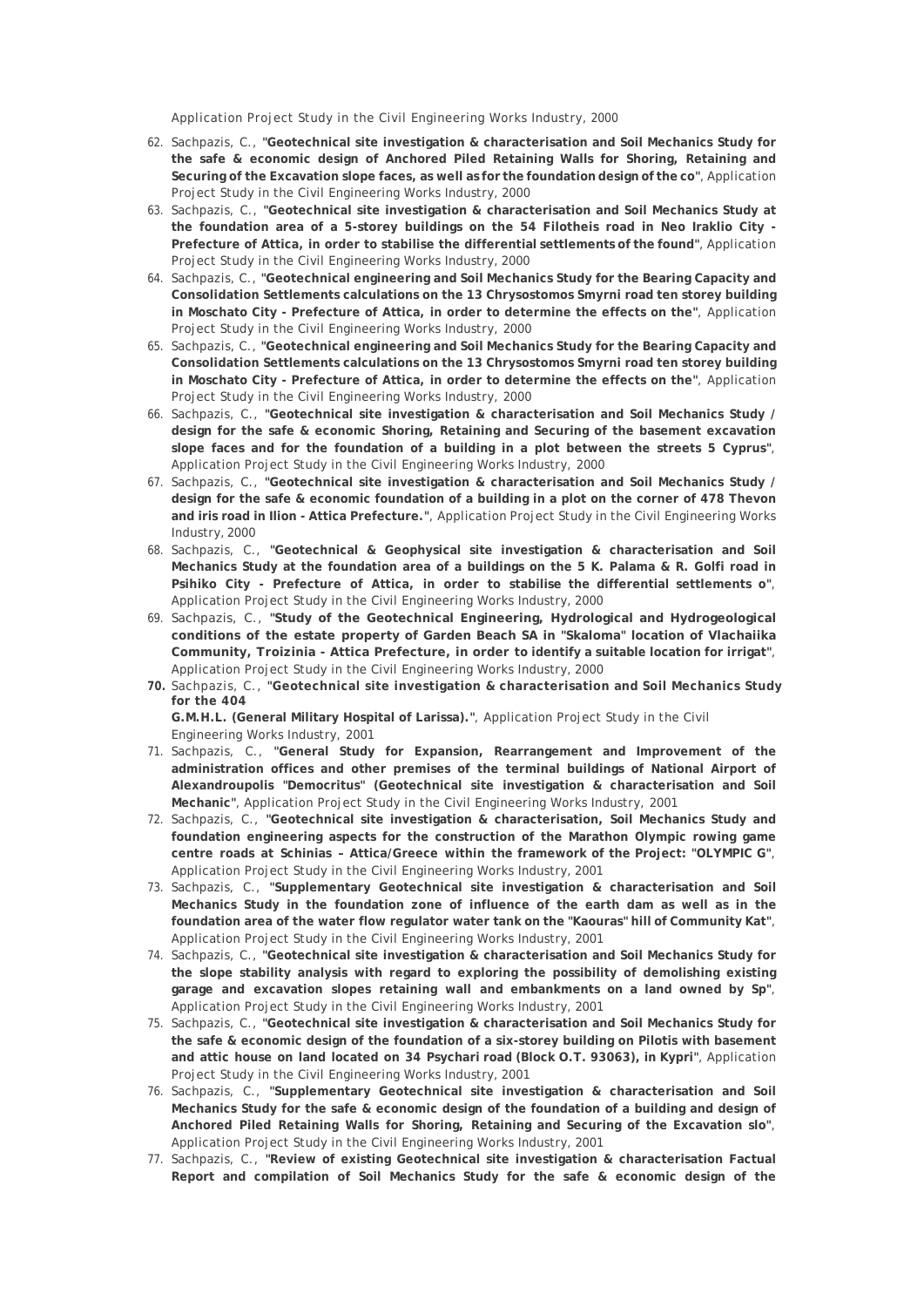**foundation of the New Museum of Ancient Ilida - Helia Prefecture in Peloponnese."**, Application Project Study in the Civil Engineering Works Industry, 2001

- 78. Sachpazis, C., **"Geotechnical site investigation & characterisation and Soil Mechanics Study for the safe & economic design of the foundation for a new state building housing the Police Department at Polykastron - Kilkis Prefecture, in town planning plot (Block O.T. 61 -"**, Application Project Study in the Civil Engineering Works Industry, 2001
- 79. Sachpazis, C., **"Geotechnical site investigation & characterisation, Soil Mechanics Study and foundation design for the Damasion Bridge construction in the Tirnavos - Koutsocheiro National Road."**, Application Project Study in the Civil Engineering Works Industry, 2001
- 80. Sachpazis, C., **"Geotechnical site investigation & characterisation and Soil Mechanics Study for the safe & economic design of the foundation of a building in a plot located on the corner 19 Kallisperi and 41 Parthenon streets, in Makrigianni - Athens."**, Application Project Study in the Civil Engineering Works Industry, 2001
- 81. Sachpazis, C., **"Geotechnical Drilling underground investigation in the area of foundation of the new planned building situated on 5 25th Martiou road, T.K. 152 37 in Philothei City, owned by Mr A. Sotiropoulos."**, Application Project Study in the Civil Engineering Works Industry, 2001
- 82. Sachpazis, C., **"Supplementary Geotechnical site investigation & characterisation and compilation of Soil Mechanics Study for the safe and economic foundation of the quay wall / platform of the wharf for the extension of the central pier of the Port of Volos City, Magnesi"**, Application Project Study in the Civil Engineering Works Industry, 2001
- **83.** Sachpazis, C., **"Geotechnical site investigation & characterisation in Section: 4.1.2s Panagia Grevena. Work Order Number: 27a.a, within the framework of the project: Consulting services for implementation of Geotechnical site investigation works in various positions"**, Application Project Study in the Civil Engineering Works Industry, 2001
- 84. Sachpazis, C., **"Geotechnical site investigation & characterisation and Soil Mechanics Study for the safe & economic design of the foundation of a building and design of Anchored Piled Retaining Walls for Shoring, Retaining and Securing of the Excavation slope faces on a "**, Application Project Study in the Civil Engineering Works Industry, 2001
- 85. Sachpazis, C., **"Geotechnical site investigation & characterisation and Soil Mechanics Study in the framework of the project: "N.R. MONASTERY - KARDITSA in the Section N. Monastery - Sofades highway interchange and Improvement design of the N.R. KARDITSA - TRIKALA". (Fact"**, Application Project Study in the Civil Engineering Works Industry, 2001
- 86. Sachpazis, C., **"Geotechnical site investigation & characterisation and Soil Mechanics Study in the foundation zone of influence of the earth dam as well as in the foundation area of the water flow regulator water tank on the "Kaouras" hill of Community Katogis - Kefaloni"**, Application Project Study in the Civil Engineering Works Industry, 2001
- 87. Sachpazis, C., **"Geotechnical site investigation & characterisation and Soil Mechanics Study of the Railway Station at New Peramos city, within the framework of the project: "Study and planning of N.Peramos - Megara - Rodopolis Railway Stations (Architectural, Structural"**, Application Project Study in the Civil Engineering Works Industry, 2001
- 88. Sachpazis, C., **"Geotechnical site investigation & characterisation and Soil Mechanics Study for the safe & economic design of the foundation of new buildings of Athens Water Supply and Sewerage Company (EYDAP SA) property, on a plot located adjacent to the Athens old Air"**, Application Project Study in the Civil Engineering Works Industry, 2001
- 89. Sachpazis, C., **"Geotechnical site investigation & characterisation and Soil Mechanics Study in the framework of the project: "Study on Water Resources Management in hydrologic Basins: Alpheus - Penaeus and Hydraulic Study of Tritea reservoirs in Achaia Prefecture"."**, Application Project Study in the Civil Engineering Works Industry, 2001
- 90. Sachpazis, C., **"Geotechnical site investigation & characterisation and Soil Mechanics Study for the safe & economic design of the foundation of the new premises of the Tourist Marina at Pythagorion - Samos Island, in Karpovolos location."**, Application Project Study in the Civil Engineering Works Industry, 2001
- 91. Sachpazis, C., **"Geotechnical engineering and Soil Mechanics report for the characterization and classification of the geological formations of the excavated ground, in the category of Rocks, Semi-Rocks (soft rocks) and soils, in acordance with the Greek Standards A.T.O.E"**, Application Project Study in the Civil Engineering Works Industry, 2001
- 92. Sachpazis, C., **"Geotechnical site investigation & characterisation and compilation of Soil Mechanics Study for the safe and economic foundation of the quay wall / platform of the wharf for the extension of the central pier of the Port of Volos City, Magnesia Prefecture."**, Application Project Study in the Civil Engineering Works Industry, 2001
- 93. Sachpazis, C., **"Geotechnical site investigation & characterisation and Soil Mechanics application Study in precarious slopes along the existing water stream, in order to analyze and check their stability and then to make proposals for their bracing, arrangement, stabilis"**, Application Project Study in the Civil Engineering Works Industry, 2001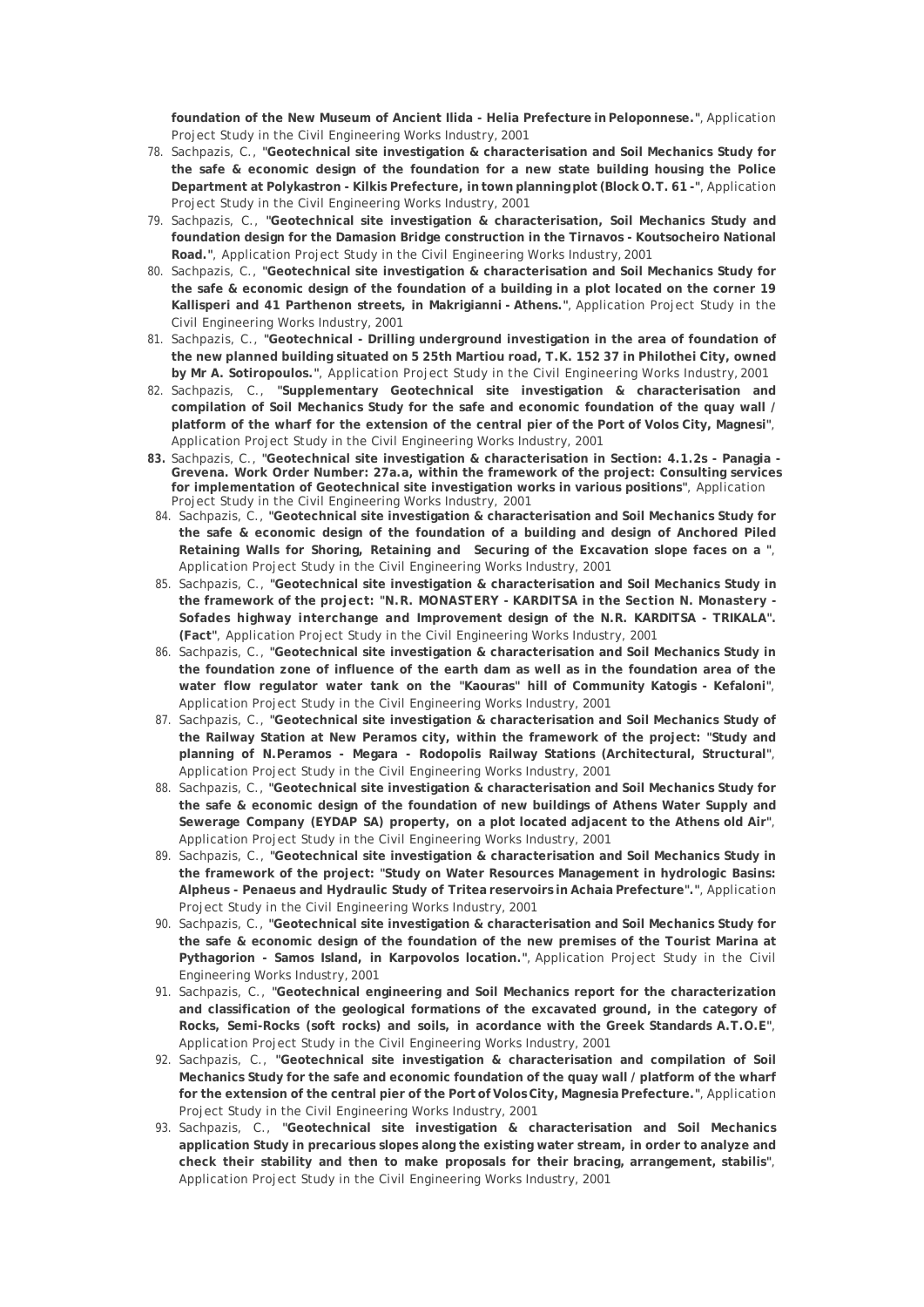- 94. Sachpazis, C., **"Additional Geotechnical / Geophysical site investigation & characterisation for electrical resistivity determination, and the stratigraphy, lithology and thickness of various soil layers of Quaternary alluvial deposits and foundation design of "Tzerzelia""**, Application Project Study in the Civil Engineering Works Industry, 2002
- 95. Sachpazis, C., **"Geotechnical site investigation & characterisation and Soil Mechanics Study for the safe & economic design of the foundation of two four-storey buildings on Pilotis with basement and attic house, and design of Anchored Piled Retaining Walls for Shoring, R"**, Application Project Study in the Civil Engineering Works Industry, 2002
- 96. Sachpazis, C., **"Geotechnical site investigation & characterisation and Soil Mechanics Study / design in the construction zone of the underground diaphragm grouting curtain in front of the coastal springs at Malafra - Lasithi Prefecture, Crete."**, Application Project Study in the Civil Engineering Works Industry, 2002
- 97. Sachpazis, C., **"Geotechnical site investigation & characterisation and Soil Mechanics Study for the safe & economic design of the foundation of a seven-storey building with basement and attic house, and design of Anchored Piled Retaining Walls for Shoring, Retaining and "**, Application Project Study in the Civil Engineering Works Industry, 2002
- 98. Sachpazis, C., **"Soil Mechanics Study for the safe & economic design of Anchored Piled Retaining Walls for Shoring, Retaining and Securing of the Excavation slope faces of a planned four-storey office building with two underground garage on a plot located on 3 St. Andrews"**, Application Project Study in the Civil Engineering Works Industry, 2002
- 99. Sachpazis, C., **"Geotechnical site investigation & characterisation and Soil Mechanics Study for the safe & economic design of the foundation of a two storey shop and warehouse store building with a basement, and design of Anchored Piled Retaining Walls for Shoring, Retai"**, Application Project Study in the Civil Engineering Works Industry, 2002
- 100. Sachpazis, C., **"Geotechnical site investigation & characterisation and Soil Mechanics Study for the safe & economic design of the foundation, and design of Anchored Piled Retaining Walls for Shoring, Retaining and Securing the quay seawalls Q-Pier of the wharf in the pre"**, Application Project Study in the Civil Engineering Works Industry, 2002
- 101. Sachpazis, C., **"Geotechnical engineering and Soil Mechanics Study for the Analysis, Design and stability Calculations of Anchored piled Retaining Walls, 19,45 m deep, for the fourty (40) excavation faces of Agios Antonios Metro Station at Peristeri City – Attica - Gree"**, Application Project Study in the Civil Engineering Works Industry, 2002
- 102. Sachpazis, C., **"Preliminary geotechnical site investigation and Soil Mechanics report on the geotechnical conditions of a land of "Stathmefsis SA" company property located on Evagelistrias road (Block 49), in the central part of the city of Sparta - Prefecture of Lacon"**, Application Project Study in the Civil Engineering Works Industry, 2002
- 103. Sachpazis, C., **"Geophysical prospectings Study to determine the electrical resistivity of the foundation soil and Geotechnical engineering and preliminary Rock Mechanics foundation design at each raft foundation location of the planned Wind turbine slabs and at the Power"**, Application Project Study in the Civil Engineering Works Industry, 2002
- 104. Sachpazis, C., **"Geotechnical site investigation & characterisation and Soil Mechanics Study for the safe & economic design of the foundation of a six storey building on Pilotis with basement and attic house, and design of Anchored Piled Retaining Walls for Shoring, Retai"**, Application Project Study in the Civil Engineering Works Industry, 2002
- **105.** Sachpazis, C., **"Modification and Supplementation of the Geotechnical site investigation & characterisation and Soil Mechanics Study for the slope stability analysis in the location of 'Municipal Fish Market', at the Municipality of Skiathos Island - Magnesia Prefecture."**, Application Project Study in the Civil Engineering Works Industry, 2002
- 106. Sachpazis, C., **"Geotechnical and Rock Mechanics Study for the Investigation of stability of rock excavation slope and parameter estimation for retaining / nailing / anchoring of the precarious and unstable slope faces for the foundation og a hotel complex in Plaka - Elou"**, Application Project Study in the Civil Engineering Works Industry, 2002
- 107. Sachpazis, C., **"Geotechnical site investigation & characterisation and Soil Mechanics expert witness report & analysis for the Soil Slopes Stability conditions at Ch. 38 +500 along the Avenue Athens - Sounion, in order to investigate the possibility of safe demolishing o"**, Application Project Study in the Civil Engineering Works Industry, 2003
- **108.** Sachpazis, C., **"Geotechnical site investigation & characterisation and Rock Mechanics Investigation / Study for Rock Slopes Stability Analysis of the high rise rock slopes along the roadway Apidea - Mollocha in the District of Karditsa - Greece. Determination of the maxi"**, Application Project Study in the Civil Engineering Works Industry, 2003
- 109. Sachpazis, C., **"Soil Mechanics and foundation engineering Study, Calculations and Design within the framework of the geological engineering Study for the project: "Construction of a small dam on the river Kalentzi in the Municipality of Kalliphonio, Greece"."**, Application Project Study in the Civil Engineering Works Industry, 2003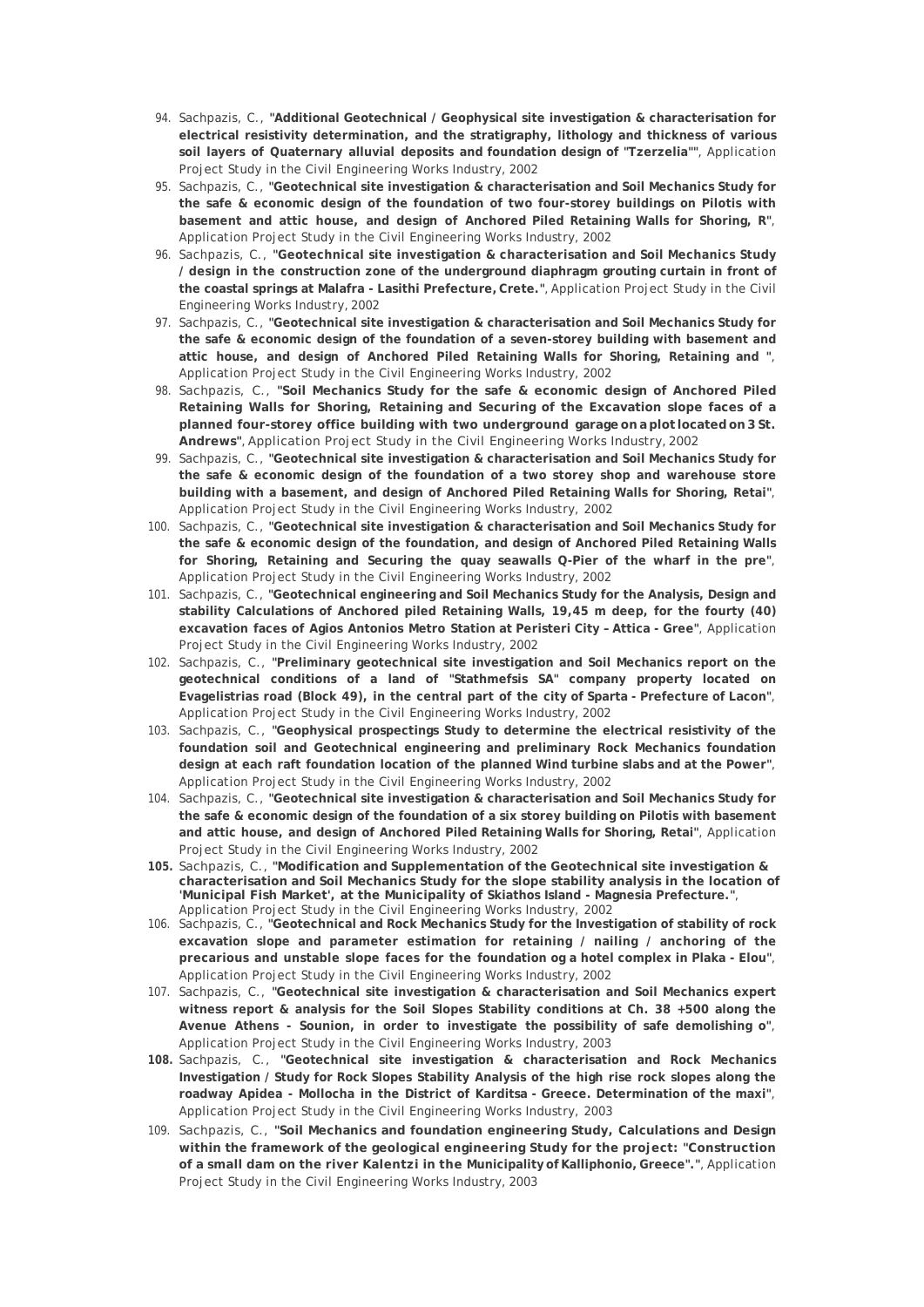- 110. Sachpazis, C., **"Soil Mechanics and foundation engineering Study, Calculations and Design for the project: "Open air swimming pool of the State Sports Centre, in Municipality of Larissa, Greece"."**, Application Project Study in the Civil Engineering Works Industry, 2003
- 111. Sachpazis, C., **"Soil Mechanics Study for the safe & economic design of Anchored Piled Retaining Walls for Shoring, Retaining and Securing of the basements excavation slope faces of a new offices building with six basements, located on 38 Vouliagmeni Avenue, in Athens, At"**, Application Project Study in the Civil Engineering Works Industry, 2003
- 112. Sachpazis, C., **"Geotechnical / Geophysical site investigation & characterisation, Soil Mechanics Study and Hydrogeological investigation in the foundation area of the new twostorey building with a basement at "Pigadakia" location in Antiparos Island, Cyclades Prefecture"**, Application Project Study in the Civil Engineering Works Industry, 2003
- 113. Sachpazis, C., **"Geotechnical site investigation & characterisation and Soil Mechanics Study for the safe & economic design of the foundation of a seven-storey offices building with four basements and attic house, and design of Anchored Piled Retaining Walls for Shoring, "**, Application Project Study in the Civil Engineering Works Industry, 2003
- 114. Sachpazis, C., **"Geotechnical site investigation & characterisation and Soil Mechanics Study for the safe & economic design of the foundation of a six storey building on Pilotis with basement and attic house, and design of Anchored Piled Retaining Walls for Shoring, Retai"**, Application Project Study in the Civil Engineering Works Industry, 2003
- 115. Sachpazis, C., **"Geotechnical site investigation & characterisation and Soil Mechanics Study for the safe & economic design of the foundation of a building to house the Police Department in Samothraki Island, Greece."**, Application Project Study in the Civil Engineering Works Industry, 2003
- 116. Sachpazis, C., **"Soil Mechanics and Foundation Engineering Study for the safe & economic design of the foundation with bored piles of the new building of the Hellenic Army General Staff Club (L.A.F.) of the "MINISTRY OF DEFENCE - ARMY GENERAL STAFF (G.E.S.) / 735 DSE, at "**, Application Project Study in the Civil Engineering Works Industry, 2003
- 117. Sachpazis, C., **"Geotechnical / Geophysical site investigation & characterisation, Soil Mechanics Study and Hydrogeological investigation in the foundation area of a two-storey building with a basement, located on 17 Avanton road, PC 344 00, at Psahna Municipal Department"**, Application Project Study in the Civil Engineering Works Industry, 2003
- 118. Sachpazis, C., **"Geotechnical engineering and Soil Mechanics Study for the design of Cement injection - Jet Grouting Piles, in order to seal, stabilise, underpin and enhance the bearing capacity of the foundation ground of a low elevation dam and retaining wall, in the ar"**, Application Project Study in the Civil Engineering Works Industry, 2003
- 119. Sachpazis, C., **"Geotechnical site investigation & characterisation in Section: 2.4 Arachthos River - Peristeri. Work Order Number: 30.a, within the framework of the project: Consulting services for implementation of Geotechnical site investigation works in various pos"**, Application Project Study in the Civil Engineering Works Industry, 2003
- 120. Sachpazis, C., **"Evaluation of existing Geotechnical site investigation & characterisation Factual Reports and compilation of Soil Mechanics Study / design for the safe & economic Shoring, Retaining and Securing of the artificial slopes along an embankment of approximatel"**, Application Project Study in the Civil Engineering Works Industry, 2003
- 121. Sachpazis, C., **"Evaluation of existing Geotechnical site investigation & characterisation Factual Reports and compilation of Soil Mechanics Study for the analysis, calculation and investigation / control of the probability of Liquefaction risk of the silty sandy formatio"**, Application Project Study in the Civil Engineering Works Industry, 2003
- 122. Sachpazis, C., **"Evaluation of existing Geotechnical site investigation & characterisation Factual Reports and compilation of Soil Mechanics Study for the safe & economic design of the foundation of temporary columns with micropiles required in the underground openings an"**, Application Project Study in the Civil Engineering Works Industry, 2003
- 123. Sachpazis, C., **"Evaluation of existing Geotechnical site investigation & characterisation Factual Reports and compilation of Soil Mechanics Study for the safe & economic design of the foundation of the new building of the Police Department / Division at Heraklion in loca"**, Application Project Study in the Civil Engineering Works Industry, 2003
- 124. Sachpazis, C., **"Alternative proposal for foundations of new buildings and foundation engineering calculations of covering slabs for the external flooring in front of Block 3 (Block O.T. 3), as well as of the pavement wearing course made of Concrete Slabs in the transit a"**, Application Project Study in the Civil Engineering Works Industry, 2003
- 125. Sachpazis, C., **"Geotechnical site investigation & characterisation and Soil Mechanics Study for investigating and checking the adequacy of the foundation conditions of an existing threestorey industrial building with a basement, on a plot of 3.739,04 m2 area, on 136 Lef"**, Application Project Study in the Civil Engineering Works Industry, 2003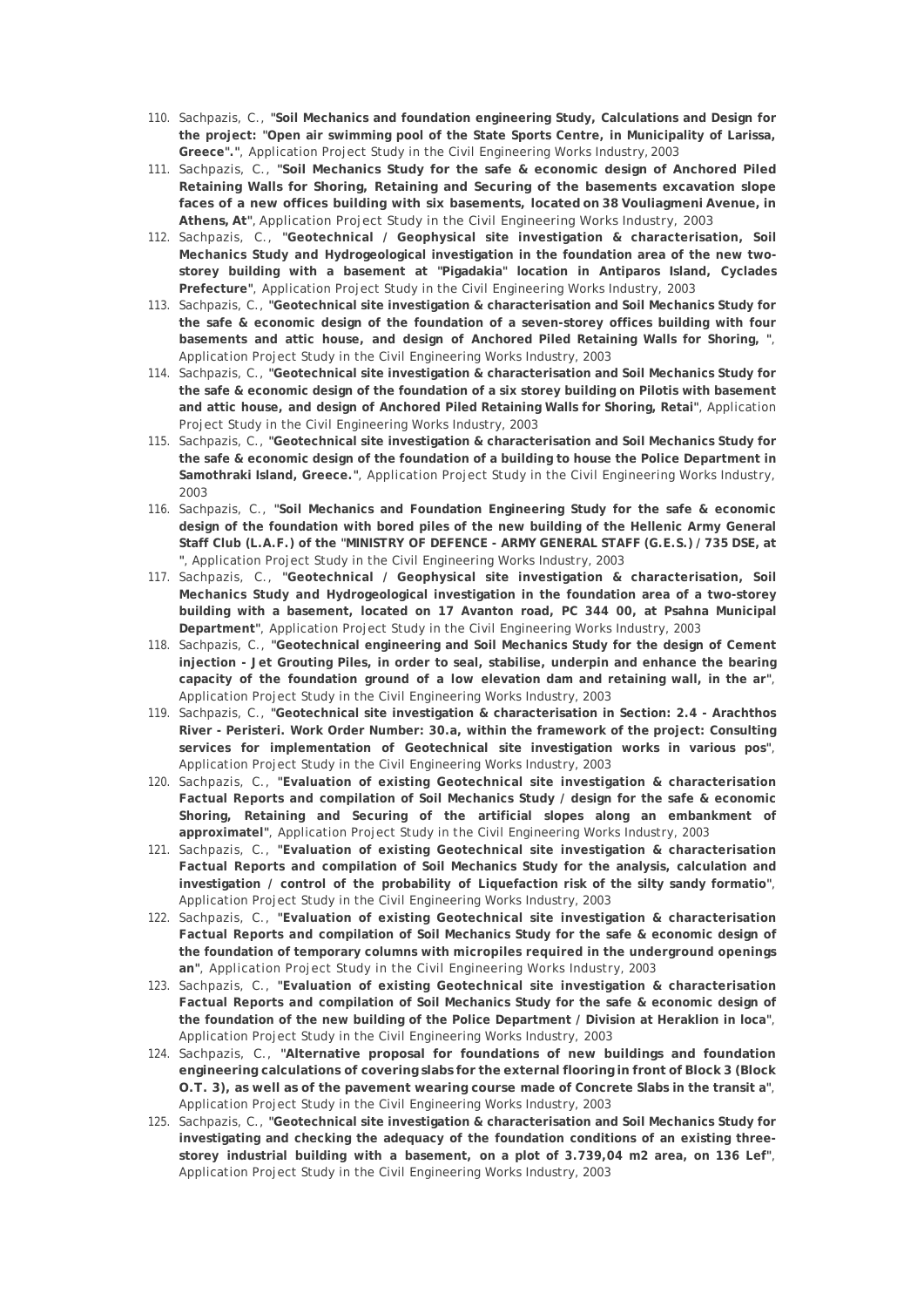- 126. Sachpazis, C., **"Soil and Rock Mechanics Analysis, Study and control of stability and security conditions against landslides of slopes of the abandoned quarry of property of the Hellenic Public Real Estate Corporation (HPREC) (K.E.D.) at Shisto - Perama Municipality, befo"**, Application Project Study in the Civil Engineering Works Industry, 2003
- 127. Sachpazis, C., **"Geotechnical site investigation & characterisation, Soil Mechanics Study and Hydrogeological investigation in the foundation area of the hotel complex "RODIAN BEACH RESORT HOTEL" at Ixia - Rhodes Island, in order to performe the best geotechnical and econ"**, Application Project Study in the Civil Engineering Works Industry, 2003
- **128.** Sachpazis, C., **"Geotechnical site investigation & characterisation and Soil Mechanics Study / design of a road in the section: Rodolivos - Myrrhine (Ch. 0+000 to Ch. 7+921,) within the framework of the project: "Study of road layout R.S. Angistas - Myrrhine - Rodolivos -"**, Application Project Study in the Civil Engineering Works
- Industry, 2003 129. Sachpazis, C., **"Geotechnical site investigation & characterisation - Soil Mechanics Study - Engineering Geological Study for the Slope Stability Analysis and protection from landslides along the alignment of the road, in the framework of the project: "Connection of the "**, Application Project Study in the Civil Engineering Works Industry, 2004
- 130. Sachpazis, C., **"Geotechnical site investigation & characterisation Soil Mechanics Study Engineering Geological Study for the foundation design at the locations of the foundations of the technical projects (embankments, bridges, etc), in the framework of the project: "**, Application Project Study in the Civil Engineering Works Industry, 2004
- 131. Sachpazis, C., **"Geotechnical site investigation & characterisation Soil Mechanics Study Engineering Geological Study on the Slope Stability Adequacy and Safety at the locations of the foundations of the technical projects (embankments, bridges, etc), in the framework"**, Application Project Study in the Civil Engineering Works Industry, 2004
- 132. Sachpazis, C., **"Geotechnical site investigation & characterisation and Soil Mechanics Study for the safe & economic design of the foundation of a four-storey building with three-underground basement floors, and design of Anchored Piled Retaining Walls for Shoring, Retain"**, Application Project Study in the Civil Engineering Works Industry, 2004
- 133. Sachpazis, C., **"Geotechnical site investigation & characterisation and Soil Mechanics Study for the safe & economic design of the foundation of the indoor Gym at the Spata Sports Center, in Municipality of Spata, Attica Prefecture."**, Application Project Study in the Civil Engineering Works Industry, 2004
- 134. Sachpazis, C., **"Geotechnical site investigation & characterisation and Soil Mechanics Study for the safe & economic design of the foundation of the two-storey building of the 3rd Kindergarten School, in Municipality of Spata, Attica Prefecture."**, Application Project Study in the Civil Engineering Works Industry, 2004
- 135. Sachpazis, C., **"Geotechnical site investigation & characterisation and Soil Mechanics Study for the safe & economic design of the foundation of a two-storey building of the First Primary School, located on the corner of Byron and Korai Streets (Block O.T. 73), in Municip"**, Application Project Study in the Civil Engineering Works Industry, 2004
- 136. Sachpazis, C., **"Geotechnical site investigation & characterisation and Soil Mechanics expert witness report on the Soil Slopes Stability conditions regarding the landsliding and creeping failure risks of the slopes in the rear part of the hotel complex "RODIAN BEACH RESO"**, Application Project Study in the Civil Engineering Works Industry, 2004
- 137. Sachpazis, C., **"Geophysical Survey and Geotechnical / Rock Mechanics preliminary foundation engineering Study in each particular proposed location of raft foundations of the planned turbine slabs of the wind farm at "Rovas", in Kissamos Municipality - Chania Prefecture, "**, Application Project Study in the Civil Engineering Works Industry, 2004
- 138. Sachpazis, C., **"Geotechnical site investigation & characterisation in Sections: 4.1.2s Panagia - Grevena, Bridge C3. Work Order Number: 30.c, within the framework of the project: Consulting services for implementation of Geotechnical site investigation works in various"**, Application Project Study in the Civil Engineering Works Industry, 2004
- 139. Sachpazis, C., **"Supplementary geotechnical site investigation & characterisation, Soil Mechanics Study and foundation engineering design for the building for housing the Station of the Port Authority at Samothraki Island - Greece."**, Application Project Study in the Civil Engineering Works Industry, 2004
- 140. Sachpazis, C., **"Geotechnical site investigation & characterisation, Soil Mechanics Study and foundation engineering design for the building for housing the Station of the Port Authority at Samothraki Island - Greece."**, Application Project Study in the Civil Engineering Works Industry, 2004
- 141. Sachpazis, C., **"Supplementary Soil and Rock Mechanics Analysis, Study and control of stability and security conditions against landslides of slopes of the abandoned quarry of property of the Hellenic Public Real Estate Corporation (HPREC) (K.E.D.) at Shisto -**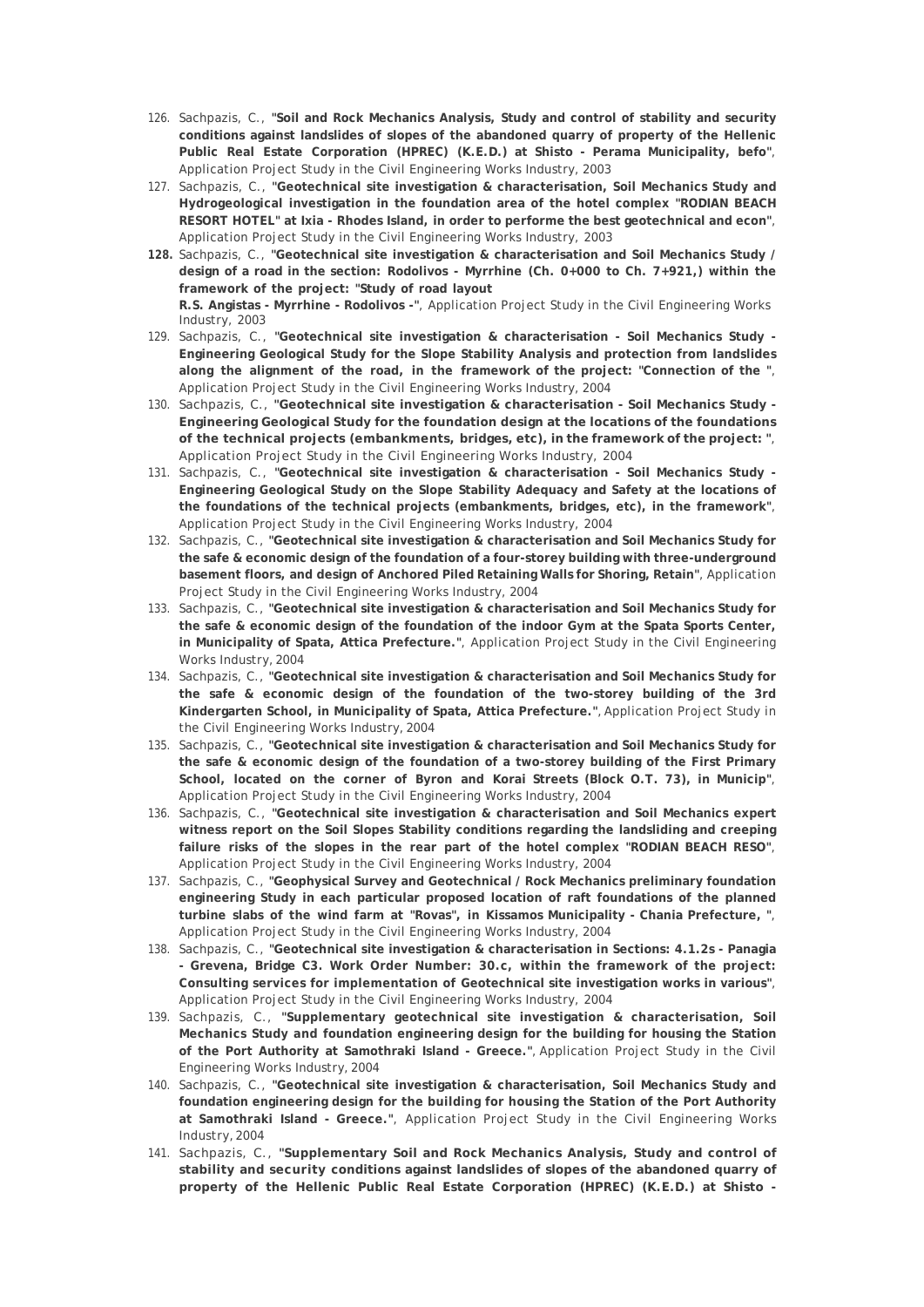**Perama Muni"**, Application Project Study in the Civil Engineering Works Industry, 2004

- 142. Sachpazis, C., **"Geotechnical and Drilling site investigation and Exploration of the rock mass in the locations of the proposed raft foundations of twenty turbine slabs of the wind farm situated in Didima Municipality - Argolida Prefecture, in order to locate and delineat"**, Application Project Study in the Civil Engineering Works Industry, 2004
- 143. Sachpazis, C., **"Geotechnical site investigation & characterisation in Sections: 4.1.3s Panagia - Grevena, Bridge C2. Work Order Number: 30.b, within the framework of the project: Consulting services for implementation of Geotechnical site investigation works in various"**, Application Project Study in the Civil Engineering Works Industry, 2004
- 144. Sachpazis, C., **"Geotechnical site investigation & characterisation and Soil Mechanics Study for the safe & economic design of the piled foundation of the project of covering the water cooling channel in the "Aspropyrgos" pier of the "GREEK PETROLEUM SA" Property ownershi"**, Application Project Study in the Civil Engineering Works Industry, 2004
- 145. Sachpazis, C., **"Evaluation of existing Geotechnical site investigation & characterisation Factual Report and compilation of Soil Mechanics Study for the safe & economic design of Anchored Piled Retaining Walls for Shoring, Retaining and Securing of the Excavation slope f"**, Application Project Study in the Civil Engineering Works Industry, 2004
- **146.** Sachpazis, C., **"Evaluation of existing Geotechnical site investigation & characterisation Factual Report and compilation of Soil Mechanics Study for the safe & economic design of Anchored Piled**

**Retaining Walls for Shoring, Retaining and Securing of the Excavation slope f"**, Application Project Study in the Civil Engineering Works Industry, 2004

- 147. Sachpazis, C., **"Evaluation of existing Geotechnical site investigation & characterisation Factual Report and compilation of Soil Mechanics Study for the safe & economic design of Anchored Piled Retaining Walls for Shoring, Retaining and Securing of the Excavation slope f"**, Application Project Study in the Civil Engineering Works Industry, 2004
- 148. Sachpazis, C., **"Geotechnical site investigation & characterisation and Soil Mechanics Study for the safe & economic design of the foundation of steel tanks of petroleum products, PHR - 20635/15600, in the premises of PETROLA HELLAS SA enterprise located in Eleusis at Ch."**, Application Project Study in the Civil Engineering Works Industry, 2004
- 149. Sachpazis, C., **"Evaluation of existing Geotechnical site investigation & characterisation Factual Report and compilation of Soil Mechanics Study for calculating the bearing capacity of bored piles foundation of the foundation slab of the pillars at the airport of Rhodes "**, Application Project Study in the Civil Engineering Works Industry, 2004
- 150. Sachpazis, C., **"Evaluation of existing Geotechnical site investigation & characterisation Factual Report and compilation of Soil Mechanics Study for calculating the compressive and tensile Bearing Capacity of micropiles in the foundation area of the existing buildings of"**, Application Project Study in the Civil Engineering Works Industry, 2004
- 151. Sachpazis, C., **"Geotechnical site investigation & characterisation and Soil Mechanics Study for the safe & economic design of the foundation of a building with basements, and design of Anchored Piled Retaining Walls for Shoring, Retaining and Securing of the Excavation s"**, Application Project Study in the Civil Engineering Works Industry, 2004
- 152. Sachpazis, C., **"Geotechnical site investigation & characterisation and compilation of Soil Mechanics and foundation engineering Study for the safe and economic foundation of quay wall / platform of the wharf of the third pier of Volos City Port, Magnesia Prefecture."**, Application Project Study in the Civil Engineering Works Industry, 2004
- 153. Sachpazis, C., **"Geotechnical site investigation & characterisation and Soil / Rock Mechanics Slope Stability Analysis Study in the area of the existing failures of slopes along the main National Road connecting Karlovassi-Vathi at "Avlakia" position of Samos Island. Prop"**, Application Project Study in the Civil Engineering Works Industry, 2005
- 154. Sachpazis, C., **"Geotechnical site investigation & characterisation and Soil / Rock Mechanics Study for the safe & economic design of the raft foundations of three (3) planned turbine slabs, marked W/T1, W/T3 and W/T10, of the "Prophet Elias" Wind Farm, situated in Achlad"**, Application Project Study in the Civil Engineering Works Industry, 2005
- 155. Sachpazis, C., **"Geotechnical Engineering and Geological Suitability for Urbanisation / Town Planning of the Residential Segment (Urban Unit O.T. 287) of "Paradisos" in the City of Elefsis - Attica Prefecture."**, Application Project Study in the Civil Engineering Works Industry, 2005
- 156. Sachpazis, C., **"Geotechnical site investigation & characterisation and Soil Mechanics Study for the safe & economic design of the foundation of the proposed Steel Building with a basement, for housing of the LEROY MERLIN STORE (BUILDING 504) complex, within the area of "**, Application Project Study in the Civil Engineering Works Industry, 2005
- 157. Sachpazis, C., **"Geotechnical site investigation & characterisation and Soil Mechanics Study**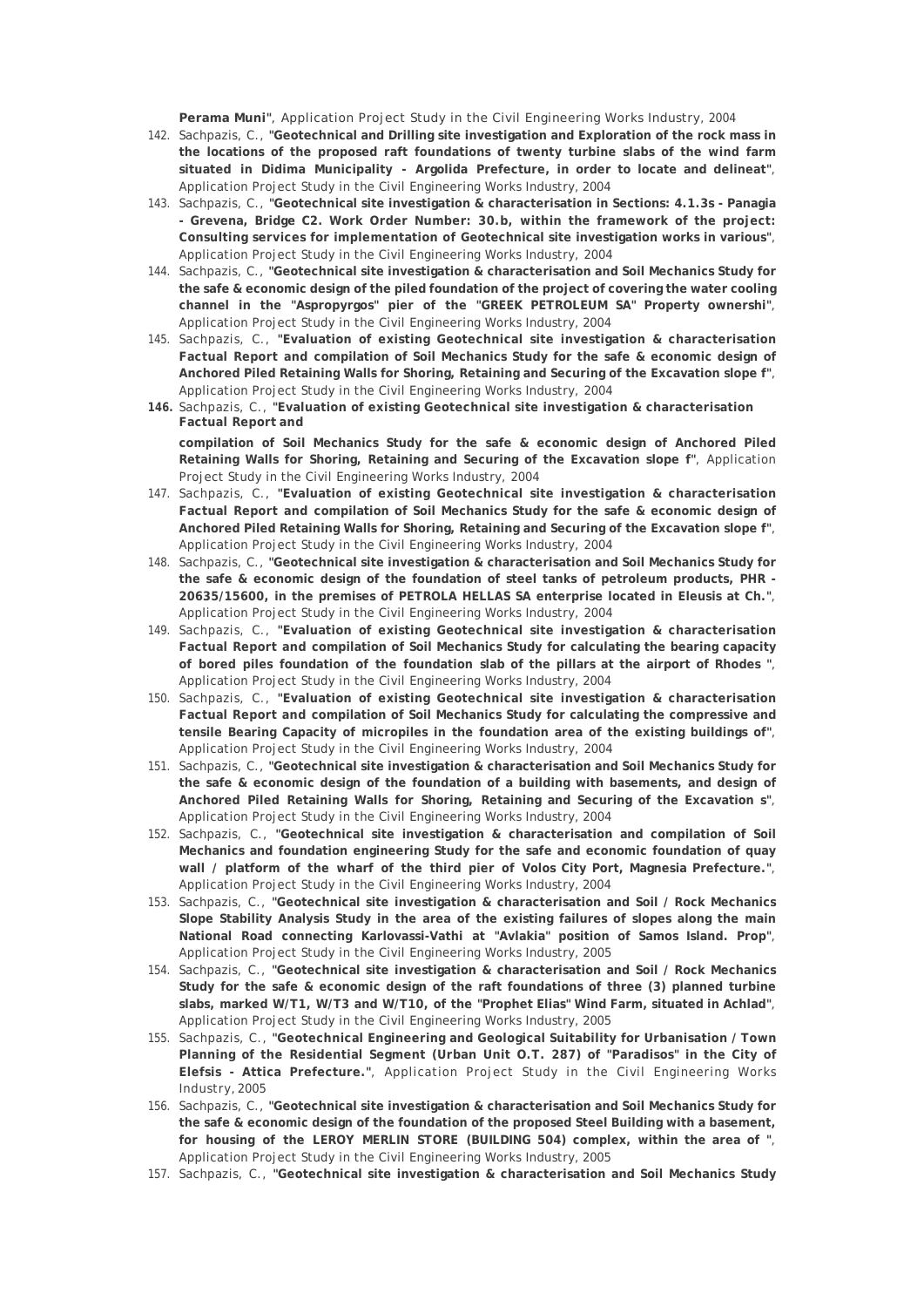**for improvement, strengthening and stabilisation of the existing failures due to landslides, subsidences and settlements of the National Road of Samos Island at the position "Leka"**, Application Project Study in the Civil Engineering Works Industry, 2005

- 158. Sachpazis, C., **"Supplementary Geotechnical site investigation & characterisation and Soil / Rock Mechanics Study for the safe & economic design of the proposed raft foundation in the new position of the No. 5 High Voltage Transmission Tower / Pylon in the "Panachaiko" Wi"**, Application Project Study in the Civil Engineering Works Industry, 2005
- 159. Sachpazis, C., **"Supplementary Geotechnical site investigation & characterisation and Soil Mechanics Study for the safe & economic design of the foundation of the two-storey building of the Kindergarten School, in the Block O.T. 296B of the Urban Unit of "Paradisos" in th"**, Application Project Study in the Civil Engineering Works Industry, 2005
- 160. Sachpazis, C., **"Geotechnical site investigation & characterisation and Soil / Rock Mechanics Study for the safe & economic design of the foundations of the proposed Sub-Station (S/S) building and the Transformer / Inverter building of the "Prophet Elias" Wind Farm, situa"**, Application Project Study in the Civil Engineering Works Industry, 2005
- 161. Sachpazis, C., **"Supplementary Geotechnical site investigation & characterisation and Soil / Rock Mechanics Study for the safe & economic design of the proposed raft foundation of the No. 5 High Voltage Transmission Tower / Pylon in the "Panachaiko" Wind Farm, situated in"**, Application Project Study in the Civil Engineering Works Industry, 2005
- 162. Sachpazis, C., **"Supplementary Geotechnical site investigation & characterisation and Soil / Rock Mechanics Study for the safe & economic design of the proposed raft foundation of the No. 11 High Voltage Transmission Tower / Pylon in the "Panachaiko" Wind Farm, situated i"**, Application Project Study in the Civil Engineering Works Industry, 2005
- 163. Sachpazis, C., **"Geotechnical site investigation & characterisation and Soil / Rock Mechanics Study for the safe & economic design of the proposed raft and piled foundations of thirty (35) turbine slabs and the Control Room building of the "Panachaiko" Wind Farm, situated"**, Application Project Study in the Civil Engineering Works Industry, 2005
- 164. Sachpazis, C., **"Compilation of Take off Sheets and Budgeting Worksheets for the construction of two vertical Cantilevered (non-anchored) reinforced concrete Piled Retaining Walls, covered with shotcrete (Gunite) coating, for the arrangement, stabilisation, reinforcement,"**, Application Project Study in the Civil Engineering Works Industry, 2005
- 165. Sachpazis, C., **"Geotechnical site investigation & characterisation and Soil Mechanics Study for the safe & economic design of the piled foundations of the proposed Steel Buildings (New Steel Rolling Mill Unit, Electrical Installations Unit & Wastewater Treatment Plant) "**, Application Project Study in the Civil Engineering Works Industry, 2005
- 166. Sachpazis, C., **"Geotechnical site investigation & characterisation and Soil Mechanics Study for the safe & economic design of the piled foundations of the proposed Steel Buildings (Steel Reinforcement Mat Production Unit & Warehouse) in a plot section of 17.400 m2 of "**, Application Project Study in the Civil Engineering Works Industry, 2005
- 167. Sachpazis, C., **"Provision of fieldwork geotechnical site investigation & characterisation and Soil Mechanics Laboratory Services on the plot where the 3rd Primary School of Lavrio City - Attica Prefecture, is planned to be built."**, Application Project Study in the Civil Engineering Works Industry, 2005
- 168. Sachpazis, C., **"Geotechnical site investigation & characterisation and Soil Mechanics Study for the safe & economic design of the foundation of the two-storey building of the Kindergarten School, in the Block O.T. 296B of the Urban Unit of "Paradisos" in the City of Elef"**, Application Project Study in the Civil Engineering Works Industry, 2005
- 169. Sachpazis, C., **"Evaluation of existing Geotechnical site investigation & characterisation Factual Report and compilation of Soil Mechanics Study for calculating the compressive and tensile Bearing Capacity of micropiles in the foundation area of the existing building of "**, Application Project Study in the Civil Engineering Works Industry, 2005
- 170. Sachpazis, C., **"Geotechnical site investigation & characterisation and Soil Mechanics Study for the safe & economic design of the foundation of the "Saint Polycarpos" indoor Gym at the Raches Sports Center, in Municipality of Raches - Ikaria Island, Samos Prefecture."**, Application Project Study in the Civil Engineering Works Industry, 2005
- 171. Sachpazis, C., **"Supplementary Geotechnical site investigation & characterisation and Soil Mechanics Study for the safe & economic design of the foundation of three planned buildings, two eight-storey buildings and one four- storey building, with two-underground basement f"**, Application Project Study in the Civil Engineering Works Industry, 2006
- 172. Sachpazis, C., **"Evaluation of existing Geotechnical site investigation & characterisation Factual Report and compilation of Soil Mechanics Study for the safe & economic design of Anchored Piled Retaining Walls for Shoring, Retaining and Securing of the Excavation slope f"**, Application Project Study in the Civil Engineering Works Industry, 2006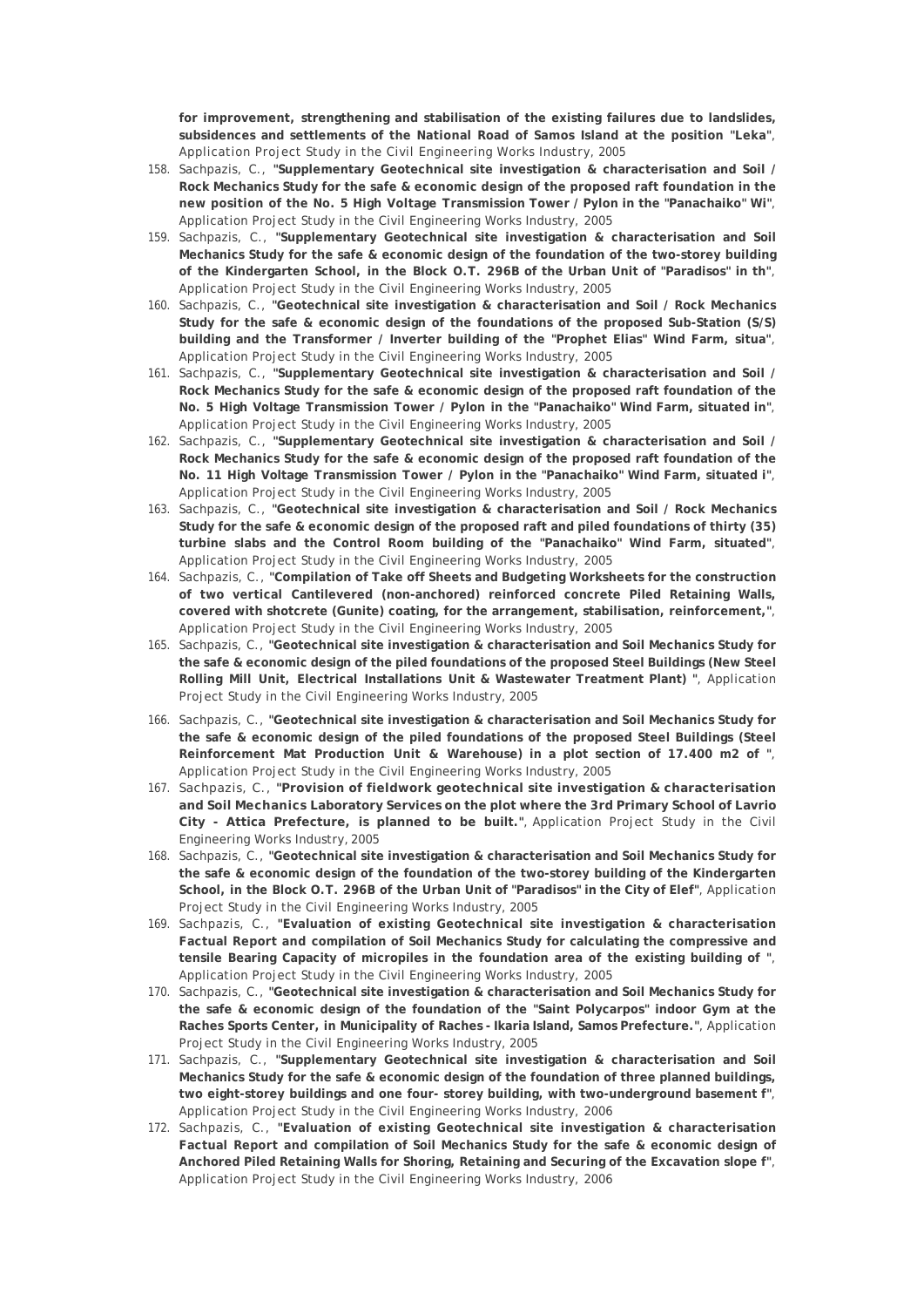- 173. Sachpazis, C., **"Geotechnical site investigation & characterisation and Soil Mechanics Study for improvement, strengthening and stabilisation of the foundation ground due to subsidences and differential settlements of the Church of St. Nicholas in the Community of Koumaii"**, Application Project Study in the Civil Engineering Works Industry, 2006
- 174. Sachpazis, C., **"Geophysical Survey and Geotechnical / Rock Mechanics preliminary foundation engineering Study in each particular proposed location of raft foundations of the planned complementary turbine slabs of the "Perdikovouni-Kalyva" Wind Farm, situated in Koronea M"**, Application Project Study in the Civil Engineering Works Industry, 2006
- 175. Sachpazis, C., **"Geotechnical site investigation & characterisation and Soil / Rock Mechanics Study for the safe & economic design of the foundations of the proposed Sub-Station (S/S) building and the Transformer / Inverter building of the "Imerovigli" Wind Farm, situated"**, Application Project Study in the Civil Engineering Works Industry, 2006
- 176. Sachpazis, C., **"Geophysical Survey and Geotechnical / Rock Mechanics preliminary foundation engineering Study in each particular proposed location of raft foundations of the planned turbine slabs and the proposed Control-Room (C/R) building of the "Strogili Korifi" Wind "**, Application Project Study in the Civil Engineering Works Industry, 2006
- 177. Sachpazis, C., **"Geophysical Survey and Geotechnical / Rock Mechanics preliminary foundation engineering Study in each particular proposed location of raft foundations of the planned turbine slabs and the proposed Sub-Station (S/S) building of the "Prophet Elis" Wind Farm"**, Application Project Study in the Civil Engineering Works Industry, 2006
- 178. Sachpazis, C., **"Geophysical Survey and Geotechnical / Rock Mechanics preliminary foundation engineering Study in each particular proposed location of raft foundations of the supplementary planned turbine slabs of the "Mavro Koutsouro" Wind Farm, situated in Koronea Munic"**, Application Project Study in the Civil Engineering Works Industry, 2006
- 179. Sachpazis, C., **"Geotechnical site investigation & characterisation and Soil Mechanics Study for the safe & economic design of the foundation of the planned new five-storey hotel building and renovation of a preserved two-story hotel building with two and oneunderground "**, Application Project Study in the Civil Engineering Works Industry, 2006
- 180. Sachpazis, C., **"Geophysical Survey and Geotechnical / Rock Mechanics preliminary foundation engineering Study in each particular proposed location of raft foundations of the planned turbine slabs and the proposed Sub-Station (S/S) building of the "Belecheri" Wind Farm, s"**, Application Project Study in the Civil Engineering Works Industry, 2006
- 181. Sachpazis, C., **"Geophysical Survey and Geotechnical / Rock Mechanics preliminary foundation engineering Study in each particular proposed location of raft foundations of the planned turbine slabs and the proposed Sub-Station (S/S) building of the "Imerovigli" Wind Farm, "**, Application Project Study in the Civil Engineering Works Industry, 2006
- 182. Sachpazis, C., **"Geophysical Survey and Geotechnical / Rock Mechanics preliminary foundation engineering Study in each particular proposed location of raft foundations of the planned turbine slabs and the proposed Control Room (C/R) building of the "Asprochomata" Wind Far"**, Application Project Study in the Civil Engineering Works Industry, 2006
- 183. Sachpazis, C., **"Geotechnical site investigation & characterisation and Soil / Rock Mechanics Study for the safe & economic design of the foundations of the proposed Sub-Station (S/S) building and the Transformer / Inverter building of the "Perdikovouni-Kalyva" Wind Farm,"**, Application Project Study in the Civil Engineering Works Industry, 2006
- 184. Sachpazis, C., **"Geophysical Survey and Geotechnical / Rock Mechanics preliminary foundation engineering Study in each particular proposed location of raft foundations of the planned turbine slabs and the proposed Sub-Station (S/S) building of the "Perdikovouni-Kalyva" Wi"**, Application Project Study in the Civil Engineering Works Industry, 2006
- 185. Sachpazis, C., **"Geophysical Survey and Geotechnical / Rock Mechanics preliminary foundation engineering Study in each particular proposed location of raft foundations of the planned turbine slabs and the proposed Sub-Station (S/S) building of the "Prophet Elias" Wind Far"**, Application Project Study in the Civil Engineering Works Industry, 2006
- 186. Sachpazis, C., **"Supplementary Geotechnical site investigation & characterisation and Soil / Rock Mechanics Study for the safe & economic design of the proposed permanent forty metres high Wind Speed Meter Mast in the "Panachaiko" Wind Farm, situated in "Trani Riza - Vro"**, Application Project Study in the Civil Engineering Works Industry, 2006
- 187. Sachpazis, C., **"Geotechnical site investigation & characterisation and Soil / Rock Mechanics Slope Stability Analysis Study in the area of the existing failures of slopes north of the Sub-Station (S/S) building / facilities and the Transformer / Inverter building of the "**, Application Project Study in the Civil Engineering Works Industry, 2006
- 188. Sachpazis, C., **"Geotechnical site investigation & characterisation and Soil Mechanics Study for the safe & economic design of the foundation of a four-storey building to house a Gym, with one-underground basement floor, on a plot of 211.12 m2 located on the corner of 31"**,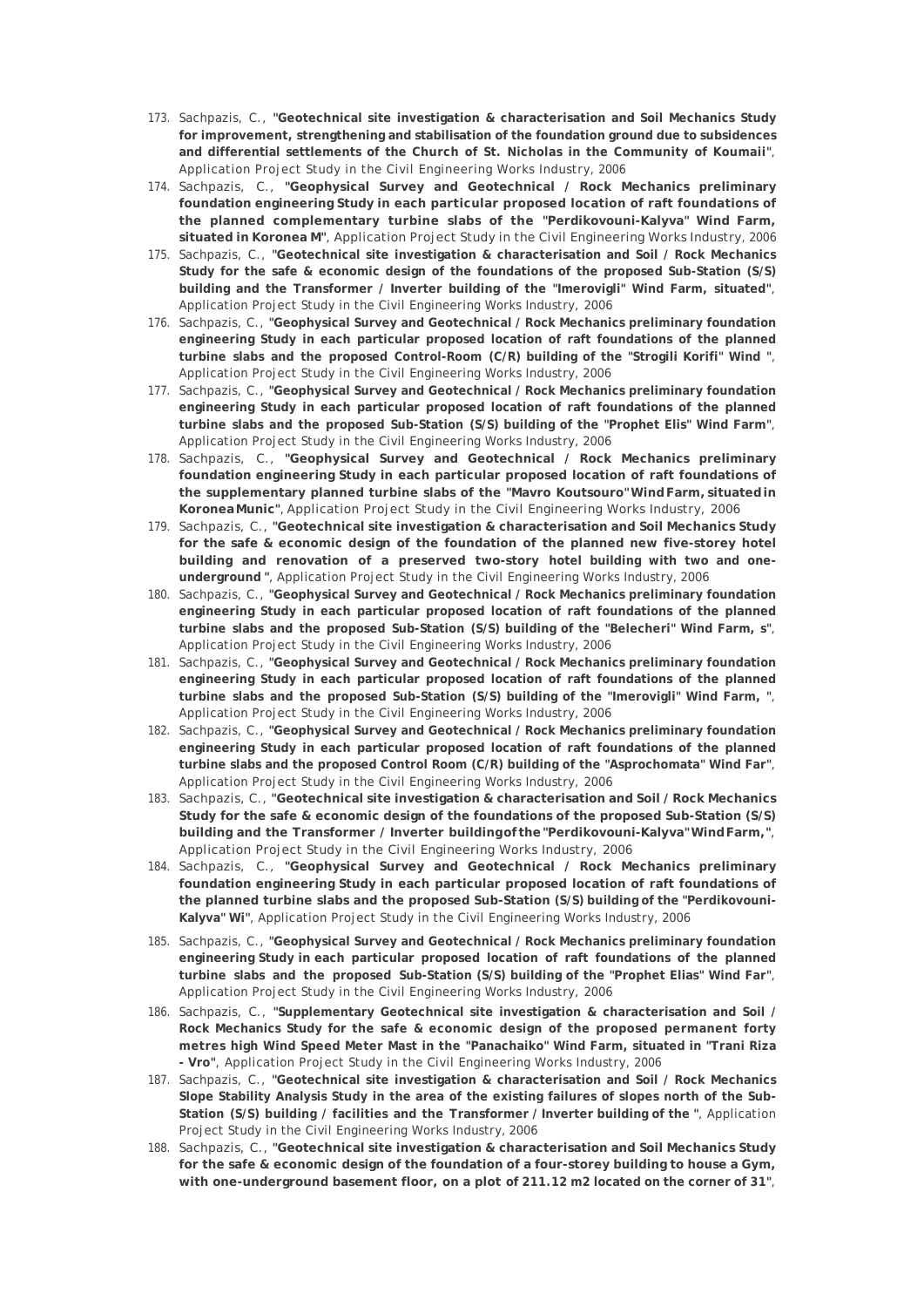Application Project Study in the Civil Engineering Works Industry, 2006

- 189. Sachpazis, C., **"Geotechnical site investigation & characterisation and Soil Mechanics Study for the safe & economic design of the foundation of three planned buildings, two eightstorey buildings and one four-storey building, with two-underground basement floors, and des"**, Application Project Study in the Civil Engineering Works Industry, 2006
- 190. Sachpazis, C., **"Geotechnical site investigation & characterisation and Soil / Rock Mechanics Study for Soil / Rock Slope Stability Analysis of the existing ecxavation slope faces and determination of their maximum safe and stable inclination (angle) for the slopes config"**, Application Project Study in the Civil Engineering Works Industry, 2006
- 191. Sachpazis, C., **"Compilation of Technical Specifications and As-Buit-Report of the constructed Irrigation Borehole and Hydrogeological conditions Report as revealed during the drilling of the hydraulic project on a 282.75 m2 plot owned by Mr. S. Dedes, situated at "Couver"**, Application Project Study in the Civil Engineering Works Industry, 2006
- 192. Sachpazis, C., **"Geotechnical site investigation & characterisation and Soil Mechanics Study for strengthening the foundation of the existing building situated at 3-5 Hippocrates Steet (Block O.T. 71058) in the center of Athens - Greece, and calculation of the compressive"**, Application Project Study in the Civil Engineering Works Industry, 2006
- 193. Sachpazis, C., **"Geotechnical site investigation & characterisation and Soil Mechanics Study for the safe & economic design of the foundation of a six-storey building on Pilotis with one-underground basement floor and attic house, on a 534.28 m2 plot located on the corner"**, Application Project Study in the Civil Engineering Works Industry, 2006
- 194. Sachpazis, C., **"Kinematic and Rock Mechanics Investigation and Study for Rock Slope Stability Analysis of the "LF1- 1", "LF2-1" and "LF2-2" slope faces, of the abandoned asbestos mine of MAVE S.A. industry in Kozani distict - Greece, within the framework of the Research P"**, Application Project Study in the Civil Engineering Works Industry, 2006
- 195. Sachpazis, C., **"Evaluation of existing Geotechnical site investigation & characterisation Factual Report and compilation of Soil Mechanics Study for the safe & economic design of Anchored combined Steel (Berlinoise) and Reinforced Concrete Piled Retaining Walls for Shori"**, Application Project Study in the Civil Engineering Works Industry, 2006
- 196. Sachpazis, C., **"Geotechnical site investigation & characterisation and Soil Mechanics Study as well as Analysis, Design and stability Calculations of Anchored piled Retaining Walls of the Sewage Pumping Stations and Treatment Plants, in the framework of the project: "Top"**, Application Project Study in the Civil Engineering Works Industry, 2007
- 197. Sachpazis, C., **"Geotechnical site investigation & characterisation and Soil Mechanics Study at the foundation area of a 7-storey preserved building with one-underground basement floor, located on 70 Ermou Street (Block O.T. 66654) in the cetre of Athens - Prefecture of A"**, Application Project Study in the Civil Engineering Works Industry, 2007
- 198. Sachpazis, C., **"Geotechnical site investigation & characterisation and Soil Mechanics Study for the safe & economic design of the foundation of the planned Steel Framed Industrial building, situated in the Industrial Area of Tripoli Municipality - Arcadia Prefecture."**, Application Project Study in the Civil Engineering Works Industry, 2007
- 199. Sachpazis, C., **"Geophysical Survey and Geotechnical / Soil Mechanics preliminary foundation engineering Study in proposed location of the planned Steel Framed Industrial building, situated in the Industrial Area of Tripoli Municipality - Arcadia Prefecture."**, Application Project Study in the Civil Engineering Works Industry, 2007
- 200. Sachpazis, C., **"Supplementary Geotechnical site investigation & characterisation and Soil / Rock Mechanics Study for the safe & economic design of the foundation of the proposed complementary planned turbine slab, marked EX1, of the "Prophet Elias" Wind Farm, situated in"**, Application Project Study in the Civil Engineering Works Industry, 2007
- 201. Sachpazis, C., **"Geophysical Survey and Hydro-Geotechnical Study in the foundations area of the proposed Sub- Station (S/S) building of the "Belecheri" Wind Farm, situated in Niata Municipality - Prefecture of Laconia."**, Application Project Study in the Civil Engineering Works Industry, 2007
- 202. Sachpazis, C., **"Geotechnical site investigation & characterisation and Soil Mechanics Study for the safe & economic design of the foundation of a three-storey building with oneunderground basement floor, and design of Anchored Piled Retaining Walls for Shoring, Retainin"**, Application Project Study in the Civil Engineering Works Industry, 2007
- 203. Sachpazis, C., **"Geotechnical site investigation & characterisation and Soil / Rock Mechanics Study for the safe & economic design of the proposed raft and piled foundations of sixteen (16) turbine slabs marked A-1 to A-16, and the proposed permanent Wind Speed Meter Mast"**, Application Project Study in the Civil Engineering Works Industry, 2007
- 204. Sachpazis, C., **"Geophysical Survey and Geotechnical / Rock Mechanics preliminary foundation engineering Study in each particular proposed location of raft foundations of the planned**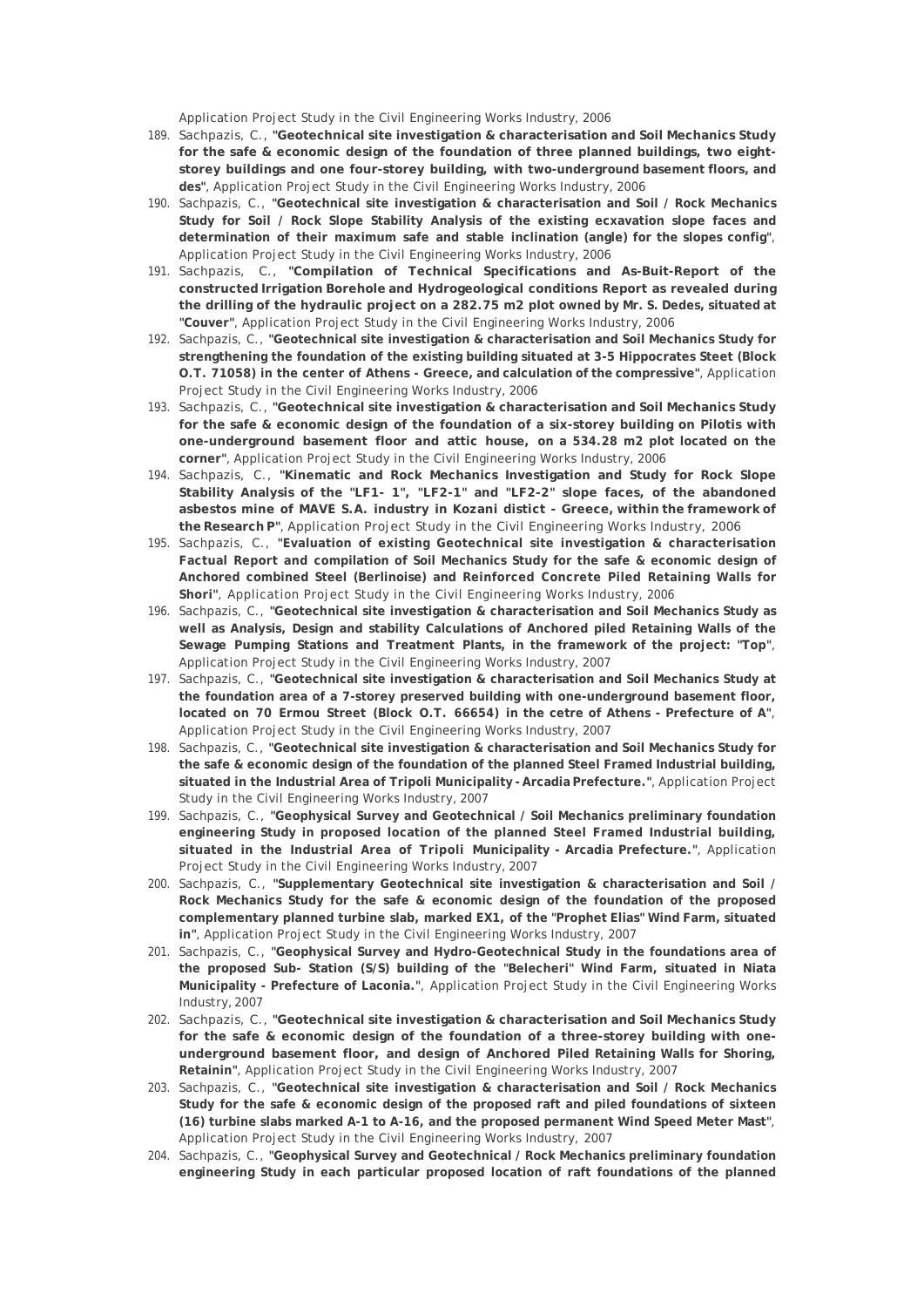**turbine slabs and the proposed Control Room (C/R) building of the "Tsoukkas" Wind Farm, s"**, Application Project Study in the Civil Engineering Works Industry, 2007

- 205. Sachpazis, C., **"Geotechnical site investigation & characterisation and Soil Mechanics Study for the safe & economic design of the foundation of a five-storey building with oneunderground basement floor, on a plot of 2,000.20 m2 located on the corner of 19 Thetis & Aegli"**, Application Project Study in the Civil Engineering Works Industry, 2007
- 206. Sachpazis, C., **"Geophysical Survey and Geotechnical / Rock Mechanics preliminary foundation engineering Study in each particular proposed location of raft foundations of the planned turbine slabs of the "Rovas" Wind Farm, situated in Kissamos Municipality - Chania Prefec"**, Application Project Study in the Civil Engineering Works Industry, 2007
- 207. Sachpazis, C., **"Geotechnical site investigation & characterisation and Soil / Rock Mechanics Study for the safe & economic design of the foundations of the planned turbine slabs marked A/G1, A/G7 and A/G11, of the "Rovas" Wind Farm, situated in Kissamos Municipality - Ch"**, Application Project Study in the Civil Engineering Works Industry, 2007
- 208. Sachpazis, C., **"Geophysical Survey and Geotechnical / Rock Mechanics preliminary foundation engineering Study in each particular proposed location of raft foundations of the planned turbine slabs of the "Melissi" Wind Farm, situated in Thisbe Municipality - Boeotia Prefe"**, Application Project Study in the Civil Engineering Works Industry, 2007
- 209. Sachpazis, C., **"Geotechnical site investigation & characterisation and Soil Mechanics Study for the safe & economic design of the foundation of a planned basketball courts building with two-underground basement floors, on a 2,261.20 m2 plot located along the Streets Neme"**, Application Project Study in the Civil Engineering Works Industry, 2007
- 210. Sachpazis, C., **"Evaluation of existing Geotechnical site investigation & characterisation Factual Report and compilation of Soil Mechanics Study for the safe & economic design of Anchored Piled Retaining Walls for Shoring, Retaining and Securing of the natural slope face"**, Application Project Study in the Civil Engineering Works Industry, 2007
- 211. Sachpazis, C., **"Geotechnical site investigation & characterisation and Soil / Rock Mechanics Study for the safe & economic design of the foundations of the planned turbine slabs marked W/T2, W/T5 and W/T8, of the "Imerovigli" Wind Farm, situated in Pilareon Municipality "**, Application Project Study in the Civil Engineering Works Industry, 2007
- 212. Sachpazis, C., **"Supplementary Geophysical Survey and Geotechnical / Rock Mechanics preliminary foundation engineering Study in each particular proposed location of raft foundations of the planned complementary turbine slabs of the "Perdikovouni Kalyva" Wind Farm, situate"**, Application Project Study in the Civil Engineering Works Industry, 2007
- 213. Sachpazis, C., **"Supplementary Geophysical Survey and Geotechnical / Rock Mechanics preliminary foundation engineering Study in each particular proposed location of raft foundations of the planned supplementary turbine slabs of the "Prophet Elias" Wind Farm, situated in A"**, Application Project Study in the Civil Engineering Works Industry, 2007
- 214. Sachpazis, C., **"Geotechnical site investigation & characterisation and Soil Mechanics Study for strengthening the foundation of the existing building situated on Ephesus, Karakoulouxi and Grevena Steets (Block O.T. 53) in Nikaia Municipality - Attica Prefecture, and prop"**, Application Project Study in the Civil Engineering Works Industry, 2008
- 215. Sachpazis, C., **"Geotechnical site investigation & characterisation and Soil / Rock Mechanics Study for the safe & economic design of the foundations of the proposed Sub-Station (S/S) building, the Transformer / Inverter building and the High Voltage Transmission Tower / "**, Application Project Study in the Civil Engineering Works Industry, 2008
- 216. Sachpazis, C., **"Geotechnical site investigation & characterisation and Soil / Rock Mechanics Study for the safe & economic design of the proposed raft and piled foundations of twelve (12) turbine slabs marked A/G1 to A/G12, of the "Rachi Gkioni" Wind Farm, situated in Mo"**, Application Project Study in the Civil Engineering Works Industry, 2008
- 217. Sachpazis, C., **"Geotechnical site investigation & characterisation and Soil Mechanics Study for the safe & economic design of the foundation of a four-storey GARAGE building with threeunderground basement floors, and design of Anchored Piled Retaining Walls for Shoring,"**, Application Project Study in the Civil Engineering Works Industry, 2008
- 218. Sachpazis, C., **"Geotechnical site investigation & characterisation and Soil / Rock Mechanics Study for the safe & economic design of the proposed raft and piled foundations of five (5) turbine slabs marked A/G1, A/G2, A/G3, A/G4 and A/G5, of the "Lofi Cylindrias" Wind Fa"**, Application Project Study in the Civil Engineering Works Industry, 2008
- 219. Sachpazis, C., **"Geotechnical site investigation & characterisation and Soil / Rock Mechanics Study in order to locate and delineate the depth of the flysch bedrock in the area of the existing failures of slopes situated north - northwest of the Sub Station (S/S) building"**, Application Project Study in the Civil Engineering Works Industry, 2008
- 220. Sachpazis, C., **"Geophysical Survey and Geotechnical / Rock Mechanics preliminary foundation**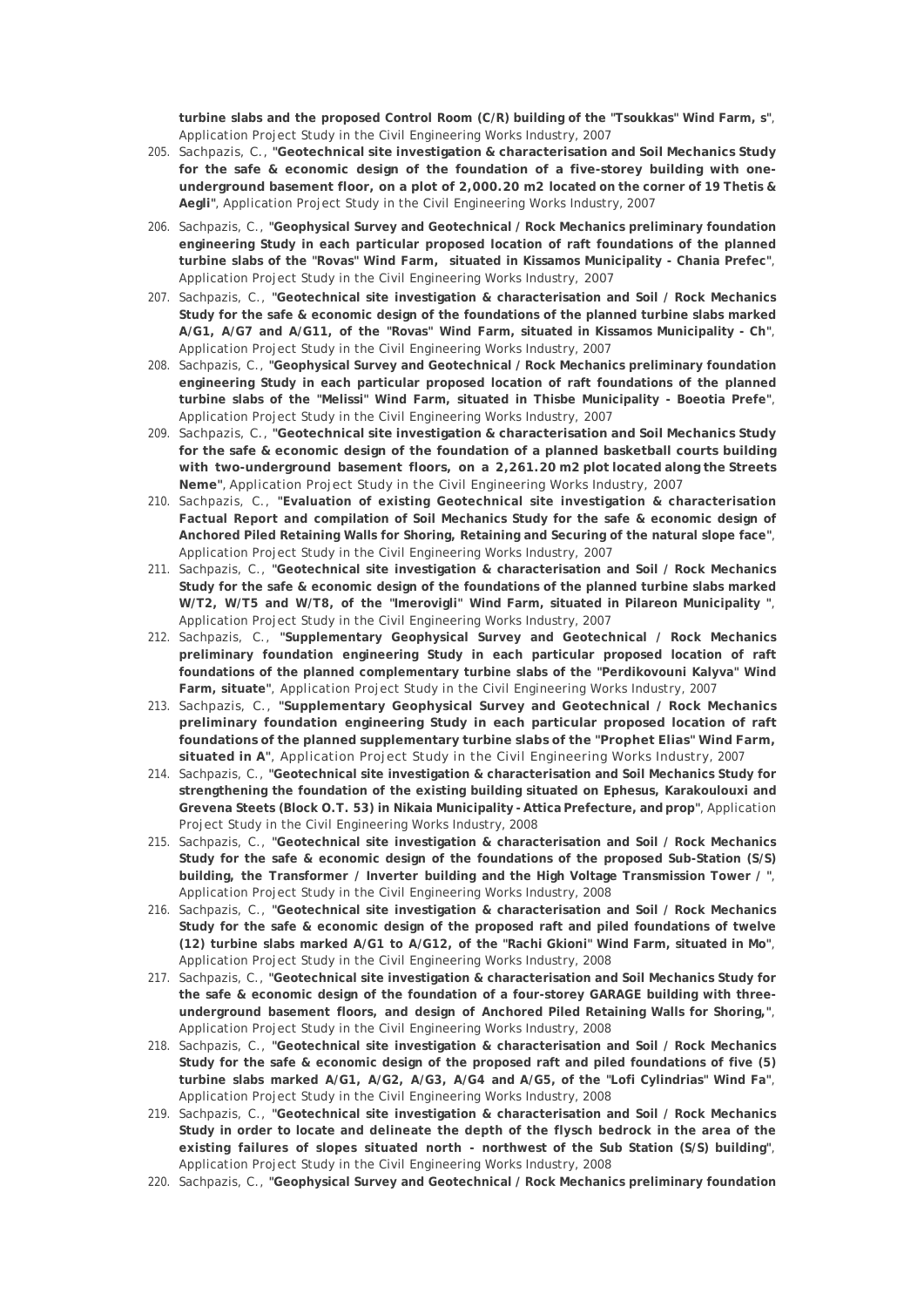**engineering Study in each particular proposed location of raft foundations of the planned turbine slabs and the proposed Control Room (C/R) building of the "Lofi Cylindrias" Wind "**, Application Project Study in the Civil Engineering Works Industry, 2008

- 221. Sachpazis, C., **"Geotechnical site investigation & characterisation and Soil Mechanics Study for the safe & economic design of the foundation of a five-storey building with two or three underground basement floors, and design of Anchored Piled Retaining Walls for Shoring,"**, Application Project Study in the Civil Engineering Works Industry, 2008
- 222. Sachpazis, C., **"Geophysical Survey and Geotechnical / Rock Mechanics / Hydrogeological preliminary Study for the design and construction of of a Wind - Pumping - Hydroelectric "Hybrid" Power System in the wider region of "Varfia", situated in Mousouron Municipality - Cha"**, Application Project Study in the Civil Engineering Works Industry, 2008
- 223. Sachpazis, C., **"Geophysical Survey and Geotechnical / Rock Mechanics preliminary foundation engineering Study in each particular proposed location of raft foundations of the planned turbine slabs and the proposed Sub-Station (S/S) building of the "Lykosterna - Ipsoma" Wi"**, Application Project Study in the Civil Engineering Works Industry, 2008
- 224. Sachpazis, C., **"Geotechnical site investigation & characterisation and Soil / Rock Mechanics Study for the safe & economic design of the proposed raft and piled foundations of eleven (11) turbine slabs marked A/G1 to A/G11, of the "Tourla" Wind Farm, situated in Molai Mu"**, Application Project Study in the Civil Engineering Works Industry, 2008
- 225. Sachpazis, C., **"Geotechnical site investigation & characterisation and Soil / Rock Mechanics Study for the safe & economic design of the foundations of the proposed Sub-Station (S/S) building and the Transformer / Inverter building of the "Skopies" Wind Farm, situated in"**, Application Project Study in the Civil Engineering Works Industry, 2008
- 226. Sachpazis, C., **"Geotechnical site investigation & characterisation and Soil / Rock Mechanics Study for the safe & economic design of the foundations of the proposed Sub-Station (S/S) building, the proposed Control Room (C/R) building and the Transformer / Inverter buildi"**, Application Project Study in the Civil Engineering Works Industry, 2008
- 227. Sachpazis, C., **"Geophysical Survey and Geotechnical / Rock Mechanics preliminary foundation engineering Study in each particular proposed location of raft foundations of the planned turbine slabs and the proposed Sub-Station (S/S) building of the "Skopies" Wind Farm, sit"**, Application Project Study in the Civil Engineering Works Industry, 2008
- 228. Sachpazis, C., **"Geophysical Survey and Geotechnical / Rock Mechanics preliminary foundation engineering Study in six (6) particular proposed locations of raft foundations of the planned turbine slabs of the "Koupia" Wind Farm, situated in Zaraka Municipality - Laconia Pr"**, Application Project Study in the Civil Engineering Works Industry, 2008
- 229. Sachpazis, C., **"Geophysical Survey and Geotechnical / Rock Mechanics investigation and Exploration of the rock mass in the area of the proposed foundations of the new building situated within the building society region "Politia" (Block O.T. 13 / plot no. 14) in Skorpone"**, Application Project Study in the Civil Engineering Works Industry, 2008
- 230. Sachpazis, C., **"Geophysical Survey and Geotechnical / Rock Mechanics preliminary foundation engineering Study in each particular proposed location of raft foundations of the planned turbine slabs and the proposed Sub-Station (S/S) building of the "Lefkes" Wind Farm, situ"**, Application Project Study in the Civil Engineering Works Industry, 2008
- 231. Sachpazis, C., **"Soil Mechanics and Structural Analysis, Design & Detailing for the safe & economic design of the Anchored Reinforced Concrete Piled Retaining Walls for Shoring, Retaining and Securing of the Excavation sidewalls, of the planned A1 Pump Station in the city"**, Implementation Design Study in the Civil & Geotechnical Engineering Industry, 2014.

## **Quality Assurance Information System (MODIP) Western Macedonia University of Applied Sciences**

#### **Dr. Costas Sachpazis**

Civil & Geotechnical Engr (BEng(Hons) Dipl., M.Sc.Eng U.K., PhD .NTUA, Post-Doc UK, Gr.m.ICE) Associate Professor of Geotechnical Engineering Department of Geotechnology and Environmental Engineering Western Macedonia University of Applied Sciences Adjunct Professor at the Greek Open University in the Postgraduate (M.Sc.) programme: "Earthquake Engineering and Seismic-Resistant Structures" Contact: Laboratory of Soil Mechanics, Tel: +30 2461-040161-5, Extn: 179 & 245 (University) Tel: +30 210-5238127 (Office)